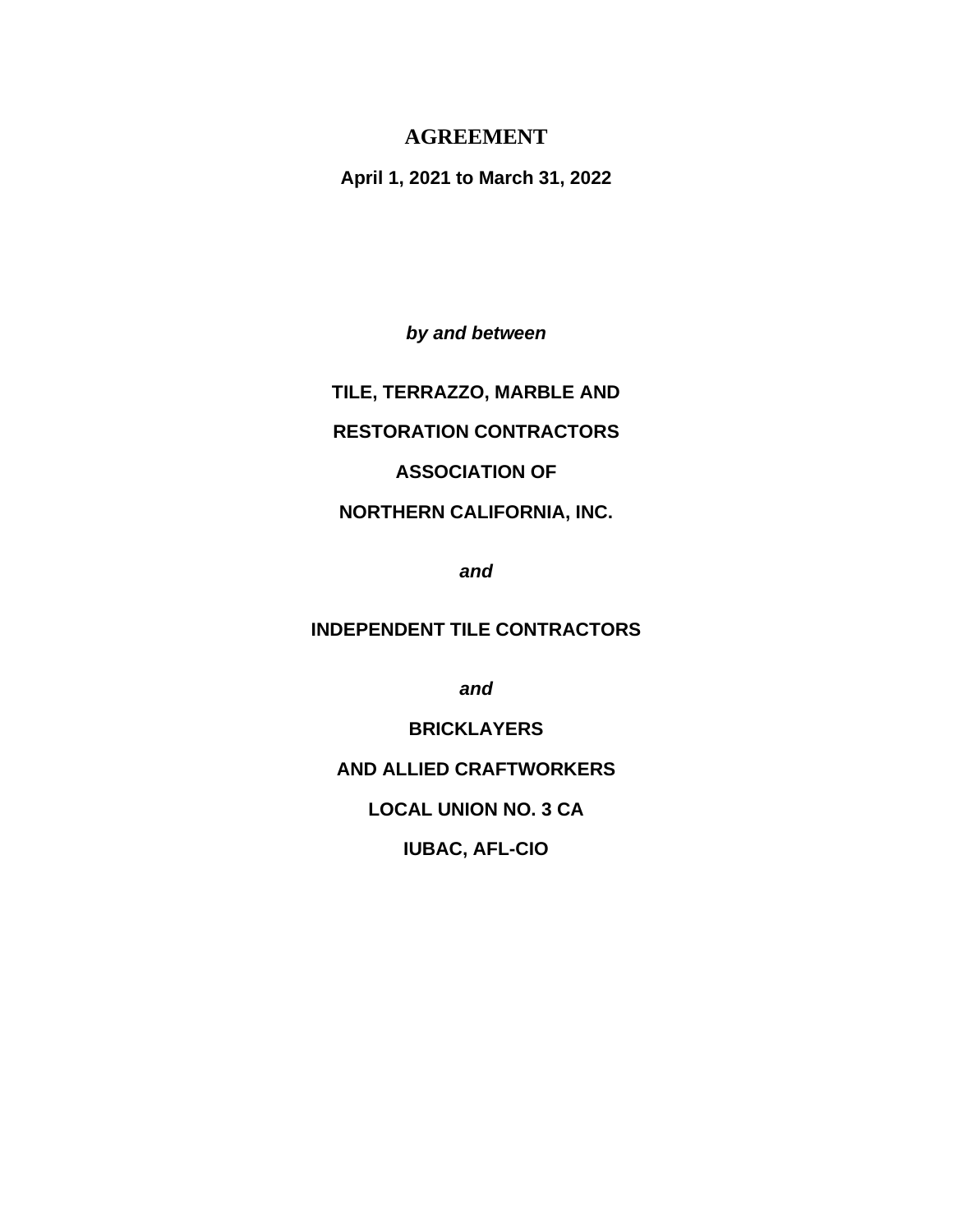## ARTICLE I. RECOGNITION AND SCOPE OF AGREEMENT

| Section 1.  |     |                                                                     |  |
|-------------|-----|---------------------------------------------------------------------|--|
|             | 2.  |                                                                     |  |
|             | 3.  |                                                                     |  |
|             | 4.  |                                                                     |  |
|             | 5.  |                                                                     |  |
|             | 6.  |                                                                     |  |
|             | 7.  |                                                                     |  |
|             |     |                                                                     |  |
| Section 8.  |     |                                                                     |  |
|             | 9.  |                                                                     |  |
|             | 10. |                                                                     |  |
|             | 11. |                                                                     |  |
|             | 12. |                                                                     |  |
|             | 13. |                                                                     |  |
|             | 14. |                                                                     |  |
|             | 15. |                                                                     |  |
|             | 16. |                                                                     |  |
|             | 17. |                                                                     |  |
|             | 18. |                                                                     |  |
|             | 19. |                                                                     |  |
|             | 20. |                                                                     |  |
|             | 21. | TWO-WEEK EVALUATION PERIOD FOR TILE LAYERS AND FINISHERS HIRED FROM |  |
|             |     |                                                                     |  |
|             | 22. |                                                                     |  |
|             |     |                                                                     |  |
| Section 23. |     |                                                                     |  |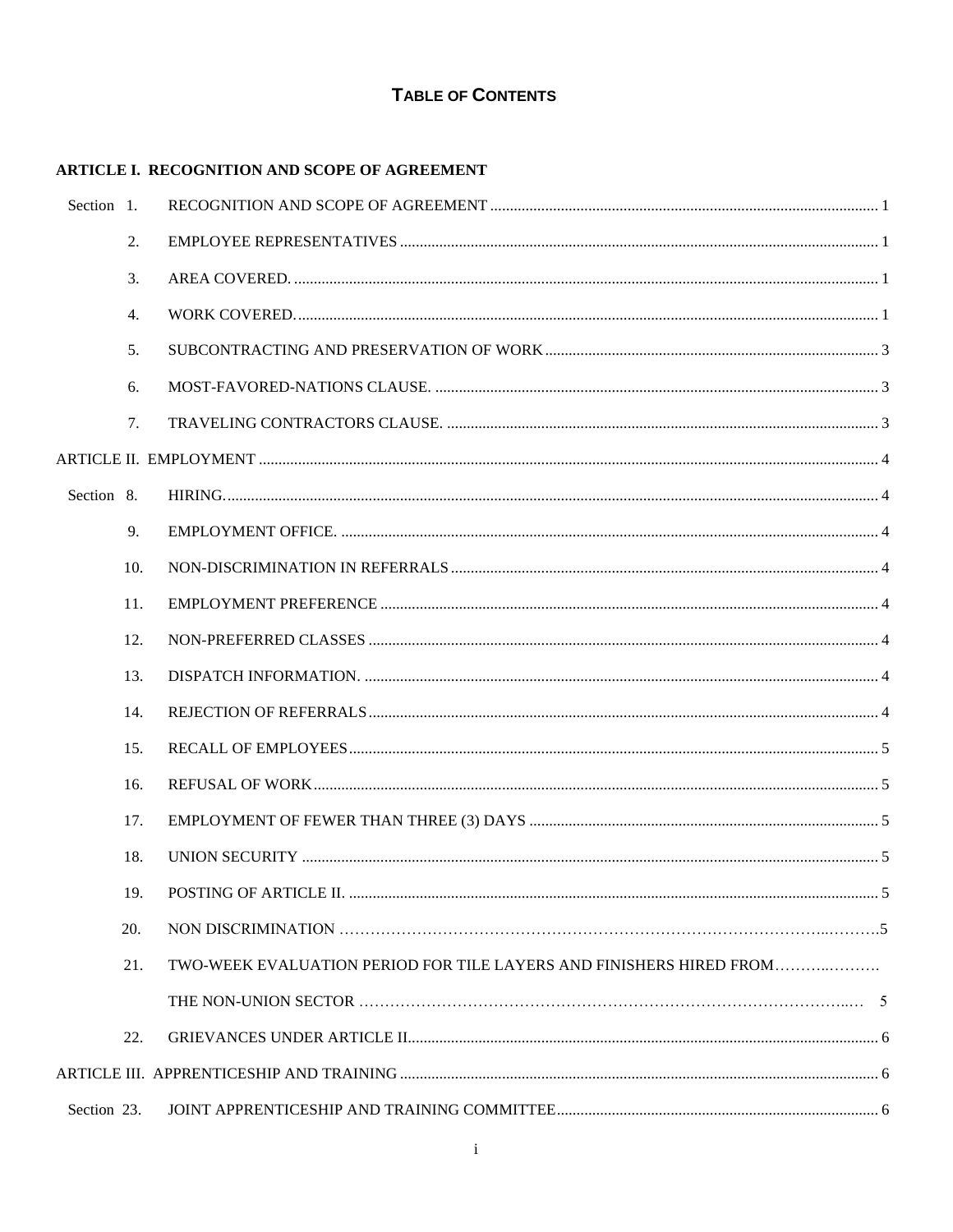| 24.         |  |
|-------------|--|
| 25.         |  |
| 26.         |  |
| 27.         |  |
| 28.         |  |
| 29.         |  |
| 30.         |  |
|             |  |
| Section 31. |  |
| 32.         |  |
| 33.         |  |
| 34.         |  |
| 35.         |  |
| Section 36. |  |
|             |  |
|             |  |
| 38.         |  |
| 39.         |  |
| 40.         |  |
|             |  |
| 42.         |  |
| 43.         |  |
| 44.         |  |
| 45.         |  |
|             |  |
|             |  |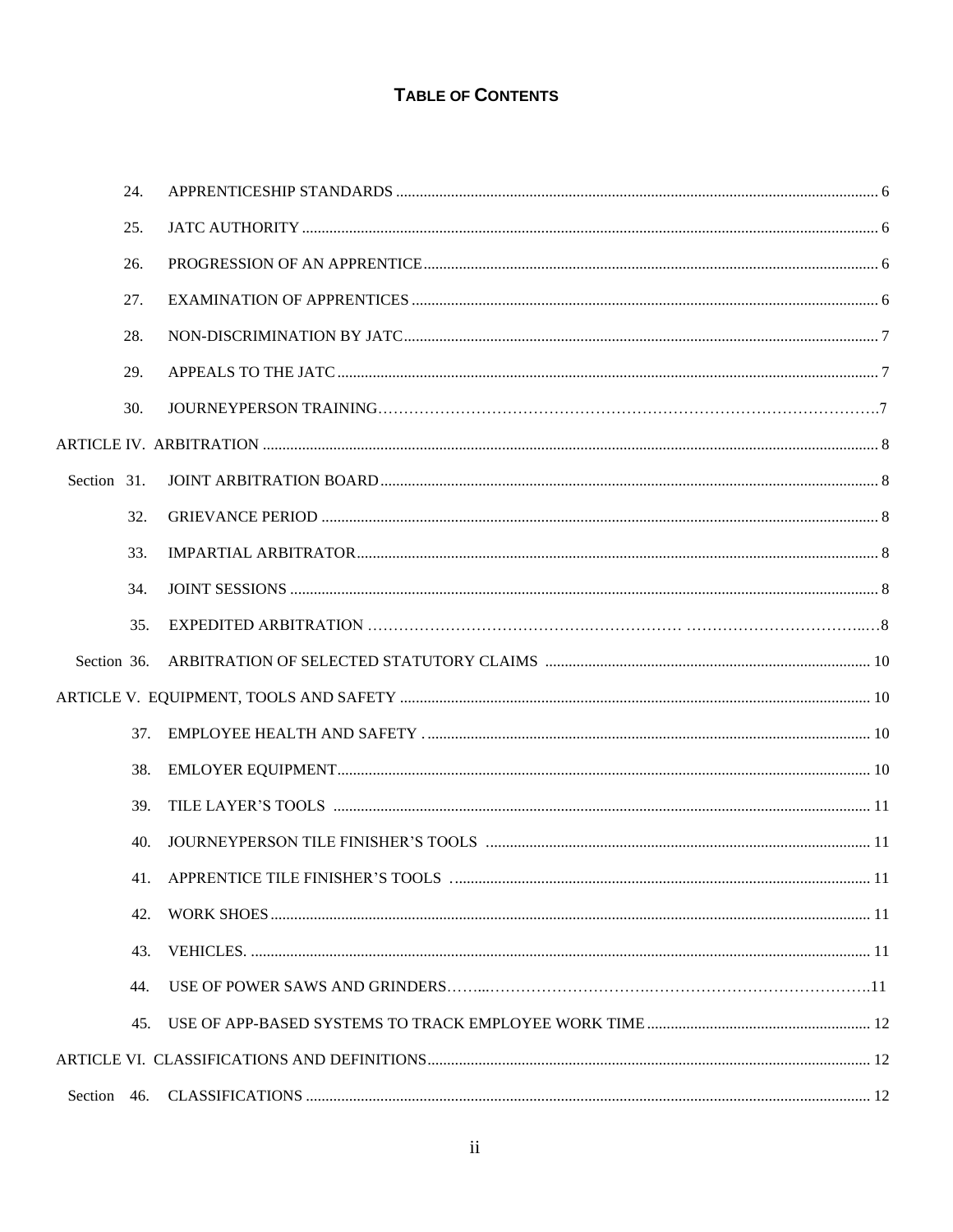|             | 47. |  |
|-------------|-----|--|
|             | 48. |  |
|             | 49. |  |
|             | 50. |  |
|             | 51. |  |
|             | 52. |  |
|             | 53. |  |
|             | 54. |  |
|             |     |  |
| Section 55. |     |  |
|             | 56. |  |
|             | 57. |  |
|             | 58. |  |
|             | 59. |  |
|             | 60. |  |
|             | 61. |  |
|             | 62. |  |
|             | 63. |  |
|             |     |  |
|             |     |  |
|             | 65. |  |
|             | 66. |  |
|             | 67. |  |
|             | 68. |  |
|             | 69. |  |
|             | 70. |  |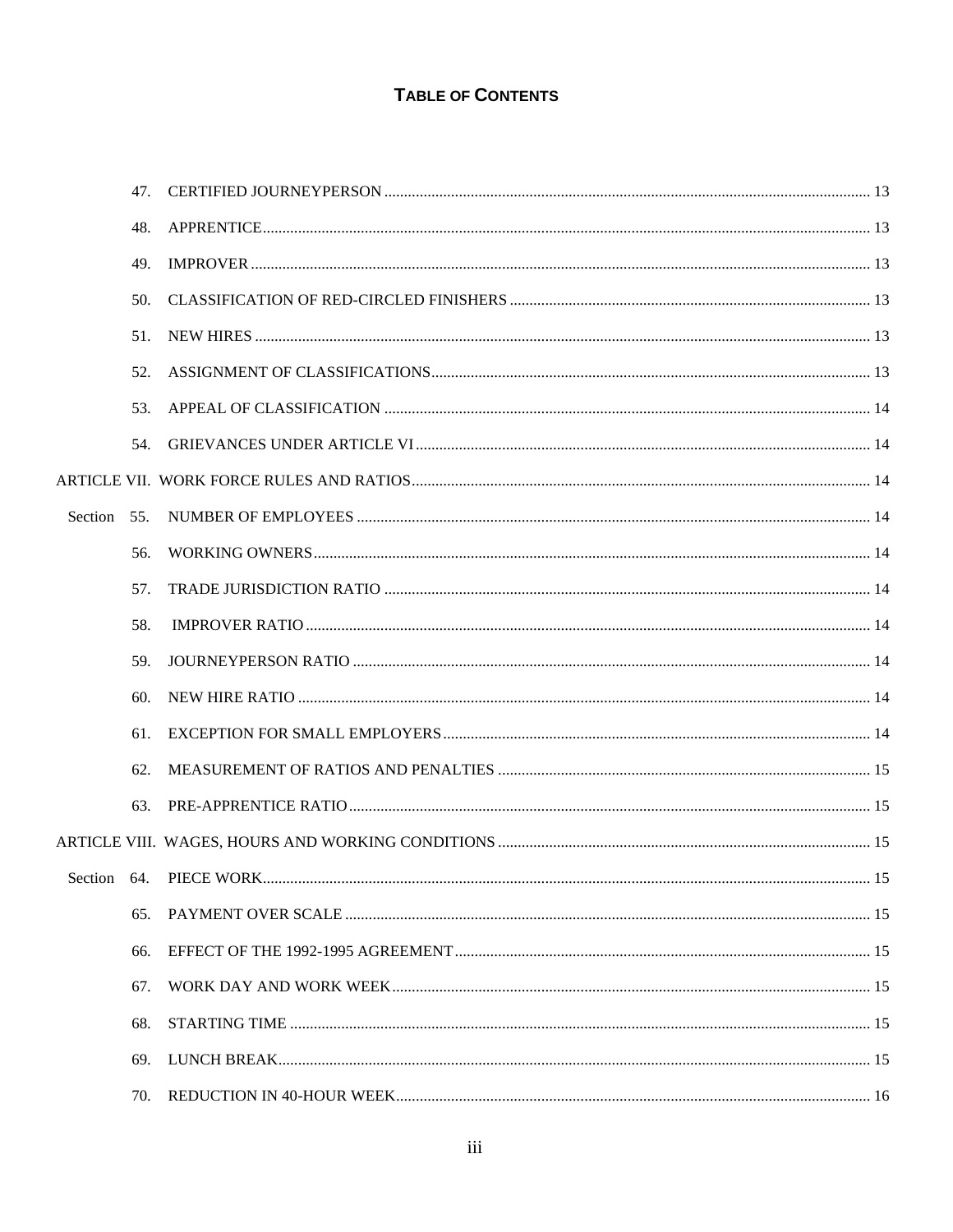|             | 72. |  |
|-------------|-----|--|
|             | 73. |  |
|             | 74. |  |
|             | 75. |  |
|             | 76. |  |
|             | 77. |  |
|             | 78. |  |
|             | 79. |  |
|             | 80. |  |
|             | 81. |  |
|             | 82. |  |
|             | 83. |  |
|             |     |  |
| Section 84. |     |  |
|             | 85. |  |
|             | 86. |  |
|             | 87. |  |
|             |     |  |
|             |     |  |
| Section     | 88. |  |
|             | 89. |  |
|             | 90. |  |
|             | 91. |  |
|             | 92. |  |
|             | 93. |  |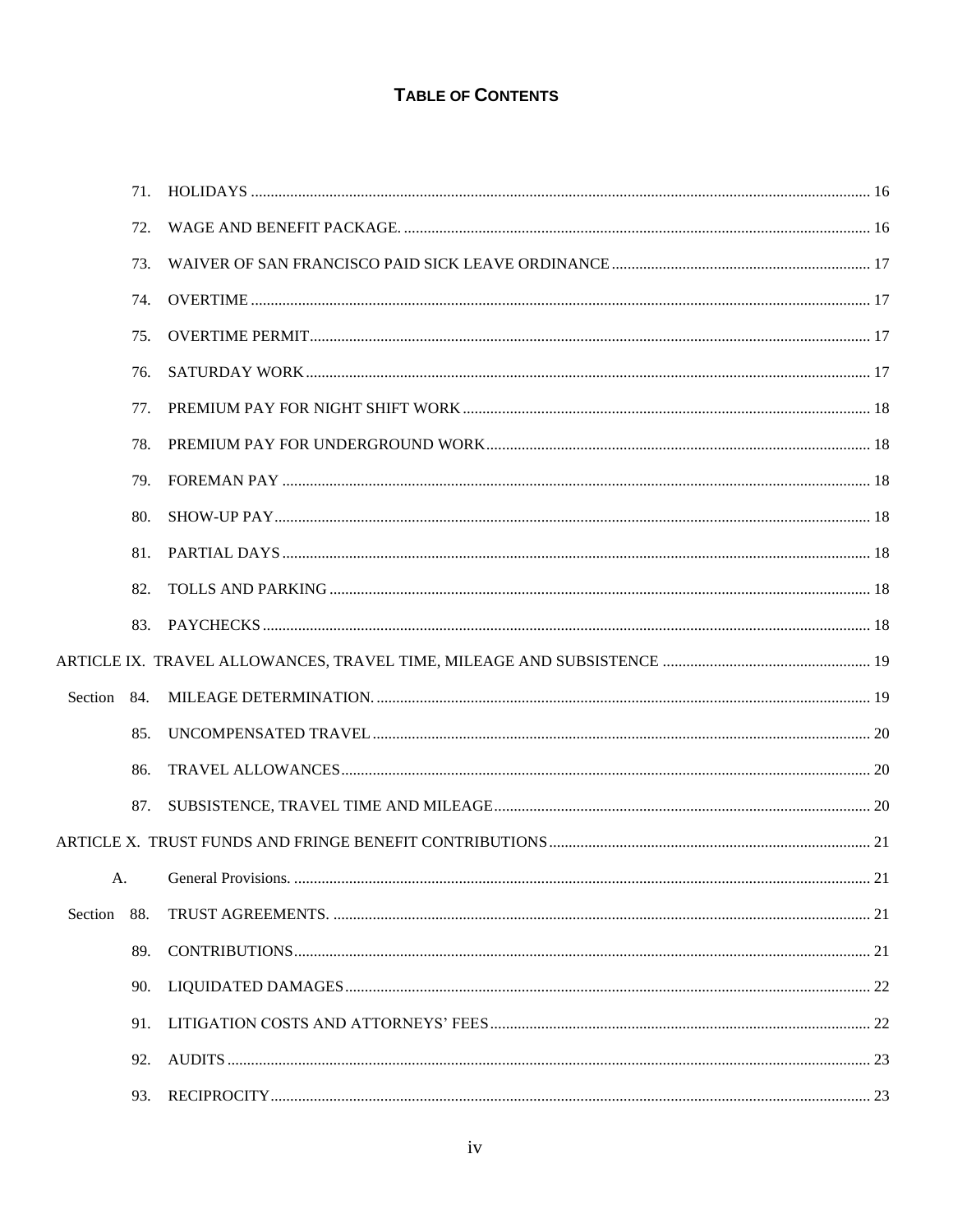| <b>B.</b>      |  |
|----------------|--|
| Section<br>94. |  |
| 95.            |  |
| 96.            |  |
| C.             |  |
| Section 97.    |  |
| D.             |  |
| Section 98.    |  |
| 99.            |  |
| 100.           |  |
| E.             |  |
| Section 101.   |  |
| F.             |  |
| Section 102.   |  |
| 103.           |  |
| 104.           |  |
| G.             |  |
| Section 105.   |  |
| 106.           |  |
| 107.           |  |
| H.             |  |
| Section 108.   |  |
|                |  |
| Section 109.   |  |
| 110.           |  |
|                |  |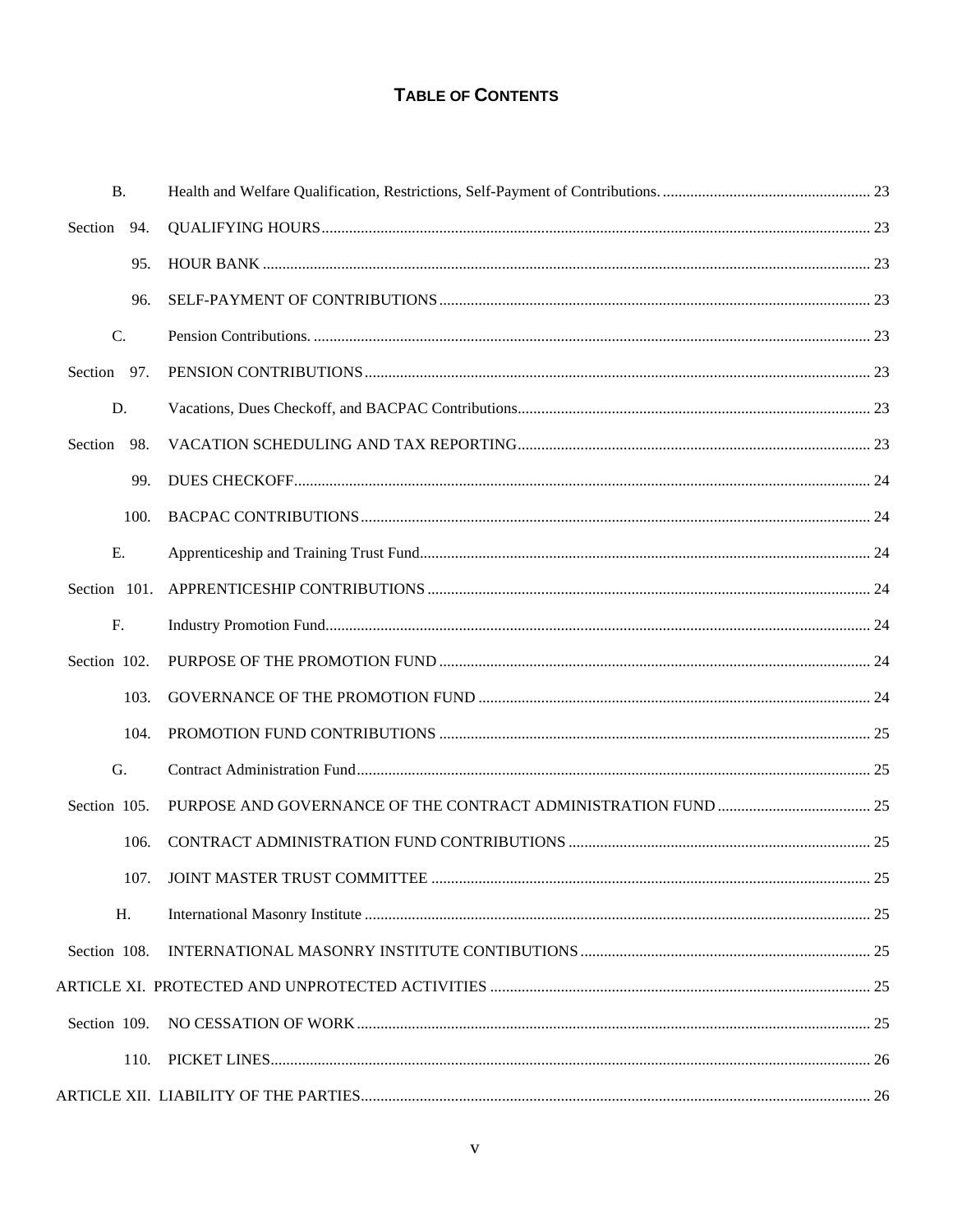| Section 111.   |  |
|----------------|--|
| 112.           |  |
| 113.           |  |
|                |  |
|                |  |
| Section 115.   |  |
| 116.           |  |
| 117.           |  |
|                |  |
| Section 118.   |  |
|                |  |
|                |  |
| Section 120.   |  |
| 121.           |  |
| 122.           |  |
|                |  |
| Section 123.   |  |
| 124.           |  |
|                |  |
|                |  |
|                |  |
| Appendix F     |  |
| Appendix G     |  |
| Appendices A-E |  |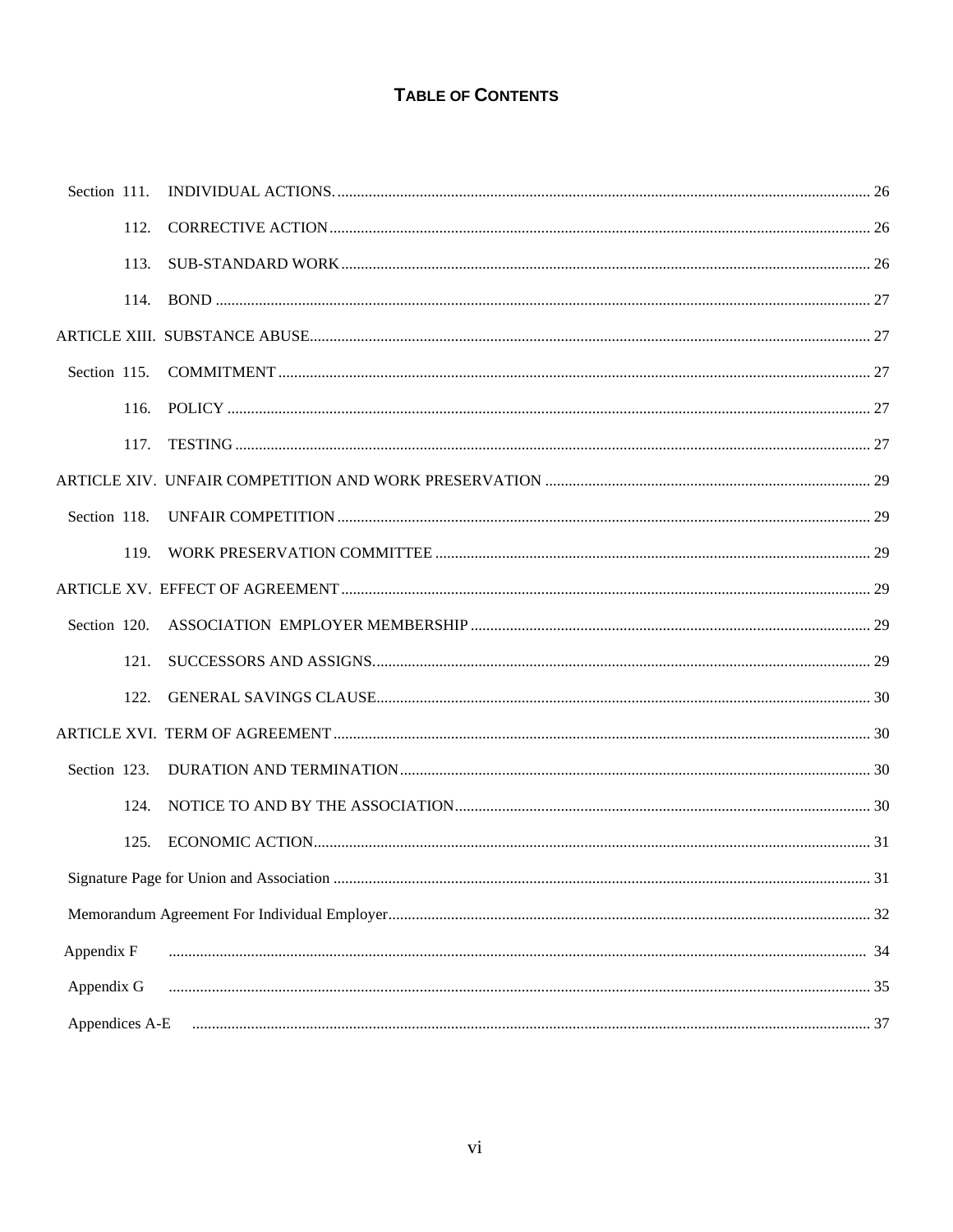## **AGREEMENT**

## **APRIL 1, 2021 TO MARCH 31, 2022**

**THIS AGREEMENT,** effective April 1, 2021, by and between Bricklayers and Allied Craftworkers Local Union No. 3 CA, IUBAC, AFL-CIO, hereinafter the Union, and the Tile, Terrazzo, Marble and Restoration Contractors Association of Northern California, Inc., hereinafter the Association, for and on behalf of such Individual Employers as are now or hereafter become members of the Association, or have authorized the Association to represent them in collective bargaining with the Union, and for such other Individual Employers as may execute this Agreement or a counterpart thereof.

## **ARTICLE I. RECOGNITION AND SCOPE OF AGREEMENT**

### **SECTION 1. RECOGNITION**

- (a) Each Employer signatory to this agreement, whether as a member of the Association or as an Individual Employer, hereby acknowledges that, following a request by the Union for recognition as the majority collective bargaining representative under Section 9 (a) of the National Labor Relations Act, the Employer has recognized the Union as the Section 9 (a) majority collective bargaining representative for all of the Employer's employees performing unit work based upon a showing by the Union of, or based upon an offer by the Union to show evidence that a majority of the Employer's employees authorize the Union to represent them in collective bargaining. The Employer further agrees that it is establishing, or has previously established, a collective bargaining relationship by this agreement within the meaning of Section 9 of the National Labor Relations Act of 1947 as amended.
- (b) Each Individual Employer that becomes signatory to this Agreement after the effective date of this Agreement agrees that if it has not previously done so, at any time during this agreement it will, upon the Union's request for recognition as the Section 9(a) representative of the Employees in the bargaining unit described herein, and upon the Union's submission of proof of majority support by such Employees, voluntarily recognize the Union as the exclusive representative, as defined in Section 9(a) of the National Labor Relations Act, of all Employees within the bargaining unit on all present and future jobsites within the jurisdiction of the Union. When the Union has requested recognition as majority representative, the Employer's recognition will be based on the Union's proof or offer to submit proof. The Employer expressly agrees that it will not condition its recognition upon the results of an election conducted under the rules and regulations of the National Labor Relations Board.

**SECTION 2. EMPLOYEE REPRESENTATIVES.** Business Representatives of the Union and representatives of the Northern California Tile Industry Labor Management Cooperation Trust Fund will have access to shops and jobs for the purpose of conducting Union or Trust duties which cannot be performed at other times, provided that such duties will be performed as expeditiously as possible. The persons described in the preceding sentence may not take any actions to interfere with the work or hinder productivity.

**SECTION 3. AREA COVERED.** This Agreement shall apply to all work under the jurisdiction of the Tile Layers and Tile Finishers, as hereafter defined, in the California Counties of Alameda, Alpine, Amador, Butte, Calaveras, Colusa, Contra Costa, Del Norte, El Dorado, Fresno, Glenn, Humboldt, Kings, Lake, Lassen, Madera, Marin, Mariposa, Mendocino, Merced, Modoc, Monterey, Napa, Nevada, Placer, Plumas, Sacramento, San Benito, San Francisco, San Joaquin, San Mateo, Santa Clara, Santa Cruz, Shasta, Sierra, Siskiyou, Solano, Sonoma, Stanislaus, Sutter, Tehama, Trinity, Tulare, Tuolumne, Yolo and Yuba.

**SECTION 4. WORK COVERED.** This Agreement shall cover all work of the Individual Employer performed at the site of construction, alteration, painting or repair, as defined below.

- (a) **Tile Layer's Work** includes the following:
	- **(1)** The laying, cutting or setting of all tile where used for floors, walls, ceilings, walks, promenade roofs, exterior veneers, stair treads, stair risers, facing, hearths, fireplaces, and decorative inserts,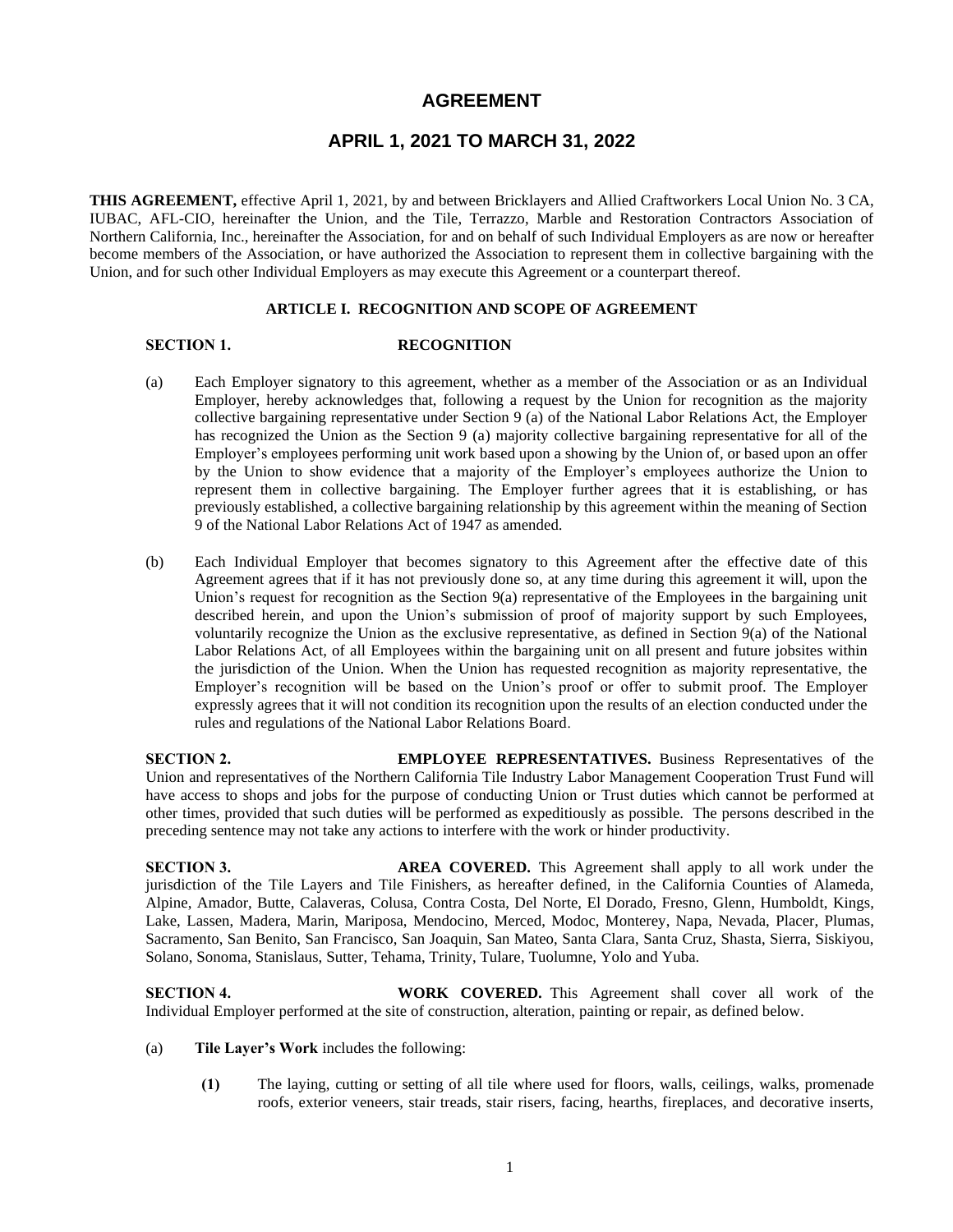together with any marble plinths, thresholds or window stools used in connection with any tile work; also to prepare and set all concrete, cement, brickwork or other foundations or material that may be required to properly set and complete such work.

- **(2)** The cutting of all tile by machinery or tools on the job site.
- **(3)** The application of a coat or coats of mortar, prepared to proper tolerance to receive tile on floors, walls and ceilings, regardless of whether the mortar coat is wet or dry at the time the tile is applied to it.
- **(4)** The setting of all tile with mortar, asphalt and/or sand where the bed is floated, screeded, slabbed or buttered.
- **(5)** The setting of all tile by the adhesion method with organic and/or inorganic thin-bed bonding materials where such bonding material is applied to the backing surface and/or the back of tile units or sheets of tile.
- **(6)** The rough-in, floating, screeding, beating, rubbing and finishing of all tile work, including the setting of all fixtures, rods, accessories, cap and tile, including all other preparatory work required to complete all the installations.
- **(7)** The installation of waterproofing membranes, accessories, and the insertion of decorative tile inserts in other materials.
- **(8)** The setting, sealing and installation of prefabricated tile systems.
- **(9)** The installation of all large format adhered tile (not stone or marble) products, the installation of all adhered thin porcelain products, and the installation of all adhered countertops of any material (including stone and marble), of any dimensions.
- **(10)** The installation of all adhered stone and marble products of up to and including five (5) square feet in total face area and a maximum of three (3) centimeters in thickness.
- (b) **Tile Finisher's Work** includes mixing mortar, cleaning and grouting all tiles set by the Tile Layer, handling all sand, cement, lime, tile and other materials and all chemicals that may be used in tile installation after being delivered to the job.
- (c) **Tile** as used above is defined as the following products:
	- **(1)** All burned clay products as used in the tile industry, either glazed or unglazed.
	- **(2)** All composition materials, marble or other stone tiles, glass, mosaics and all substitute materials for tile made in tile-like units.
	- **(3)** All mixtures in tile-like forms of cement, metals, plastics and other materials, that are made and intended for use as a finished floor, surface, stair treads, promenade roofs, walks, ceilings, swimming pools and all places where tile is used to form a finished interior or exterior surface for practical use, sanitary finish or decorative purposes.
- (d) **Stone and Marble** as used above shall include all natural stone and marble or similar products, but not limited to imitation stone, quartz, pre-cast stone, and all products commonly referred to as stone or marble in the trade (including quartz and epoxy products containing any of the foregoing).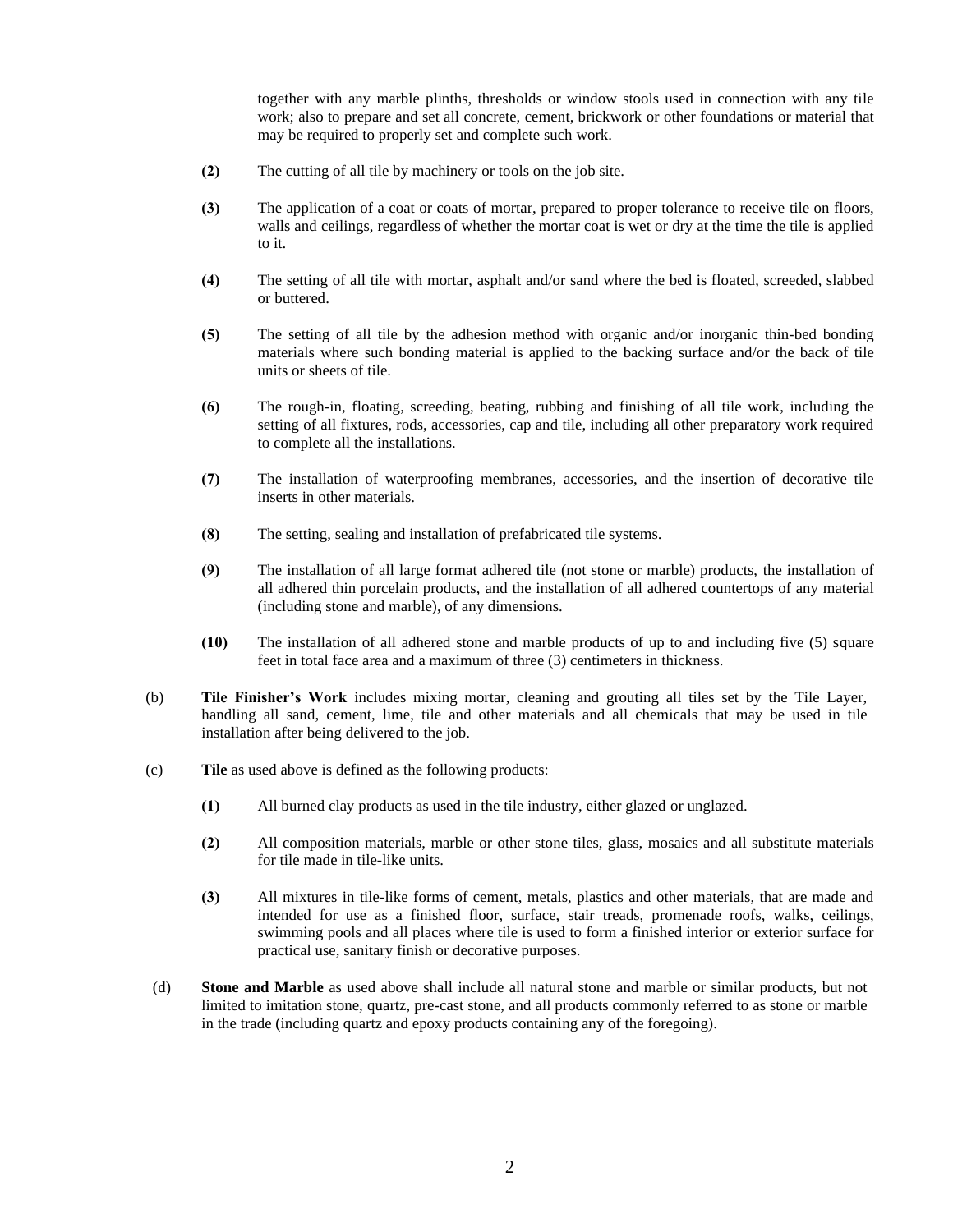**SECTION 5. SUBCONTRACTING AND PRESERVATION OF WORK.**

(a) **Subcontracting.** Work covered by this Agreement which is to be performed at the site of construction, alteration, painting or repair of any building, structure or other work may be subcontracted only to persons, firms or corporations who are signatory to this Agreement. The Individual Employer who is the prime contractor will notify the Union of the identity of the subcontractor prior to the commencement of work by the subcontractor. This obligation may be enforced, at the option of the Union and the trusts funds, either through the grievance and arbitration procedures set forth in this Agreement or any other legal means available to the Union or the trust funds; provided, however, that the Union may not enforce this section through a strike or any other economic action.

## (b) **Preservation of Work.**

- **(1)** In order to protect and preserve, for the employees covered by this Agreement, all work heretofore performed by them, and in order to prevent any device or subterfuge to avoid the protection and preservation of such work, it is hereby agreed as follows: If and when the Employer shall perform any work of the type covered by this Agreement at the site of a construction project, under its own name or under the name of another, as a corporation, company, partnership, or any other business entity, including a joint venture, wherein the Employer (including its officers, directors, owners, partners or stockholders) exercises either directly or indirectly (such as through family members) any significant degree of ownership, management or control, the terms and conditions of this Agreement shall be applicable to all such work. This provision shall be enforceable to the fullest extent, but only to that extent, permitted by the National Labor Relations Act.
- **(2)** All charges of violations of Paragraph 1 of this Section 5(b) shall be considered as a dispute under this Agreement and shall be processed in accordance with the procedures for the handling of grievances and the final binding resolution of disputes, as provided in Article IV of this Agreement. As a remedy for violations of this Section, the arbitrator (or arbitration body) provided for in Article IV is empowered, at the request of the Union, to require an Employer to (1) pay to affected employees covered by this Agreement, including registered applicants for employment, the equivalent of wages lost by such employees as result of the violations, and (2) pay into the affected joint trust funds established under this Agreement any delinquent contributions to such funds which have resulted from the violations, including such interest as may be prescribed by the trustees or by law. Provision for this remedy herein does not make such remedy the exclusive remedy available to the Union for violation of this Section; nor does it make the same or other remedies unavailable to the Union for violations of other sections or articles of this Agreement.
- **(3)** If, as a result of violation of this Section 5(b), it is necessary for the Union and/or the trustees of the joint trust funds to institute court action to enforce an award rendered in accordance with Paragraph 2 above, or to defend an action which seeks to vacate such award, the Employer shall pay any accountants' and attorneys' fees incurred by the Union and/or the fund trustees, plus costs of the litigation, which have resulted from the bringing of such court action.

**SECTION 6. MOST-FAVORED-NATIONS CLAUSE.** Should the Union at any time during the existence of this Agreement grant more favorable conditions to any contractor including, but not limited to, Health & Welfare or Defined Benefit Pension, the Union agrees to grant those same conditions to all contractors signatory to this Agreement. This section does not pertain to Section 117 (Work Preservation Committee).

**SECTION 7. TRAVELING CONTRACTORS CLAUSE.** When the Employer has any work specified in Article I of this agreement to be performed outside of the area covered by this Agreement and within the area covered by a standard Collective Bargaining Agreement of another affiliate of the International Union of Bricklayers and Allied Craftworkers, the Employer agrees to abide by the full terms and conditions of the standard Agreement in effect in the job site area with respect to all employees, wherever hired, who perform such work. If employees are sent to work on a project in an area where there is no local Agreement covering the work specified in Article II and Code 1 of the BAC International Constitution, the full terms and conditions of this Agreement shall apply.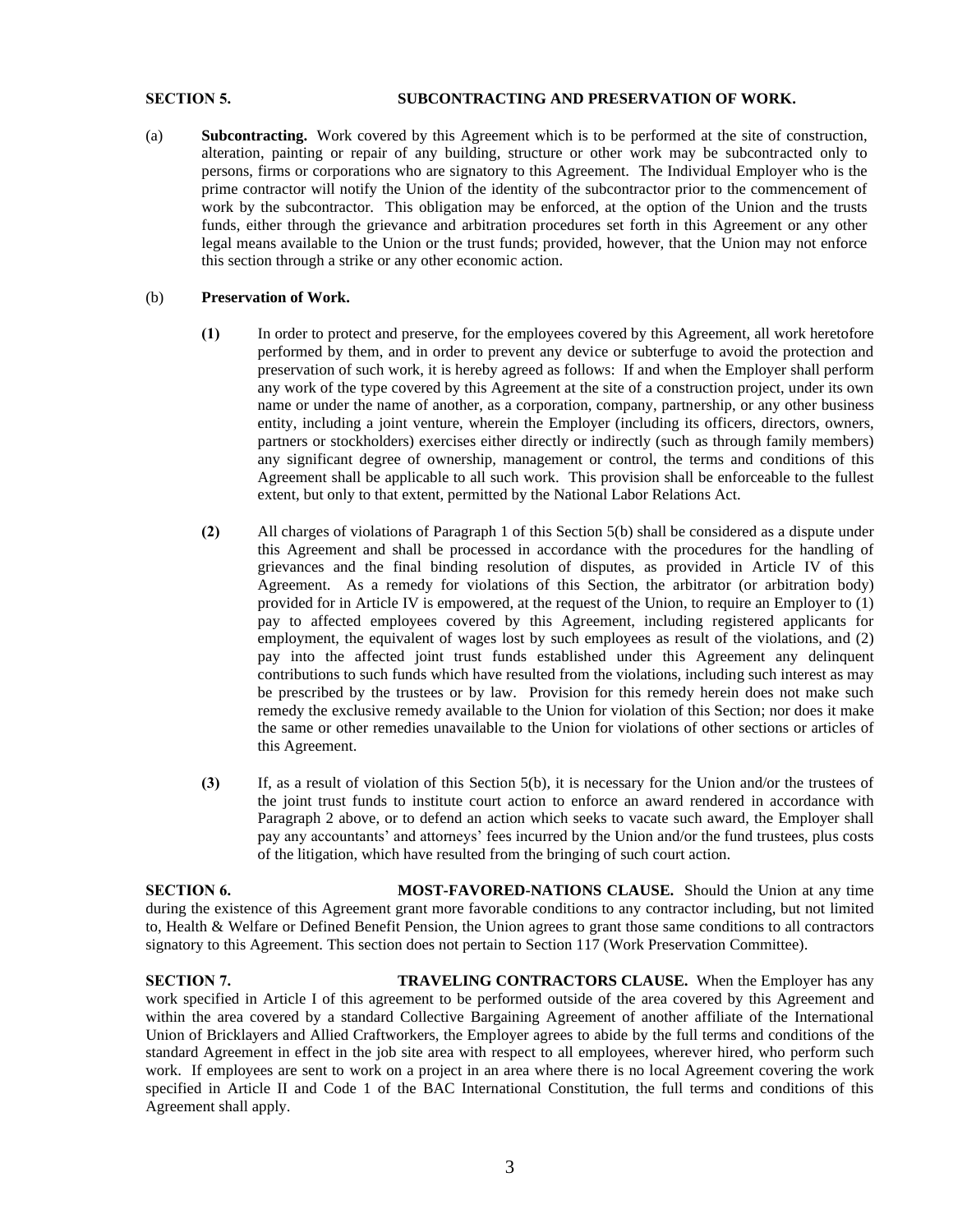## **ARTICLE II. EMPLOYMENT**

## **SECTION 8. HIRING.** The Employer must secure all of his/her employees through the Employment Office of the Union and the Union agrees to furnish employees within forty-eight (48) hours of the time they are requested, if available. In the event the Union fails to furnish employees within said forty-eight (48) hours (Saturdays, Sundays, and recognized holidays excluded), the Employer may hire employees from any source, not to exceed the number requested from the Union, and the Employer shall immediately notify the Employment Office of the Union of the name, address, and social security number of each employee hired, and the beginning date of employment.

**SECTION 9. EMPLOYMENT OFFICE.** The Union shall maintain an Employment Office in the San Francisco Bay Area with adequate facilities for employees to register for employment. All employees and applicants for employment shall be entitled to the use of said facilities, subject, however, to the requirements of federal, state and local law, and to the provisions of Section 18 (Union Security).

**SECTION 10. NON-DISCRIMINATION IN REFERRALS.** The Union's Employment Office shall be conducted without discrimination because of age, race, color, religion, sex or national origin, or membership or non-membership in, or activity for or against, any labor organization, except to the extent that membership in the Union may be required as a condition of employment as required by Section 18. The selection of employees or applicants for employment or referral shall not be based upon or in any way affected by Union membership, bylaws, rules, regulations, constitutional provisions or any other aspect or obligation of Union membership, policies or requirements.

**SECTION 11. EMPLOYMENT PREFERENCE.** Employees who have been employed upon the work covered by this Agreement for a cumulative total of 1,600 hours during the period from May 1, 1995 to March 31, 1998 by Employers signatory to this Agreement, or who have been employed under this Agreement for a cumulative total of 1,600 hours or more since May 1, 1995, shall be entitled to preference in employment, in the following order: (1) Journeypersons and (2) Apprentices and Improvers. Apprentices who have completed all requirements of their apprenticeship shall become Journeypersons and shall thereafter enjoy the preference of Journeypersons.

**SECTION 12. NON-PREFERRED CLASSES.** Registration of employees without a preference shall be valid only for the calendar month in which the employee registered, and no such registration shall be carried over into any succeeding calendar month. Any such employee shall register during any succeeding calendar month or months and shall be available for dispatch in any one calendar month only upon doing so.

**SECTION 13. DISPATCH INFORMATION.** The Union has established and will continue to operate a computerized dispatching system. When an employee is dispatched to an Individual Employer, the Union's Employment Office will provide the Individual Employer with a written dispatch slip containing complete and up-to-date information regarding the employee's skill level, the hours reported at that skill level and the immediately preceding skill level, and the contractors for whom the employee has worked at that skill level and the immediately preceding skill level.

## **SECTION 14. REJECTION OF REFERRALS.** The Employer may reject any employee or applicant for employment referred by the Employment Office of the Union. Employees or applicants for employment who are rejected by an Employer shall be paid show-up pay as provided in Section 80; provided, however, that an Employer shall be relieved of the obligation to pay show-up pay to any employee or applicant who does not possess all of the following minimum qualifications: (a) a valid California driver's license; (b) a driving record acceptable to the Employer's automobile insurance company; (c) the ability to communicate as necessary to perform the job safely and efficiently; and (d) proof of eligibility to work in accordance with the Immigration Reform and Control Act. In addition, Tile Layers and Improvers must report to the job site with all necessary hand tools; Journeyperson Finishers must possess all of the tools listed in Section 39 of this Agreement; and Apprentices must possess the tools required to perform the job to which the employee is assigned, provided that the Apprentice receives prior notice regarding the job to be performed. Notwithstanding the above, no Employee who makes less than twice the state minimum wage can be required to provide his/her own tools.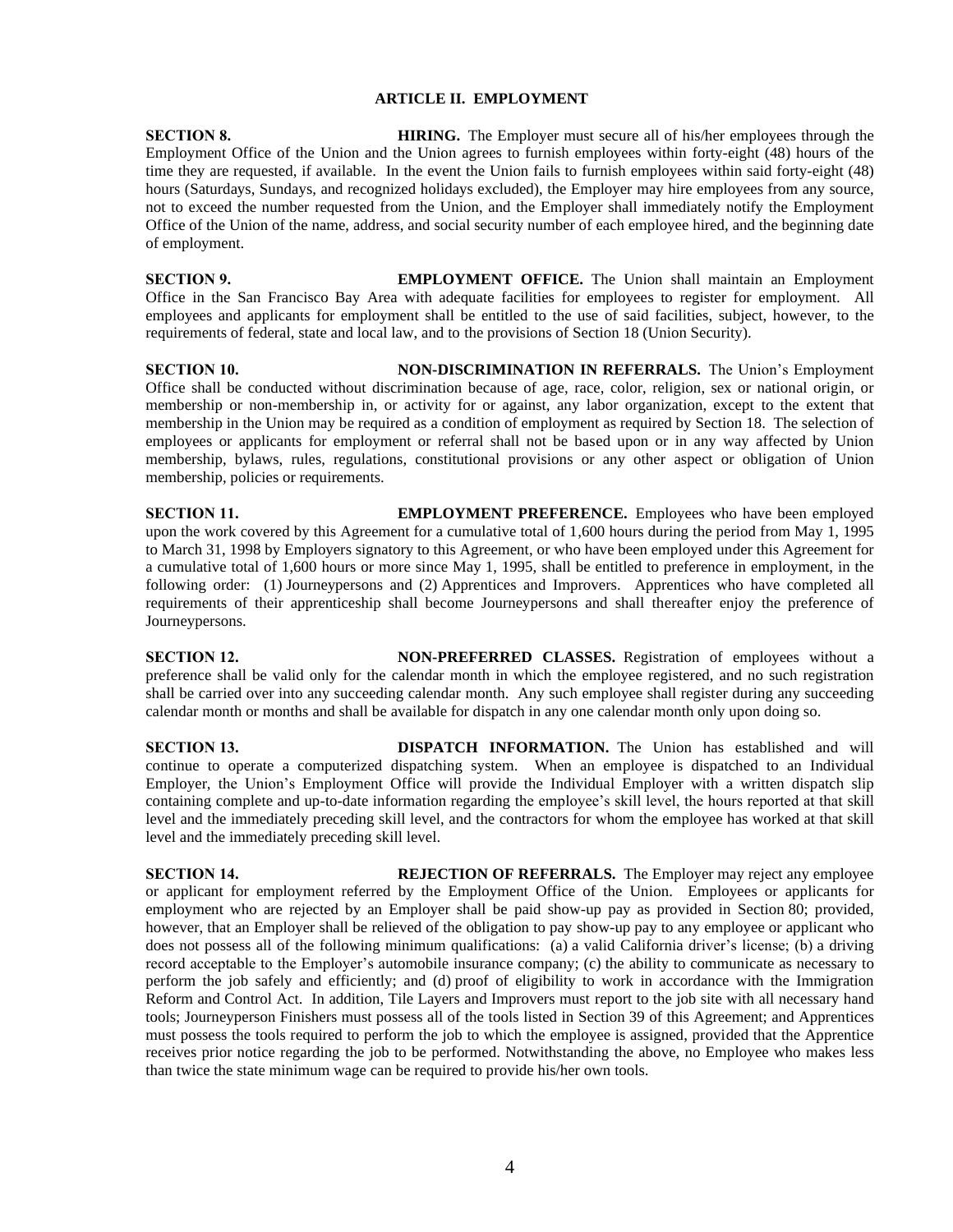**SECTION 15. RECALL OF EMPLOYEES.** Notwithstanding the requirements of Section 11, employees with a preference under that section who have been registered as out of work for at least forty-eight (48) hours may be requested by name, provided that the employee has worked for that Employer at least forty (40) hours within one (1) year preceding the date of the request. For this purpose, upon the Employer's request, the Dispatch Officer will make known the names of all employees who have been registered for at least forty-eight (48) hours upon the preferred lists.

**SECTION 16. REFUSAL OF WORK.** Any employee, whether of a preferred or a nonpreferred category, who refuses offers of dispatch to any three (3) different Employers during any one period of registration shall be dropped from the list and must re-register in order to be available for dispatch thereafter.

**SECTION 17. EMPLOYMENT OF FEWER THAN THREE (3) DAYS.** Any employee who is dispatched to a job of fewer than three (3) working days duration shall be restored to the employee's place on the list, provided that the employee reports back to the Employment Office of the Union within two (2) working days after the last day of employment.

**SECTION 18. UNION SECURITY.** All employees shall be required as a condition of employment to apply for and become members of, and to maintain membership in, the Union within eight (8) days following the commencement of their employment or the date of execution of this Agreement, whichever is later. This provision shall be enforced to the full extent permitted by law. The Union shall be the sole judge of the qualifications of applicants for membership in the Union.

**SECTION 19. POSTING OF ARTICLE II.** A copy of this Article II shall be kept posted by the Union and Individual Employers in places where notices to members, employees and applicants for employment are customarily posted.

**SECTION 20. NON-DISCRIMINATION.** The parties agree to comply with all laws and ordinances to assure, within the scope of this Agreement, compliance with equal opportunity and fair employment laws and implementing regulations.

## **SECTION 21. TWO-WEEK EVALUATION PERIOD FOR TILE LAYERS AND FINISHERS HIRED FROM THE NON-UNION SECTOR**

- (a) Tile Layers and Finishers with experience in the trade who are hired from the non-union sector may be subject to a two (2) week evaluation period the first time they are hired by an Employer bound to this Agreement.
- (b) Non-union new hires must fill out paperwork at the Union office within eight (8) days following the commencement of their employment. If the non-union new hire is classified as an apprentice during or at the end of the two-week period, he or she will fill out paperwork at the JATC office within seven (7) days following that classification.
- (c) No initiation fee or book dues will be due from a non-union new hire until completion of the evaluation period, at which point the regular financial obligations shall apply (i.e., periodic book dues starting on the eighth day of employment after completion of the evaluation period and 30 days to pay initiation fee).
- (d) The red circle rate shall be used as the provisional wage rate for non-union new hire tile layers and the F-4 rate for non-union new hire tile finishers under this program, until they are classified by their Employer. Full fringe benefits shall be paid on all non-union new hires.
- (e) Non-union new hires who are classified at a higher rate than the provisional rate shall receive retroactive pay for the difference between that rate and the provisional rate they received before their classification.
- (f) Non-union new hires who disagree with their classification, or the Union, may request an evaluation by the JATC, whose decision shall be final.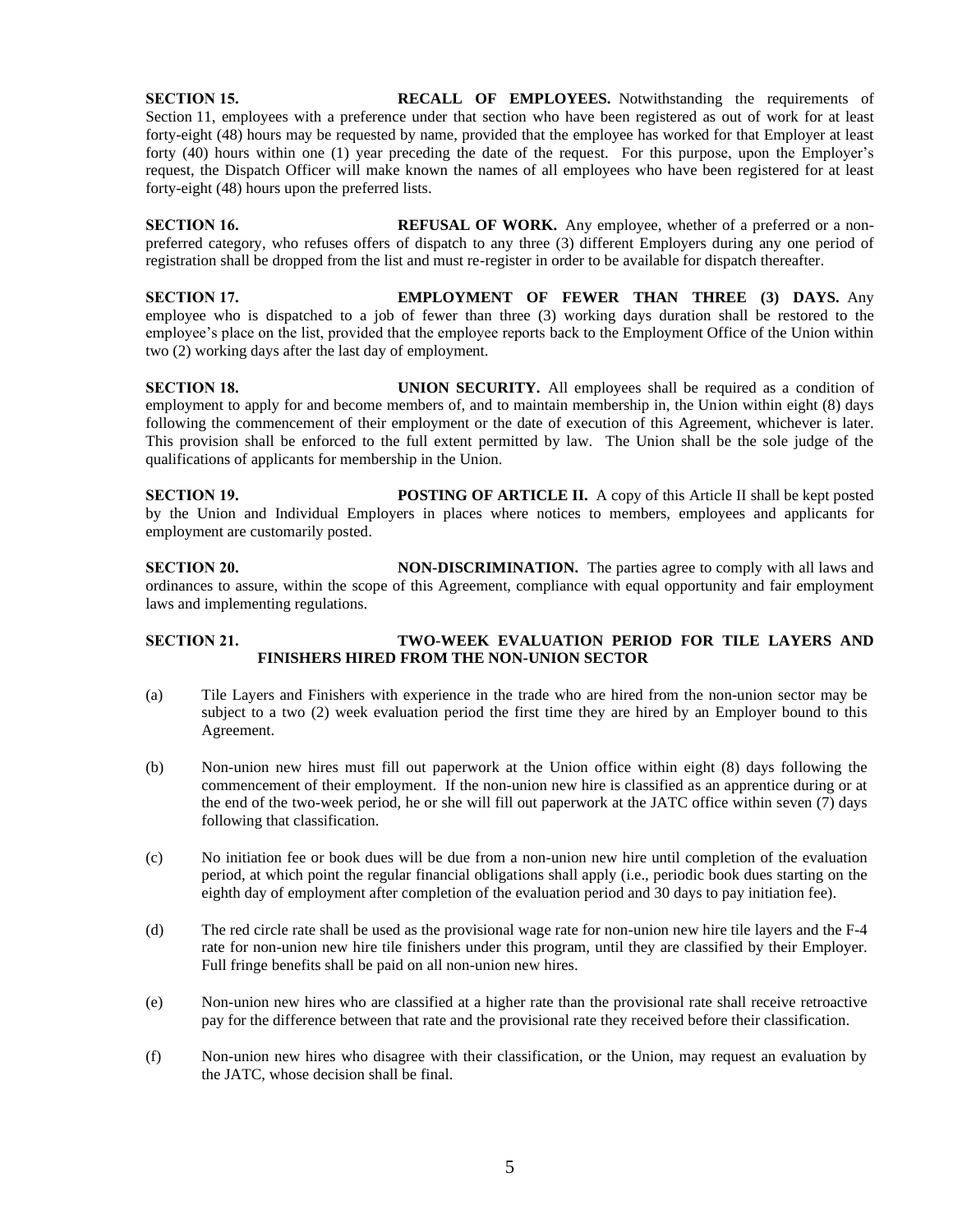**SECTION 22. GRIEVANCES UNDER ARTICLE II.** Any employee or applicant for employment who is aggrieved by the actions of an Individual Employer believed to be in violation of this Article II, excepting Section 18 hereof, may submit such grievance to the Joint Arbitration Board. Such grievances must be submitted in writing within fifteen (15) days of the occurrence or of when the employee or applicant knew or reasonably should have known of the occurrence, failing which the grievance shall be deemed waived.

## **ARTICLE III. APPRENTICESHIP AND TRAINING**

**SECTION 23. JOINT APPRENTICESHIP AND TRAINING COMMITTEE.** In order to maintain and ensure an adequate number of qualified Tile Layers and Tile Finishers for employment in the industry, the parties agree to maintain a Joint Apprenticeship Training Committee (JATC) consisting of four (4) members appointed by the Association and four (4) members appointed by the Union. The Committee shall conform to and comply with the Apprentice Labor Standards of the State of California and shall maintain training programs for Tile Layer and Tile Finisher apprentices and other persons employed or employable under this Agreement.

**SECTION 24. APPRENTICESHIP STANDARDS.** Apprentice training shall conform to the Tile Layer Standards and Tile Finisher Standards prepared by the JATC and approved by the Division of Apprenticeship Standards (DAS) or other supervising agency, and such standards shall be considered a part of this Agreement.

**SECTION 25. JATC AUTHORITY.** The JATC shall have all of the powers conferred upon local joint apprenticeship committees by the Apprentice Labor Standards Act and in addition thereto shall be empowered to conduct a training program for employees and applicants for employment other than apprentices, and when its jurisdiction has been invoked as hereinafter provided, to determine the qualifications for employment by appropriate examination and otherwise, and to classify or reclassify employees as Certified Journeypersons, Improvers or Apprentices, or to certify them as being unqualified or unfit for employment upon any phase or phases of tile work. The Committee's powers shall specifically include the authority to disqualify an Employer from training additional apprentices for violations of the approved standards, selection procedures or Section 26 below.

**SECTION 26. PROGRESSION OF AN APPRENTICE.** The progression of an apprentice to the next skill level will be based on satisfaction of applicable apprenticeship program requirements and mutual agreement of the Employer, JATC and apprentice. The Employer agrees that, as a condition of eligibility to hire and train apprentices, an apprentice shall not be compelled or allowed to work on a weekday when the employee's attendance is required at related instruction classes.

## **SECTION 27. EXAMINATION OF APPRENTICES.**

(a) Upon the written request of the Union or any Individual Employer party to this Agreement or of the Association, an employee or applicant for employment must submit to an examination to be scheduled by the JATC. The JATC shall be empowered upon the basis of such examination to reclassify the employee or applicant for employment or to certify the employee as being unqualified for employment upon any phase or phases of tile work. The JATC shall be further empowered to require any employee whose name has been referred to it under this section to enroll in the training program for training in any or all phases of the trade in which it has found and certified the employee as being unqualified. The JATC shall make the final determination of the skill level classification of all apprentices, which determination shall be based upon the number of hours worked by the apprentice as set forth in Appendices A through E of this Agreement, any examinations which the JATC deems necessary and the apprentice's satisfactory participation in the apprentice training program. An Individual Employer may, if that employer so elects, pay a person enrolled in the apprentice training program an hourly rate higher than that required for the skill level of that employee as determined by the JATC; however, such payment shall not determine that employee's skill level for purposes of employment by any other Individual Employer. Any person employed to perform work covered by this Agreement who is not enrolled in the apprentice training program administered by the Northern California Tile Industry Apprenticeship and Training Trust Fund shall be paid as a journeyman.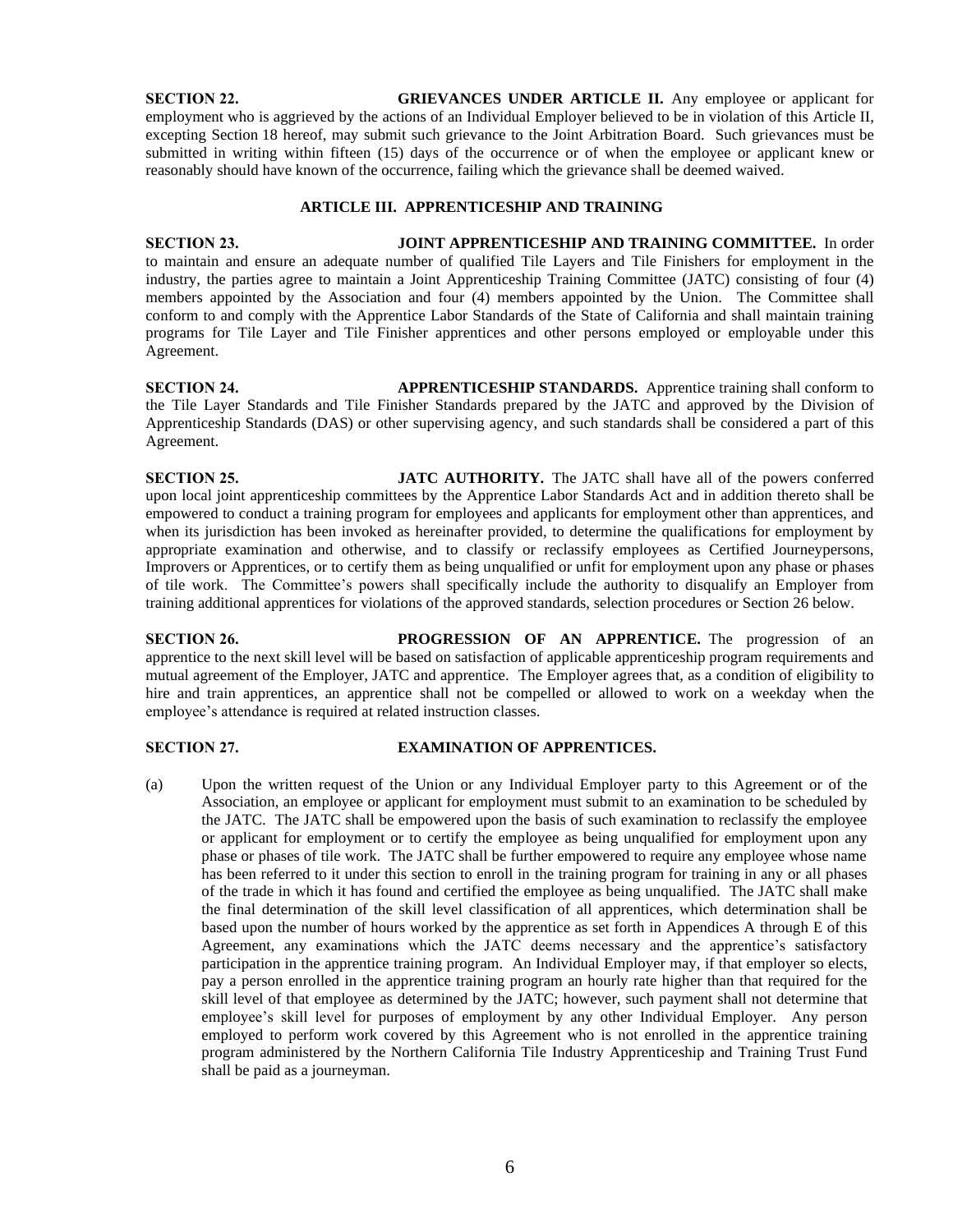(b) Whenever an employee whose name has been referred to the JATC under this section fails to report for examination, or fails to obey any order of the JATC to submit to training in any phase or phases of tile work in which it has found and certified the employee to be unqualified for employment, the JATC may notify the Employment Office of the Union and upon receipt of such notice the Employment Office shall bar the employee from registering for employment until such time as it has been notified that the employee has complied. Similarly, whenever the JATC has found that any employee or applicant for employment is unqualified for employment in any phase or phases of tile work, it may certify the employee to the Employment Office of the Union as being so unqualified and the employee or applicant for employment shall not be entitled to be dispatched to any Individual Employer for employment in such phases of tile work.

**SECTION 28. NON-DISCRIMINATION BY JATC.** All proceedings of the JATC shall be conducted fairly and impartially and without regard to race, color, religion, sex, age, national origin or membership or non-membership in the Union or any other labor organization. The JATC shall formulate and adopt uniform standards for selection, examination and classification of all employees and applicants for employment referred to it, which standards shall comply with all requirements of federal, state or local law.

**SECTION 29. APPEALS TO THE JATC.** Any action of the JATC affecting an apprentice or applicant for apprenticeship may be appealed by the apprentice or applicant directly to the JATC through written request for an appearance before the Committee.

## **SECTION 30. JOURNEYPERSON TRAINING.**

- (a) Between April 1, 2019 and March 31, 2020, Journeypersons shall attend the following training:
	- (1) Tile Layers shall attend three (3) training sessions of up to eight (8) hours apiece, either at the JATC facility or employer's facility on weekdays or at the JATC facility on Saturdays.
	- (2) Tile Finishers shall attend one (1) training session of up to eight (8) hours either at the JATC facility or employer's facility on a weekday or at the JATC facility on a Saturday.
- (b) Between April 1, 2020 and March 31, 2021, Journeypersons shall attend the following training:
	- (1) Tile Layers shall attend three (3) training sessions of up to eight (8) hours apiece, either at the JATC facility or employer's facility on weekdays or at the JATC facility on Saturdays.
	- (2) Tile Finishers shall attend one (1) training session of up to eight (8) hours either at the JATC facility or employer's facility on a weekday or at the JATC facility on a Saturday.
- **(c) Stipend.** Each Journeyperson shall receive a stipend of \$199 for each of the above-listed trainings attended, to be paid by the LMCC, but shall receive no fringe benefit contributions for the hours spent in those training sessions. Saturday training at the JATC facility is not mandatory.
- (d) **Credit.** All ACT certifications shall remain valid according to their terms, and each Journeyperson shall receive credit for all such trainings attended, including but not limited to trainings attended prior to April 1, 2019, so that Journeypersons who have obtained a valid ACT certification shall not be required to repeat the same training.
- (e) **OSHA 30 Training.** Journeyperson Tile Layers are encouraged to take OSHA-30 training, which shall be optional. Journeyperson Tile Layers who do so shall receive a stipend of \$597, to be paid by the LMCC. Finishers must wait one year after taking OSHA 10 training before taking OSHA 30 training; Setters must wait two years after taking OSHA 10 training before taking OSHA 30 training. Both Finishers and Setters can skip OSHA 10 training and go directly to OSHA 30 training.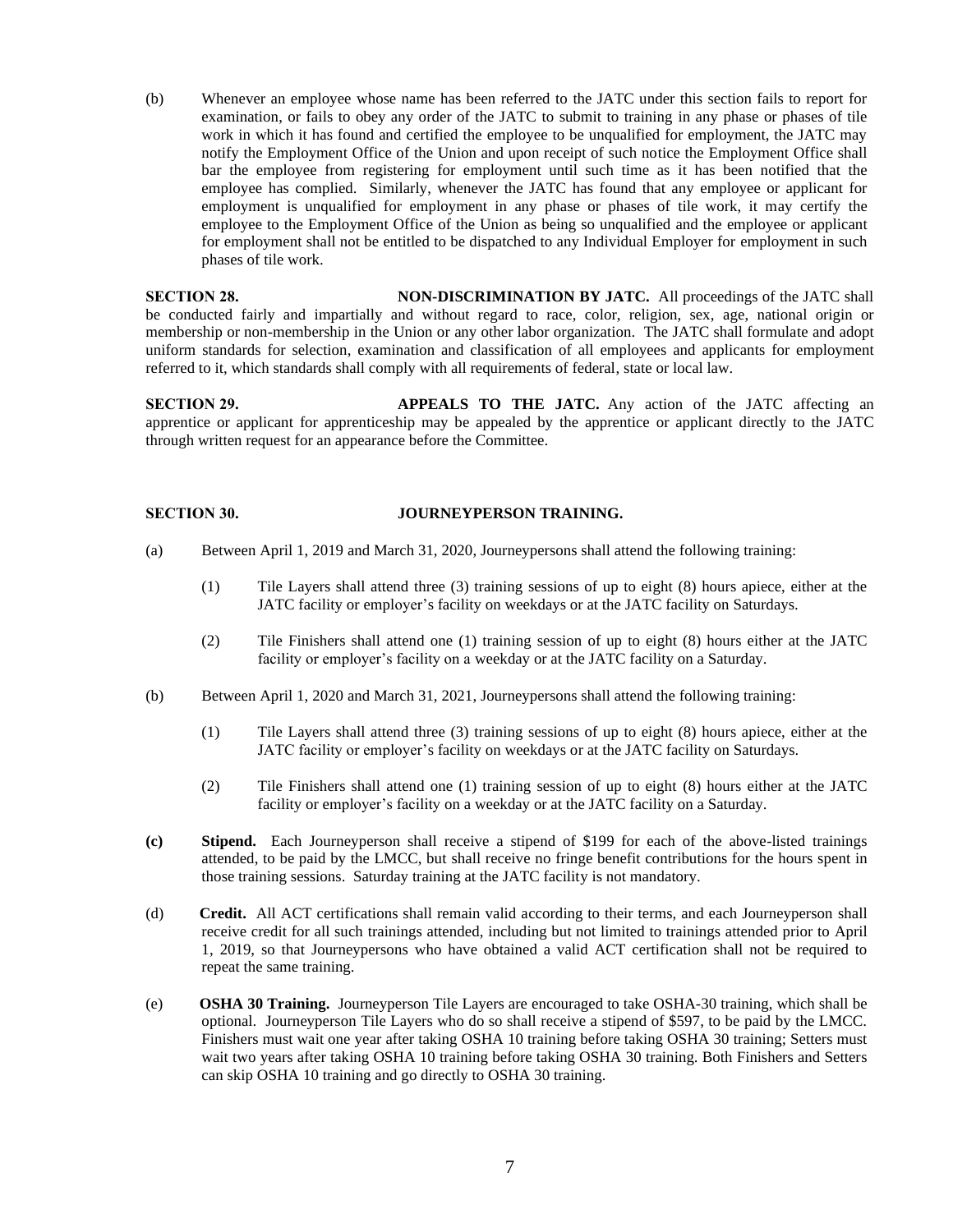### **ARTICLE IV. ARBITRATION**

**SECTION 31. JOINT ARBITRATION BOARD.** A Joint Arbitration Board shall be established to consist of four (4) members to be appointed by the Association and four (4) members to be appointed by the Union. The Joint Arbitration Board shall have the power to hear and adjust any and all disputes between the Union and the Association or an Individual Employer involving the interpretation or application of the provisions of this Agreement arising during the term of this Agreement. Notwithstanding anything in this Agreement to the contrary, the Union and/or any trust fund associated with the Union may bring a civil action against an employer arising solely out of any dispute related to the payment of fringe benefits (including vacation and dues), the audit of an employer's records, the payment of liquidated damages and other matters related to payment of such fringe benefits, without arbitration of such dispute. Neither the Union nor any such trust fund may be compelled to arbitrate such a dispute.

**SECTION 32. GRIEVANCE PERIOD.** Other than matters concerning discharge, all complaints of alleged violations of this Agreement shall be made within twenty (20) working days of the date of the alleged violation or of when the aggrieved party knew or reasonably should have known of the alleged violation, and shall be referred to the Joint Arbitration Board in writing. All discharge grievances must be made to the Joint Arbitration Board in writing within ten (10) working days of the date of the alleged violation. If a complaint is not filed within these time limits, the grievance shall be deemed waived. The Joint Arbitration Board shall meet within fifteen (15) days of the date the grievance is submitted to hear the complaint. The Joint Arbitration Board shall have the authority after due notice and hearing to determine any and all violations of this Agreement, and by a majority vote, to assess damages for the same. The decision of at least five (5) members of the Joint Arbitration Board shall be final and binding on the parties. In the event of any grievance where any party requests books and records which are relevant to the disposition of the dispute, such books and records shall be brought to the next noticed meeting of the Joint Adjustment Board or its subcommittee, after receipt of written request for the production of books and records, and shall be made available for the inspection and perusal of the parties. The Joint Adjustment Board or its subcommittee in the alternative may delegate one or more of its members or representatives to make an inspection at some other place or time. The employer shall provide to the Union such records including payroll and job records, which are needed to enforce the Agreement upon reasonable request. Should the Employer refuse or fail to provide such information, the Joint Arbitration Board shall have the power to enforce the Union's request and provide appropriate remedies for the Employer's failure to provide such information.

**SECTION 33. IMPARTIAL ARBITRATOR.** In the event the Joint Arbitration Board is unable to agree within ten (10) days on any matter so referred to it, then it is agreed that the matter shall be submitted to an impartial arbitrator whose decision shall be final and binding. Said arbitrator shall be selected from a panel of five (5) names to be supplied by the Federal Mediation and Conciliation Service. Pending decision of the arbitrator, status quo at the time the disagreement arose shall be maintained. The arbitrator may not alter, amend, add to or subtract from the terms of this Agreement.

**SECTION 34. JOINT SESSIONS.** Upon the request of either the Union or the Association, the Joint Arbitration Board will meet at mutually agreeable times to survey industry conditions and trade problems. Upon request of either the Union or the Association, the Joint Arbitration Board shall meet as a fact-finding body to determine whether any Employer has become delinquent in the payment of wages, travel, or subsistence owed under this Agreement. At any such hearing, the party that requested the Joint Arbitration Board meeting shall present evidence of such a delinquency, and the accused Employer shall present its books and records to evidence the payment of wages, travel, and subsistence. The Joint Arbitration Board shall thereupon render a factual finding as to whether the Employer is delinquent in the payment of wages, travel, or subsistence owed under this Agreement. If the Joint Arbitration Board makes a factual finding that the Employer is so delinquent, the Union's time period for filing a grievance to collect that delinquency shall commence when the factual finding of delinquency is rendered. (The term "delinquent," for the purpose of this provision, shall refer to a wholesale or widespread delinquency, not a failure to pay on one or a small number of employees or a good faith dispute over the amount owed.)

**SECTION 35. EXPEDITED ARBITRATION.** Any grievance (other than grievances alleging a violation of the subcontracting obligations set forth in Section 5) may by mutual agreement of the Union and the Association be expedited in the following manner: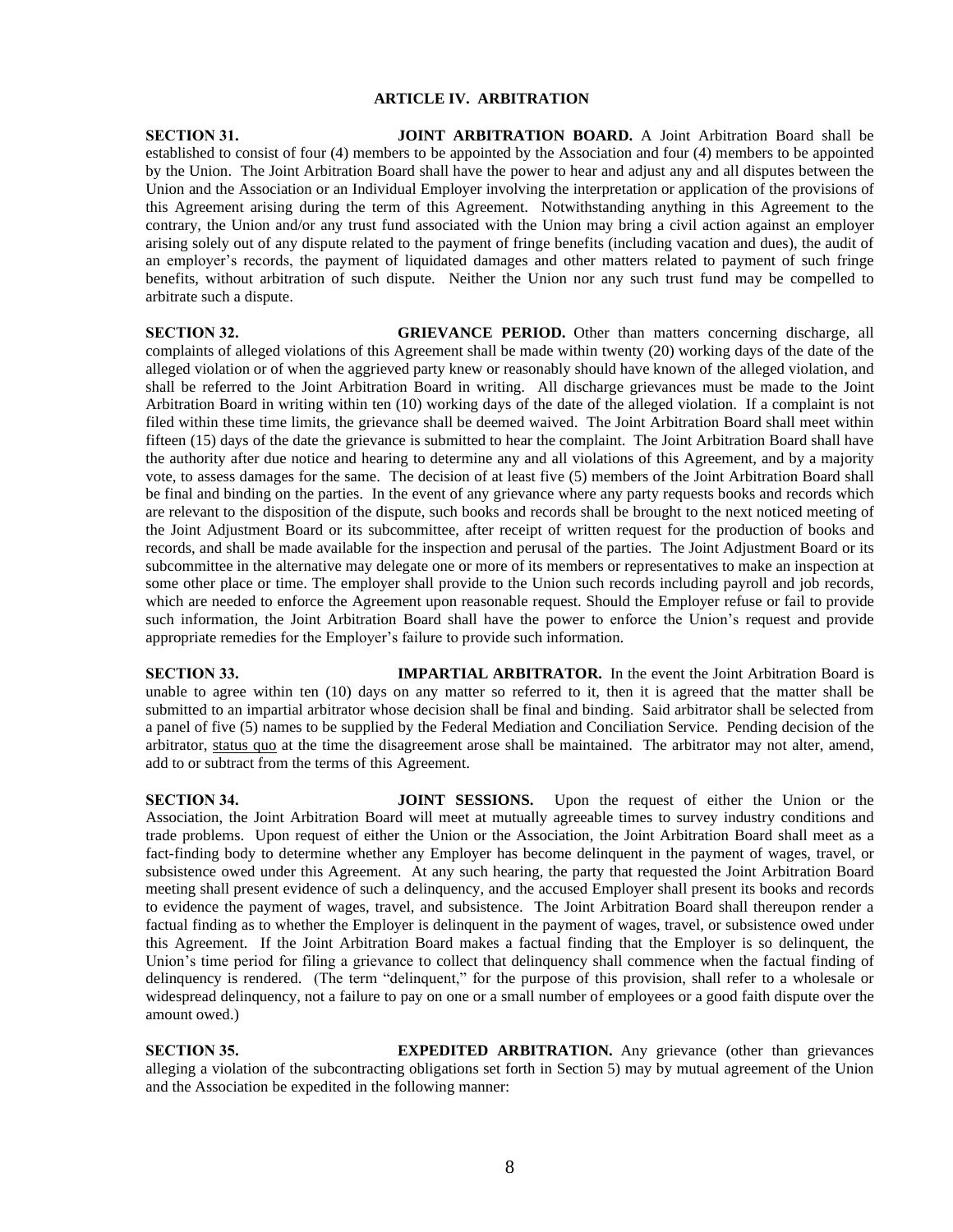- (a) The grievance shall be submitted to a special subcommittee designated by the Joint Adjustment Board. The special subcommittee shall consist of one representative each from the Union and Association representatives on the Board, and, if necessary, to resolve a deadlock, the impartial arbitrator designated under Section 33.
- (b) The party charged with a violation of the Agreement will be given forty-eight (48) hours' notice of the hearing on the charges before the special subcommittee of the Board by telephone conference or in person as determined by the subcommittee. The charging party and the charged party shall present evidence and argument at the hearing and the subcommittee shall resolve and determine the grievance within twentyfour (24) hours after the hearing.
- (c) Immediate written notice of the Joint Adjustment Board decision by its designated subcommittee shall be given to the parties. In the event the Board's decision sustains the grievance and finds a violation by an employer, the written notice shall advise the charged employer that upon receipt by the employer of the notice of finding of a violation, the provisions of Article XI authorizing direct economic action to enforce the Board's decision are in full force and effect.
- (d) Neither this expedited arbitration procedure nor any decision of the Joint Adjustment Board resulting from operation of this procedure shall compel the Union to take economic action under the procedure.
- (e) The parties will use the following expedited arbitration procedure to address delinquencies in the payment of fringe benefit contributions:
	- **(1)** Within thirty-five (35) days after any Employer becomes delinquent in paying fringe benefit contributions owed under the Agreement, or within five (5) days after the Union receives a delinquency report from the trust fund administrator that any Employer has become delinquent in paying fringe benefit contributions owed under the Agreement, whichever occurs later, the Union shall bring a grievance against the Employer for the payment of such delinquent fringe benefit contributions and shall request expedited arbitration before the Joint Board. The grievance shall also request the delinquent Employer to provide a list of all awarded projects at which it is or will be performing work covered under this Agreement, so that the trust funds can impose liens on those jobs, and the Employer will comply with that request immediately.
	- **(2)** The Joint Board shall conduct an expedited arbitration on the Union's grievance within ten (10) calendar days after the filing of the Union's grievance or within forty-five (45) days after the Employer became delinquent in paying fringe benefit contributions, whichever occurs later, unless the Union and the Association agree on an earlier arbitration date.
	- **(3)** The term "delinquent," for the purpose of this provision, shall refer to a wholesale or widespread delinquency, not a failure to pay on fewer than ten percent (10%) of the employees performing covered work or a good faith dispute over the amount owed. The length of the delinquency, for the purpose of this provision, shall be measured from the date on which the contributions were due to be postmarked, i.e., in the case of fringe benefit contributions, the 15th day of the month for each hour worked, or for which employees were entitled to have contributions made, in the preceding month, as set forth in Section 87 of this Agreement.
	- **(4)** The bargaining parties shall instruct the trust fund trustees that after all delinquent taxable wages (including vacation and dues) are recovered from the Employer, the first priority for reimbursement of fringe benefit contributions shall go to the Defined Benefit Pension Plan. The bargaining parties shall also request the new Third Party Administrator to generate the monthly Delinquency Report by the 10th day of the month rather than the 15th day of the month following the month in which the fringe benefit contributions were due.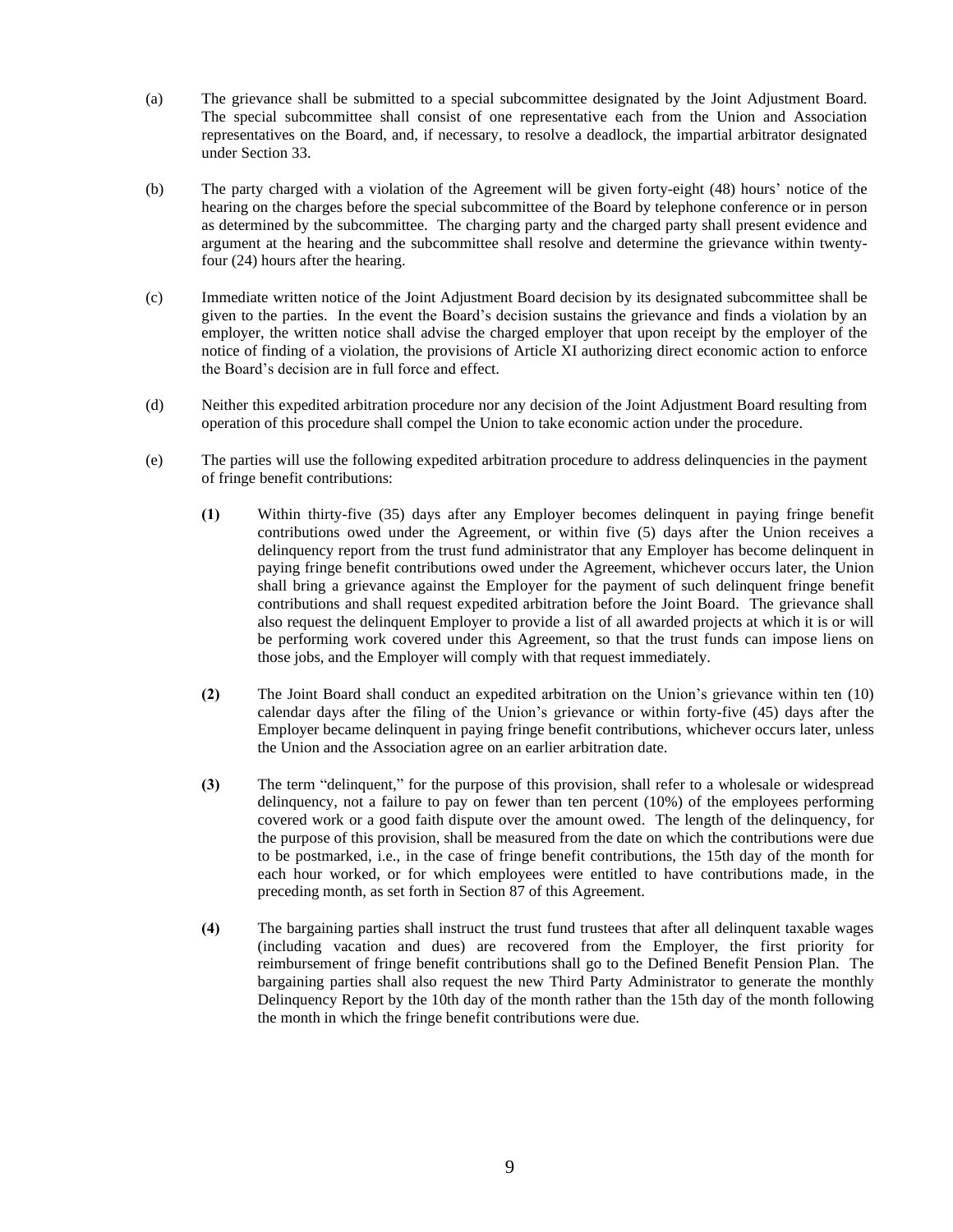### **SECTION 36. ARBITRATION OF SELECTED STATUTORY CLAIMS**

- (a) The following claims and claims for associated penalties shall be resolved exclusively through the procedures set forth in this Grievance and Arbitration Procedure, and shall not be brought in a court of law or before any administrative agency such as the California Labor Commissioner: all claims arising under the Fair Labor Standards Act, the California Labor Code and the Industrial Welfare Commission Orders (e.g., Wage Order 16) and all derivative claims arising under California Business and Professions Code section 17200, *et seq*., including but not limited to claims for: unpaid wages (e.g., claims for hours worked off the clock, overtime wages, minimum wages, incorrect rate(s) of pay and travel time); missed rest period and meal period claims; heat illness recovery violations; waiting time penalties; reimbursement of expenses (e.g., tools, cell phone charges, mileage and subsistence); recordkeeping of personnel files, time records and payroll records; and violation of Labor Code sections 212 and 226..
- (b) It is mutually agreed that this Agreement prohibits any and all violations of the sections of the California Labor Code that are redressable pursuant to the Labor Code Private Attorneys General Act of 2004 ("PAGA"). Such claims shall be resolved exclusively through the procedures set forth in this Article IV and shall not be brought in a court of law or before an administrative agency such as the California Labor Commissioner. This Agreement expressly waives the requirements of PAGA and authorizes the permanent panel arbitrator to award any and all remedies otherwise available under the California Labor Code, except the award of penalties under PAGA that would be payable to the Labor and Workforce Development Agency.
- (c) For rest period and meal period claims, the time limit for bringing such claims is the time limit for bringing grievances under this Grievance and Arbitration Procedure. For all other claims covered by this section, the intent of the parties is to use the shortest time limit permitted by applicable law, as determined by the Joint Board or Arbitrator, but in no event less than the time limit for bringing grievances under this Grievance and Arbitration Procedure. All substantive and procedural rights applicable to mandatory arbitration of employment claims shall be observed, e.g., the right to more than minimal discovery, payment of costs by the employer, a written award, etc., and the parties expressly agree that the right to bring group grievances shall be preserved. If the Union declines to bring and/or pursue to arbitration a grievance involving the foregoing statutory claims because the grievance lacks merit, the employee or employee(s) shall be free to bring and pursue the grievance to arbitration themselves, bearing the cost of their own attorneys' fees and litigation expenses. Where an Arbitrator is needed for any grievance regarding any of the statutory claims set forth above, the parties shall select the Arbitrator from the following permanent panel: Robert Hirsch and John Kagel. In selecting the arbitrator, the parties shall contact both arbitrators to obtain their available dates and shall select the arbitrator who has the soonest available dates that will work for the parties, unless the parties agree otherwise. The Arbitrator shall manage all such claims with due regard for the rights of the employees and the inherent advantages of arbitration over court proceedings.

## **ARTICLE V. EQUIPMENT, TOOLS AND SAFETY**

**SECTION 37. EMPLOYEE HEALTH AND SAFETY.** The parties hereto agree to do all in their power to secure the adoption of minimum safety orders by the Division of Industrial Safety, Department of Industrial Relations of the State of California, applicable to tile work. Whenever employees are required to work with materials or other products which are dangerous or harmful to human health or safety, including but not limited to epoxy or similar resinous materials, the Individual Employer shall furnish them with whatever protective clothing, tools or equipment is required. In the event of a dispute as to what constitutes materials or other products which are dangerous or harmful to human health or safety or as to what protective clothing or equipment is required, the parties shall refer the matter to the Division of Industrial Safety, Department of Industrial Relations of the State of California, and shall be governed by its recommendations.

**SECTION 38. EMPLOYER EQUIPMENT.** The Employer shall furnish at the job site all necessary equipment not considered the personal tools of the trade of the employee, including but not limited to power saws, mixing boxes, soaking tubs, mortar boards, straight edges and floating strips. An employee who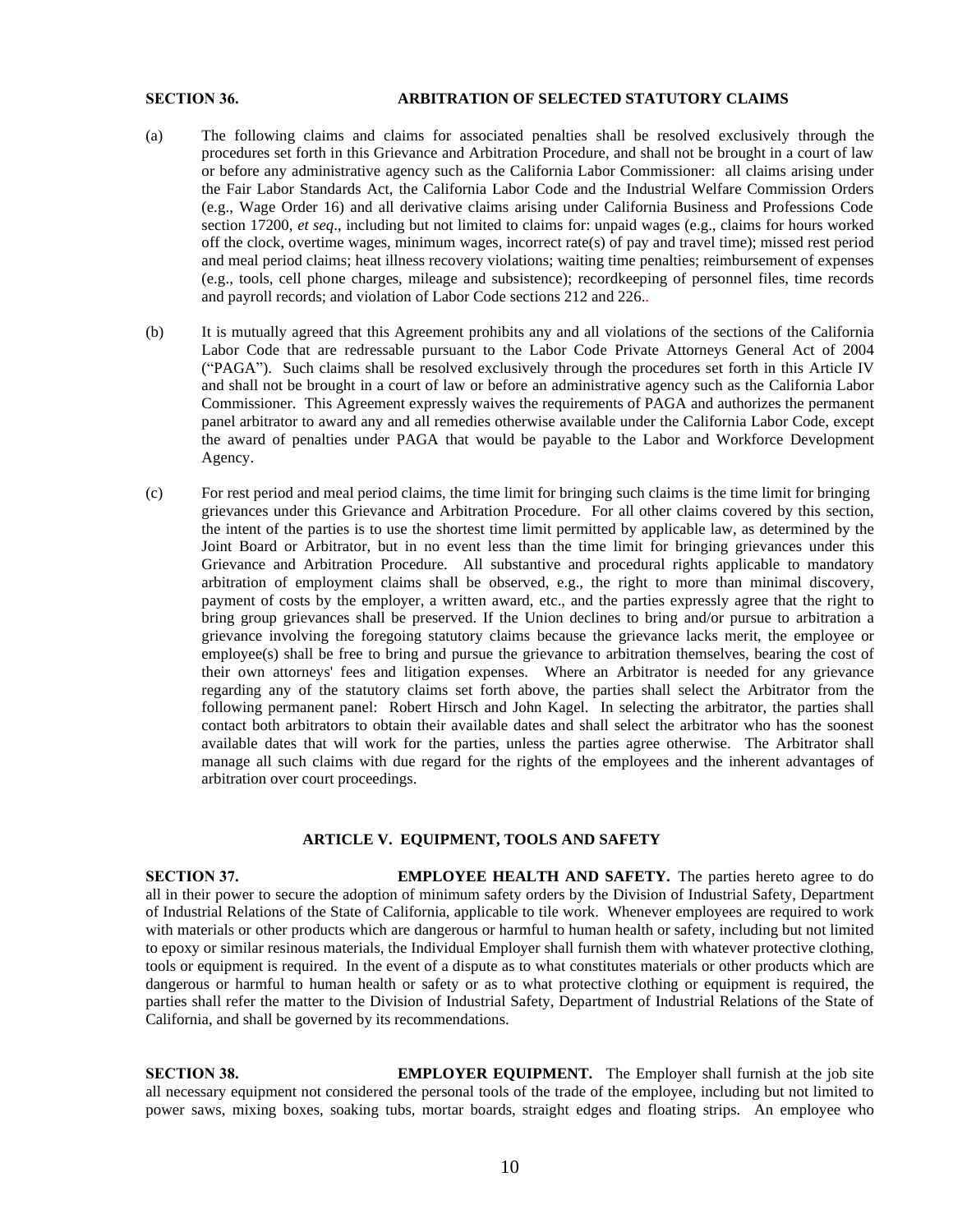intentionally or as a result of gross negligence loses or damages any Employer-supplied equipment shall be responsible to replace or pay for it as agreed by the Joint Arbitration Board.

**SECTION 39. TILE LAYER'S TOOLS.** Tile Layers, Tile Layer Apprentices and Improvers shall provide and have available on the job site all hand tools that are necessary. If a Tile Layer, a Tile Layer Apprentice or a Tile Layer Improver reports to work without the required tools, the employee may be sent home without any obligation to pay show-up pay.

**SECTION 40. JOURNEYPERSON TILE FINISHER'S TOOLS.** Consistent with Section 14 of this Agreement, the Journeyperson Tile Finisher and Tile Finisher Improver shall provide and have available on the job site the following tools:

1/4" Chisel or Screwdriver Hammer Utility Knife Regular Rubber Gloves Margin Trowel or Pointing Trowel Knee Pads Hard Hat **Hose** 2-Three Gallon Buckets Steel Flat Trowel, if required by Employer 1 - 50' Extension Cord, OSHA approved 1 Droplight, OSHA approved 2 Adapters, OSHA approved 1 Hand Mixer (such as potato masher) 1 Floor and Wall Grout Master 1 Hoe 1 Shovel

If a Journeyperson Tile Finisher or Tile Finisher Improver reports to work without the required tools, the employee may be sent home without any obligation to pay show-up pay.

**SECTION 41. APPRENTICE TILE FINISHER'S TOOLS.** Consistent with Section 14 this Agreement, Apprentice Tile Finishers will be expected to buy the tools necessary as they progress through apprenticeship and to have all the tools listed above by the time of certification as a Journeyperson Finisher. Tile Finisher Apprentices must provide the tools required to perform the job to which they are assigned, provided the Apprentice receives prior notice regarding the job to be performed. If a Tile Finisher Apprentice reports to work without the tools required to perform the job to which the employee is assigned, the employee may be sent home without any obligation to pay show-up pay.

**SECTION 42. WORK SHOES.** All employees are required to furnish safety work shoes

as per OSHA rules.

**SECTION 43. VEHICLES.** No employee shall be required to furnish a truck or other vehicle to the Employer, whether compensated or not. The Employer shall supply adequate transportation facilities to employees engaged in the patching and servicing of tile work. Employers may require the return of Employerprovided vehicles at any time at their sole discretion.

**SECTION 44. USE OF POWER SAWS AND GRINDERS.** Employers agree to comply with all new and existing health and Safety regulations. The Union and the Employers agree to jointly take steps to notify all signatory contractors and the union members of all new and existing health and safety regulations.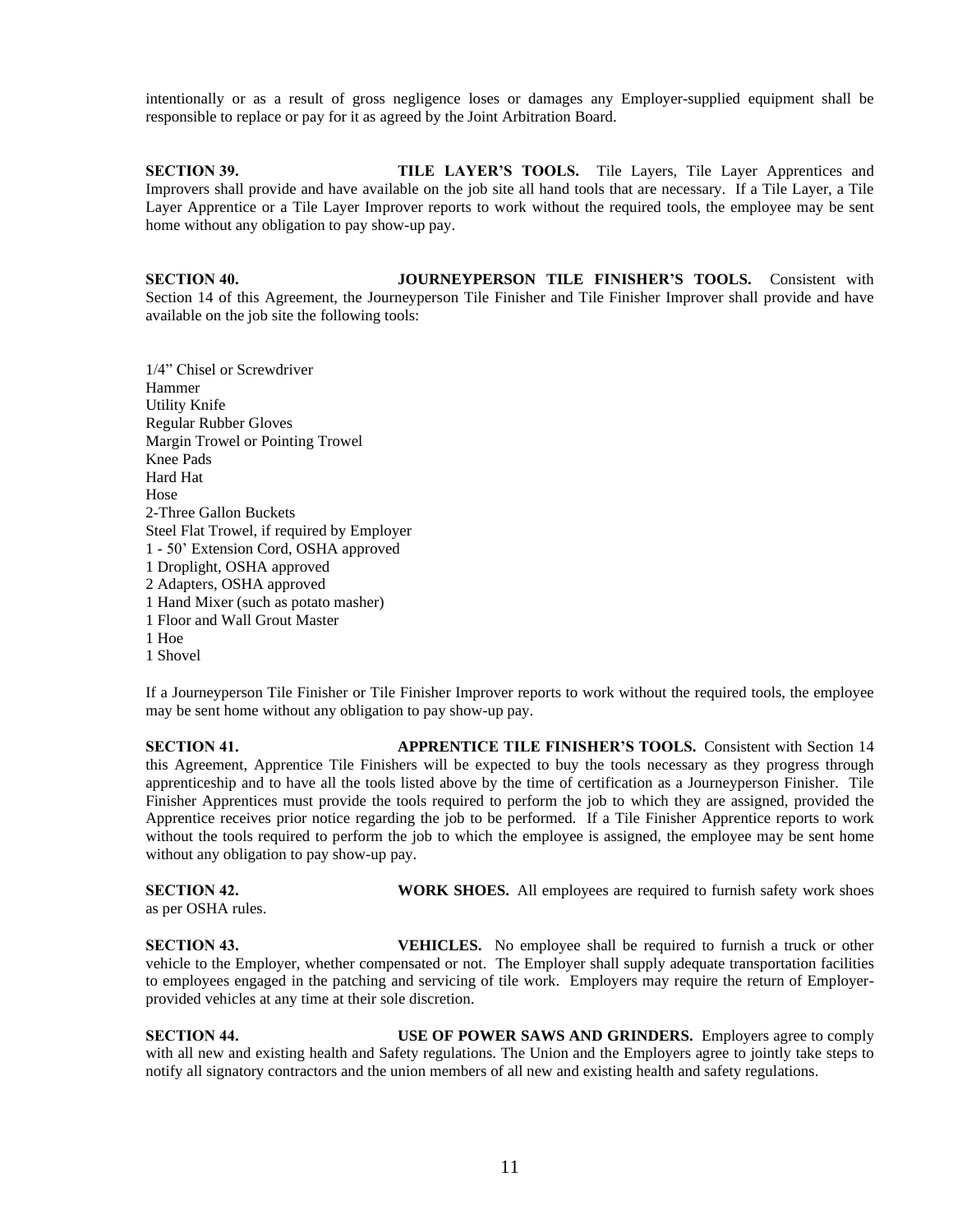## **SECTION 45. USE OF APP-BASED SYSTEMS TO TRACK EMPLOYEE WORK TIME**

Employers shall be permitted, at the individual employer's option, to require employees to use smart-phone based electronic timekeeping software only under the following terms and conditions:

- 1. The employee shall incur no cost to download the required application. The application shall either be free to download or the employer shall bear the cost of downloading the application.
- 2. The time during which the employee inputs data into the application shall be "on the clock" and compensated at the collectively-bargained rates.
- 3. Employees will not be requested to clock out on the application and then remain at the jobsite to complete work. All work performed will be "on the clock" and will be compensated at the collectively-bargained regular or overtime rates, as applicable.
- 4. The employer recognizes that the employee has a reasonable expectation of privacy with regard to the employer when the employee is not on the jobsite. To protect that reasonable expectation of privacy, the parties agree that if the application uses GPS or other technology to track the employee's location, the application shall be designed to cease all GPS or other location tracking when the employee leaves the jobsite. No applications that do not automatically cease tracking employees when they are away from the jobsite shall be permitted. No application will be used that places the burden on the employee to turn off GPS tracking (other than by leaving the jobsite).
- 5. The employer recognizes that the employee also has a reasonable expectation of privacy with regard to third parties when the employee is on the jobsite. For that reason, data and/or information collected by the application shall not be shared with or disclosed to third parties, including but not limited to other employers, other employees, or any other person or entity other than the employee's employer. Notwithstanding this provision, the data and/or information collected by the application shall be made available at any time upon request to the employee who is the subject of the data and to the Union. Nothing in this paragraph shall prevent the employer from disclosing the data as required for certified payrolls: for OCIP, CCIP, or other audits: or as required by general contractors or insurers.
- 6. The use of an employee's personal smart-phone for the application shall be entirely voluntary on the part of the employee. There shall be no discrimination or retaliation against any employee who refuses or revokes consent to use his or her smart-phone to run the application, and any violations of this provision shall be subject to resolution through the grievance and arbitration provision of the parties' Master Agreement. Each employee who agrees to use his or her smart-phone to run the application shall sign a written agreement consenting to do so, revocable by the employee at any time, which informs the employee of his or her right to decline or revoke such consent at any time without discrimination or retaliation. The form of the agreement shall be negotiated between the Union and the Association. The employer shall include in the paycheck of any employee who consents to the use of his or her smart-phone to run the application the additional amount of two cents (\$0.02) per hour (above and beyond the collectively-bargained economic package).
- 7. If an employee consents to the use of his or her personal smart-phone to run the application, the employer shall be liable for any damage to the smart phone resulting from the download or use of the application.

## **ARTICLE VI. CLASSIFICATIONS AND DEFINITIONS**

**SECTION 46. CLASSIFICATIONS.** Employees are classified as a Certified Journeyperson, Apprentice, or Improver. New employees shall not be classified, and existing employees shall not be reclassified, as an Improver after April 1, 2007.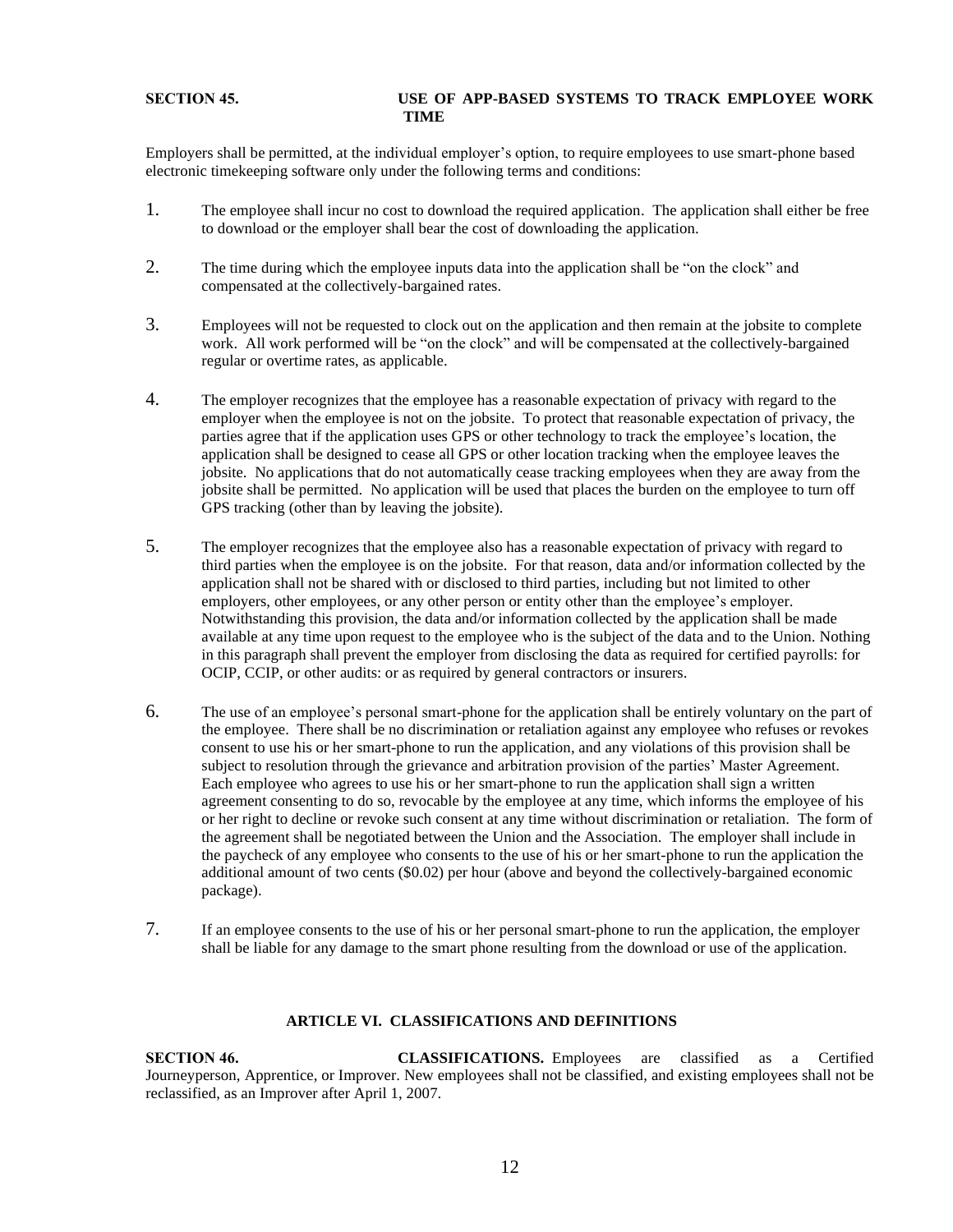## **SECTION 47. CERTIFIED JOURNEYPERSON.** Except as provided in Section 48 (Red-Circled Finishers), a Certified Journeyperson is a Tile Layer or Tile Finisher who has completed all of the requirements of the pertinent apprenticeship program approved by the DAS or whose certification is pending according to records of the JATC office.

**SECTION 48. APPRENTICE.** For purposes of this Agreement, an Apprentice is an individual currently registered with the DAS in an approved tile apprenticeship program or whose registration is pending according to records of the JATC office. (Employers should note, however, that for public works or other government purposes, the term "Apprentice" refers only to individuals whose registration is complete and on file with the DAS.) An individual employed as a finisher in those counties covered by Appendices A through E, shall not be considered to be an Apprentice and need not be registered in an approved apprenticeship program (or pending with the JATC office) for the first 80 hours of employment.

### **SECTION 49. IMPROVER.** Any existing Improver may apply to and be considered for acceptance in the appropriate apprenticeship program to become a certified Journeyperson.

**SECTION 50. CLASSIFICATION OF RED-CIRCLED FINISHERS.** For

purposes of the various ratios set forth in Article VII, an employee who was a Journeyman Finisher prior to July 1, 1992 will be classified as follows. If the Journeyman Finisher was receiving the red-circled wages and benefits or higher, the employee will be considered a Journeyperson. If the Journeyman Finisher voluntarily drops down to a lower rate in order to obtain more work, the employee will be classified as an Improver. If the Journeyman Finisher entered the Tile Layers apprenticeship program at wages and benefits less than the red-circled rate with the goal of becoming a Journeyperson Tile Layer, the employee will be considered an Apprentice. A Journeyman Finisher who entered the Tile Layers apprenticeship program and receives wages and benefits equivalent to or greater than the red-circled Journeyman Finisher rate will be considered a Journeyperson.

**SECTION 51. NEW HIRES.** A new hire will be considered any employee who is hired after March 31, 2001 and who has worked fewer than 1,500 hours under this Agreement. The term "new hire" does not include an employee who discontinues work for one signatory Employer and becomes employed by another signatory Employer, except those individuals whose total employment at an F-3 (or, after March 31, 2016, an F-4) skill level for all Employers under this Agreement is less than 80 hours (in counties covered by Appendices A through G) is terminated through no fault of their own without a reasonable opportunity for evaluation shall, upon the employee's request, be eligible for referral to another Employer as a new hire. For purposes of the "new hire" ratio set forth in Section 60 below, if the Union's Employment Office is unable to supply personnel requested by an Employer within forty-eight (48) hours and the Employer exercises its right to hire employees from other sources, such employees will not be considered new hires for purposes of the ratio.

## **SECTION 52. ASSIGNMENT OF CLASSIFICATIONS**

- (a) New hires and new referrals whose skills are not readily verifiable shall, upon occasion of their first employment with any Employer signatory to this Agreement, be assigned a provisional classification and wage rate based upon the skill level disclosed in their application, and subject to evaluation over the first thirty (30) days of employment with the Employer. Such provisional initial assignment shall be made by the Union Dispatch Officer in the case of new hires referred by the Union Employment Office and by the Employer in the case of new hires secured by the Employer as provided for in Article II. At no time and in no case shall a new hire be classified at less than an F-4 skill level if the new hire is a finisher or a S-8 skill level if the new hire is a layer. Any adjustment of the provisional rate shall be made within thirty (30) days of initial employment and shall be agreed upon by the Employer and the employee. Failure of either party to seek adjustment during that time shall mean the provisional rate and classification is agreed to be the established rate and classification; disputes or disagreements after that time shall be subject to the procedures of Sections 53 and 54 (Appeals and Grievances).
- (b) In order that the Union may dispatch effectively, any classification or re-classification made without the knowledge and confirmation of the Union shall be without effect. Confirmation shall consist of issuance to all concerned parties of a new dispatch slip reflecting the changed classification.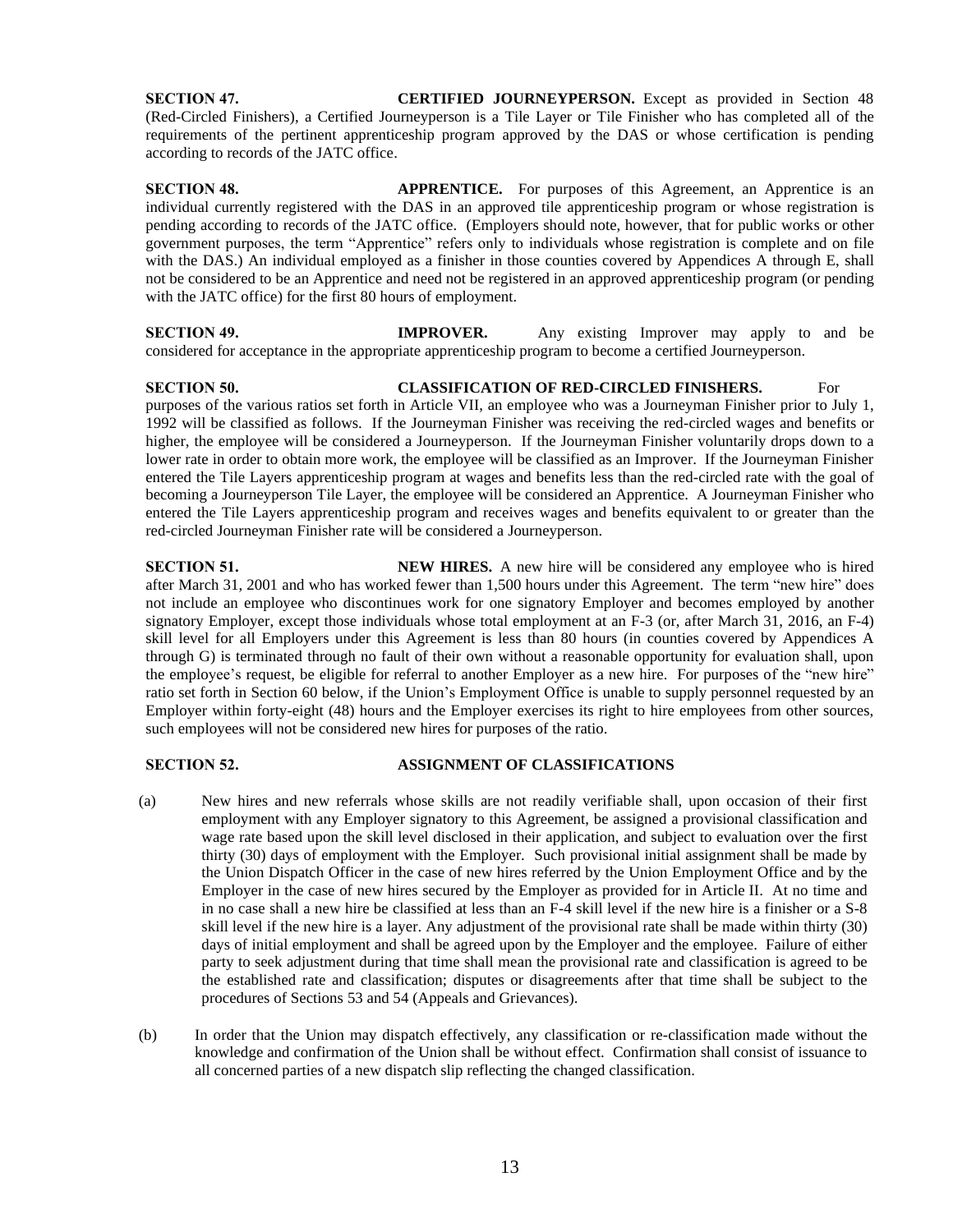**SECTION 53. APPEAL OF CLASSIFICATION.** Any employee or applicant for employment who is dissatisfied with the classification so assigned to the employee or applicant may apply to the JATC in writing for examination and review of that classification at its next regular meeting but shall continue in the assigned classification until such time.

**SECTION 54. GRIEVANCES UNDER ARTICLE VI.** Any employee or applicant for employment who is aggrieved by the application of any of the provisions of this Article may submit a grievance to the Joint Arbitration Board. Such grievances must be submitted in writing within fifteen (15) days of the action giving rise thereto or of when the aggrieved party knew or reasonably should have known of the alleged violation, failing which the grievance shall be deemed waived.

## **ARTICLE VII. WORK FORCE RULES AND RATIOS**

**SECTION 55. NUMBER OF EMPLOYEES.** There shall be no limitation as to the number of employees to be employed on any job, this being a matter to be determined by the Employer's good judgment.

**SECTION 56. WORKING OWNERS.** No more than one (1) owner, proprietor or partner of an Individual Employer may work with the tools of the trade. Any contractor who works with the tools must abide by all the provisions of this Agreement as applied to any Union Employee and Employer. No more than one (1) owner, proprietor, or partner of an Individual Employer may work with the tools of the trade. A sole proprietor or up to one (1) partner who works with the tools of the trade need not pay any fringe benefit contributions which would otherwise be payable under this Agreement for his or her own hours of work, however, at his or her option, the sole proprietor or partner may pay the entire package of all such fringe benefit contributions, or may pay the entire package of all such fringe benefit contributions except pension contributions. Any additional partners who work with the tools of the trade shall pay all fringe benefit contributions which would otherwise be payable under this Agreement for their own hours of work. (Such sole proprietors and partners must, however, pay all fringe benefit contributions required under this Agreement for all hours worked by their employees.) Employees of corporations who are also officers or shareholders of said corporation who work with the tools of the trade shall pay all fringe benefits on themselves as would be applicable to regular employees under this Agreement. Notwithstanding anything to the contrary in this Paragraph, sole proprietors and partners may use for no more than three (3) years the option to pay less than the entire package of fringe benefit contributions for their own hours of work.

**SECTION 57. TRADE JURISDICTION RATIO.** Disputes regarding Section 4 of this Agreement shall be subject to the grievance and arbitration procedure set forth in Article IV; however, in order to minimize jurisdictional disputes, the parties agree that each Individual Employer will be deemed to be in compliance with such jurisdictional provisions, so long as the ratio of Tile Finisher hours to Tile Layer hours and the ratio of Tile Layer hours to Tile Finisher hours are no greater than 2:1. (In other words, one-third of each Employer's total work force hours shall be guaranteed to Tile Layer employees and one-third shall be guaranteed to Tile Finisher employees.)

**SECTION 58. IMPROVER RATIO.** The maximum ratio of Improver hours shall not exceed 33-1/3 percent of the Employer's total Local 3 work force hours.

**SECTION 59. JOURNEYPERSON RATIO.** Journeyperson hours shall constitute at least 33-1/3 percent of the Employer's total Local 3 work force hours.

**SECTION 60. NEW HIRE RATIO.** The maximum ratio of "new hire" hours shall not exceed 33-1/3 percent of the Employer's total Local 3 work force hours.

**SECTION 61. EXCEPTION FOR SMALL EMPLOYERS.** The ratios set forth in Sections 59 and 60 do not apply to Employers who employ four or less Local 3 members. Such Employers may employ a maximum of one (1) Improver.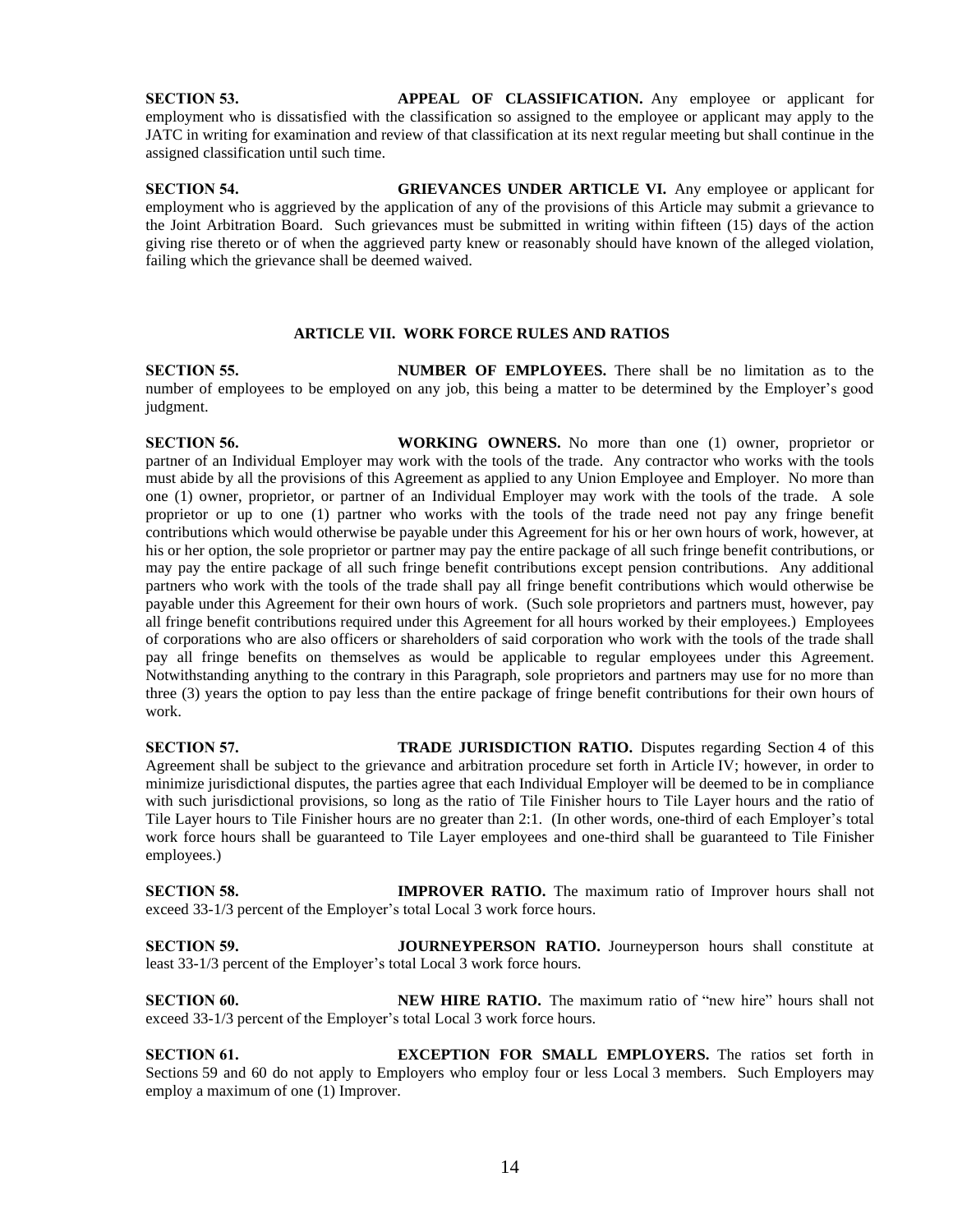## **SECTION 62. MEASUREMENT OF RATIOS AND PENALTIES** Each Employer's compliance with Sections 57, 58, 59 and 60 will be measured by the calendar month based on the hours reported to the Trust Funds for that month. Monthly reporting forms must be compiled by the Administrator of the Trust Funds and submitted to the Joint Trust Delinquency Committee for review on a monthly basis. If an Employer exceeds the 2:1 ratio for work performed within the geographical boundaries covered by this Agreement, the Employer shall be obligated to pay to the Apprenticeship Trust Fund the applicable Journeyperson wage rate (either the skill level F-6 wage rate or the Certified Tile Layer wage rate) for each hour by which the Employer exceeds the 2:1 ratio. If the Employer exceeds the 33-1/3 percent ratios set forth in Sections 58 and 60, the Employer shall be obligated to pay to the Apprenticeship Trust Fund the difference between the new hire wage and the Journeyperson Finisher wage (skill level F-6) for all hours by which the Employer exceeds either ratio. No pyramiding of penalties will be allowed.

**SECTION 63. PRE-APPRENTICE RATIO.** Each Employer that employs three (3) or fewer tile finishers may hire one (1) pre-apprentice. Above that level, Employers that employ four (4) or more tile finishers shall maintain a ratio of at least three (3) tile finishers for each pre-apprentice.

## **ARTICLE VIII. WAGES, HOURS AND WORKING CONDITIONS**

**SECTION 64. PIECE WORK.** No Employer shall offer and no employee shall accept employment on any piecework basis.

**SECTION 65. PAYMENT OVER SCALE.** It shall not be a violation of this Agreement to pay any employee over scale. Apprentices may be paid more than the S-10 wage rate but may not be classified above skill level S-10 unless they have completed the school hours required by the JATC. Employers may discontinue over scale wage payments at any time at their sole discretion.

## **SECTION 66. EFFECT OF THE 1992-1995 AGREEMENT**

- (a) Employees began working under the new system at their then-current rate of pay and the benefits which corresponded to that rate of pay under the new system. However, any employee, including an existing Journeyman Finisher, may progress to higher skill levels by satisfying the applicable hours and education requirements and with the mutual agreement of the Employer, Union and employee. Subject to DAS approval, any employee who is not receiving a sufficient amount of work under the new system may voluntarily drop down to a lower skill level in order to receive additional hours, training and schooling.
- (b) Red-circled Journeyman Finishers and all Apprentices indentured prior to July 1, 1992 shall be considered "grand fathered" with respect to their combined wage and vacation package; provided, however, that the red- circled Journeyman Finishers will receive the lower vacation amounts set forth in Appendices A, B, C, D, and E.

**SECTION 67. WORK DAY AND WORK WEEK.** Except as otherwise noted, eight (8) consecutive hours between 5:00 a.m. and 5:00 p.m. will constitute a day's work, and five days, consisting of not more than eight hours per day, Monday through Friday, not exceeding forty hours per week, will constitute a week's work; provided however, that an Individual Employer may, upon advance written notice to the Union, implement a 4-day, 40-hour work week. In the latter case, ten (10) consecutive hours between 6:00 a.m. and 6:00 p.m. will constitute a day's work, and four days, consisting of not more than ten hours per day, Monday through Thursday or Tuesday through Friday, will constitute a week's work. All such hours will be paid for at the employee's regular rate of pay. An Individual Employer may implement a 4-day, 40-hour work week for purposes of one or more specific projects.

**SECTION 68. STARTING TIME.** Employees ordered to report at the Employer's shop or other place of business before going to the job site shall be deemed to work from the time of so reporting.

**SECTION 69. LUNCH BREAK.** All employees are required to take a one-half hour unpaid lunch break sometime near the midpoint of their eight-hour shift. A break not to exceed ten (10) minutes shall be allowed each morning and afternoon, in accordance with California state law. Any disputes over the provision of rest breaks shall be resolved through the grievance procedure.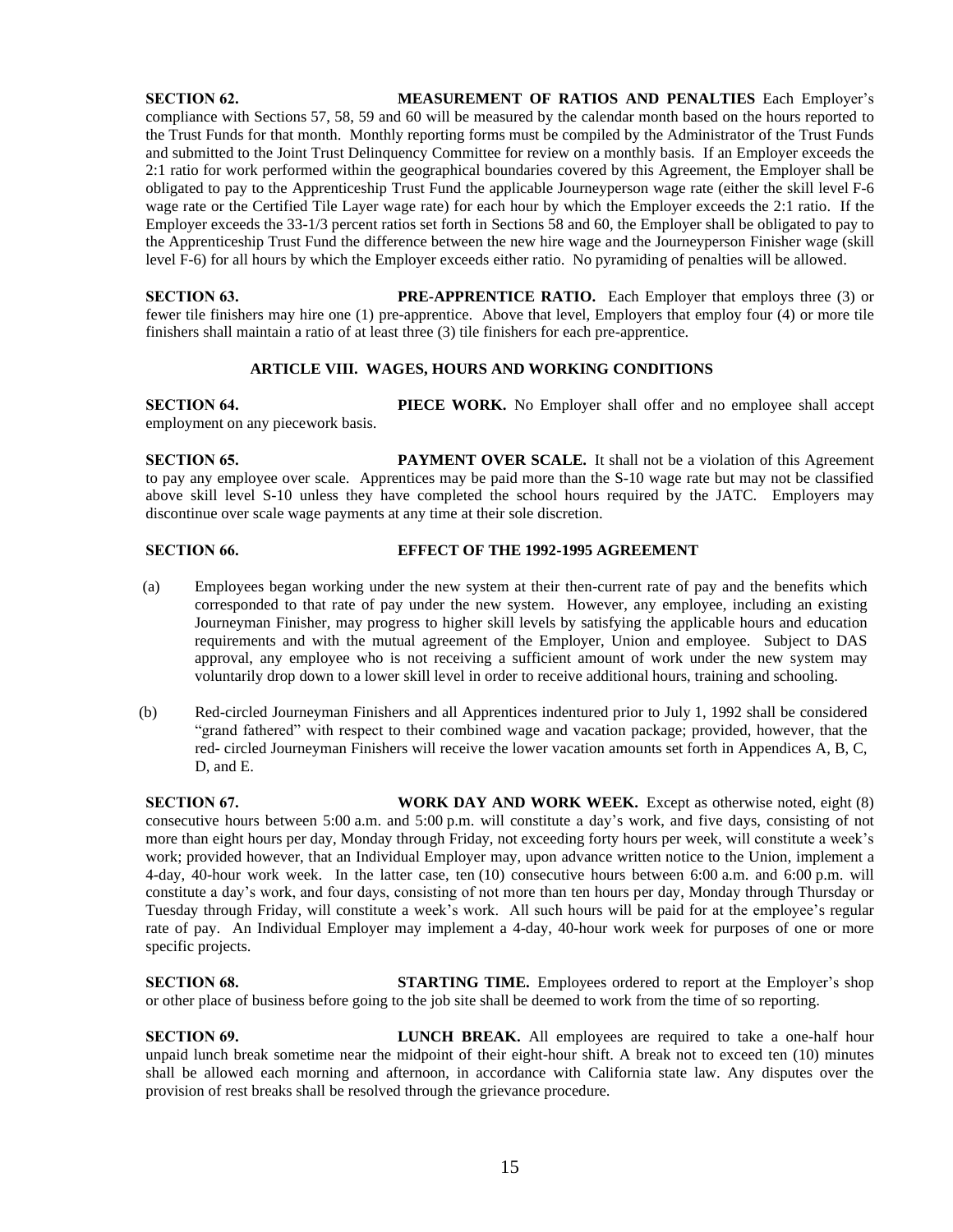## **SECTION 70. REDUCTION IN 40-HOUR WEEK.** In the event that a condition of unemployment prevails within the industry, whereby a surplus of unemployed and skilled employees exists, or for any other reason a reduction in the regular work week appears necessary, the Joint Arbitration Board shall meet for the purpose of reviewing this condition. The Joint Arbitration Board shall determine to what extent the regular workweek of forty (40) hours should be reduced.

**SECTION 71. HOLIDAYS.** Recognized (unpaid) holidays will be New Year's Day, President's Day, Memorial Day, Fourth of July, Labor Day, Thanksgiving Day and the day after, and Christmas Day. If a holiday falls on a Saturday, the preceding Friday shall be observed as a legal holiday; if a holiday falls on a Sunday, the following Monday shall be observed as a legal holiday. Employees may take off Dr. Martin Luther King Jr. Day and the day before Christmas without pay and without adverse consequences; employees that work will not be paid premium time.

## **SECTION 72. WAGE AND BENEFIT PACKAGE**

- (a) Effective retroactively to April 1, 2021, the straight-time wage and benefit rates for employees covered by this Agreement are those set forth in Appendices A, B, C, D, and E, depending on the county in which the work is performed. The wage and fringe benefit rates from skill level F-4 through Journeyperson Finisher (skill level F-6) constitute a separate, independent schedule for all purposes involving Finishers, such as prevailing wages and apprenticeship standards and the skill level F-6 wages and benefits constitute 100% of the Journeyperson Finisher's wages and benefits. Wage and fringe benefit contribution increases shall be retroactive to April 1, 2021.
- (b) The allocation of the negotiated labor cost increases to wages and /or benefits, and the breakdown of the increases below the Journeyperson levels, scheduled for April 1, 2021 and subsequent anniversary dates must be referred to the Joint Arbitration Board for decision, it being understood that (a) the allocations to wages and fringes tentatively agreed to by the bargaining parties shall be subject to further discussion between those parties based on changed circumstances, and (b) the breakdown below the Journeyperson levels of the increase that went into effect as of April 1, 2021 shall not constitute a binding precedent. Any money reallocated from the tentative allocations to Health & Welfare, JATC, or LMCC in the second years shall be reallocated to wages, unless the Parties agree otherwise. All other disputes among the Labor and Management parties to the Joint Arbitration Board over the allocation of the negotiated increases or the breakdown of the increases below the Journeyperson levels shall be referred to final and binding interest arbitration in accordance with Article IV. The Joint Arbitration Board shall meet to discuss these issues no later than early January preceding the second and third [etc.] years of any multi-year collective bargaining agreement, so that agreement can be reached and the results transmitted to the State of California for prevailing wage purposes on or before February 1 of each such year.
- (c) It is agreed by the parties hereto that whenever the prevailing wage/fringe package as established by the State or Federal Government for a particular public works project is lower than the wage/fringe package set forth in this Agreement, the Employer may pay the prevailing wage/fringe established by the State or Federal Government to all employees on that public works project. For purposes of this paragraph, the phrase "public works" shall have the same meaning as set forth in California Labor Code Section 1720. For this paragraph to apply to any project, the Employer must request that the Union allocate, in writing, the prevailing rate for the project. The allocation by the union need not be approved by the Association or by any Employer if: (i) the total taxable portion of the prevailing rate is equal to the total taxable portion of the Union's allocation; (ii) the total nontaxable portion of the prevailing rate is equal to the total nontaxable portion of the Union's allocation; (iii) the amount allocated to Union dues shall be an amount such that the ratio of allocated Union dues to current Union dues is equal to or less than the ratio of the total prevailing rate (wages + fringes) to the current total collective bargaining agreement rate (wages + fringes); (iv) the percentage by which promotion fund and contract administration are reduced shall be the same as the percentage by which Union dues is reduced. The Association must approve any allocation of the prevailing rate which does not satisfy the criteria set forth in the preceding sentence.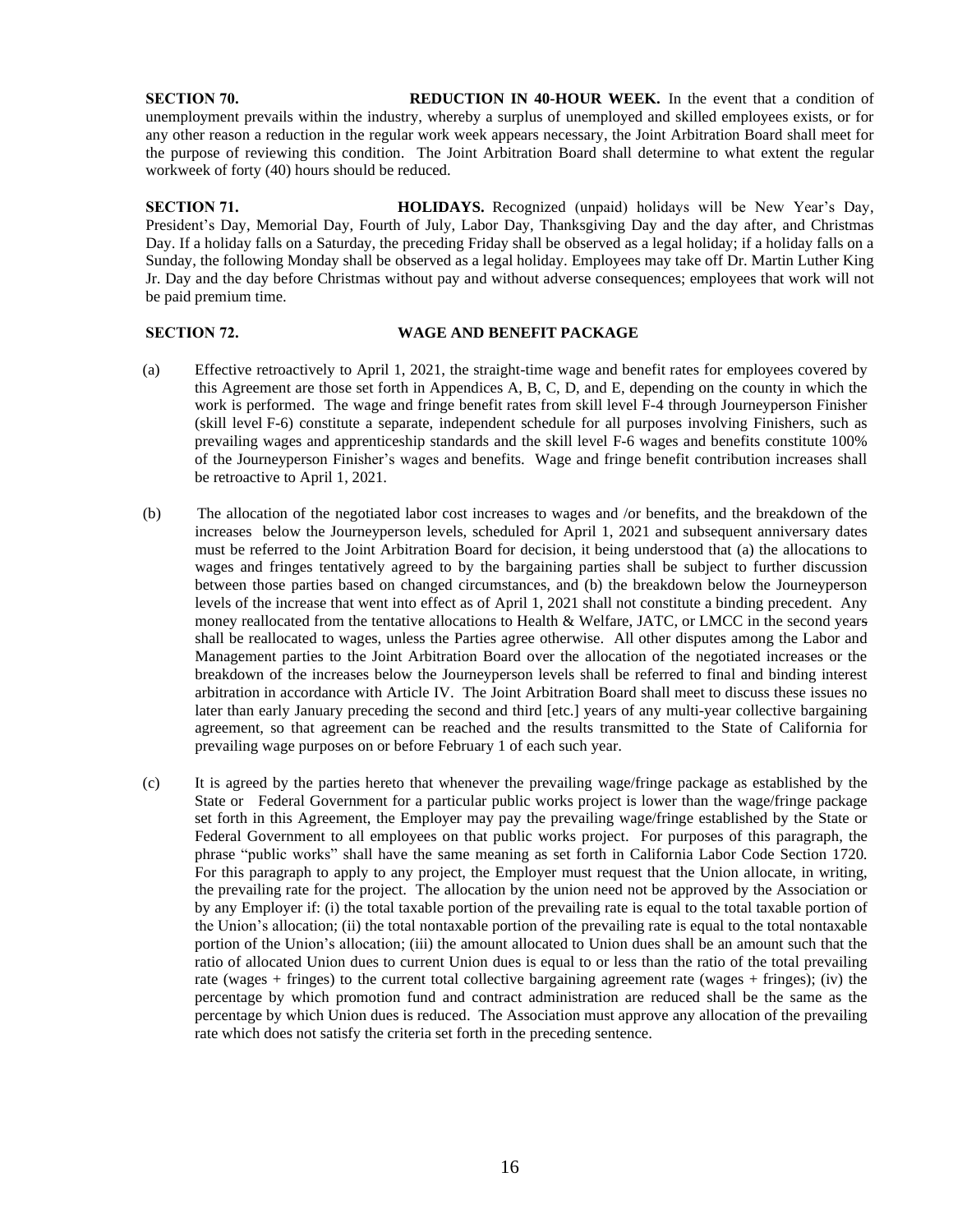- (d) The wage and benefits appendices shall be as follows:
	- **(1) BAY AREA, NORTHERN COUNTIES WAGE RATES (APPENDIX A).** For work performed in the counties of San Francisco, Alameda, Contra Costa, San Mateo, Santa Clara, Solano, Marin, Napa, San Benito, Monterey, Santa Cruz, and Del Norte, Humboldt, Siskiyou and Trinity (the "Northern Counties") , wages and benefits shall be in accordance with Appendix A.
	- **(2) WINE COUNTIES WAGE RATES (APPENDIX B).** For all work performed in the counties of Mendocino, Lake and Sonoma (the "Wine Counties"), wages and benefits shall be in accordance with Appendix B.
	- **(3) FOOTHILL COUNTIES WAGE RATES (APPENDIX C).** For all work performed in the counties of Alpine, Amador, Calaveras, San Joaquin, Stanislaus and Tuolumne (the "Foothill Counties"), wages and benefits shall be in accordance with Appendix C.
	- **(4) FRESNO AREA WAGE RATES (APPENDIX D).** For all work performed in the counties of Fresno, Kings, Madera, Mariposa, Merced and Tulare, wages and benefits shall be in accordance with Appendix D.
	- **(5) SACRAMENTO AREA WAGE RATES (APPENDIX E).** For all work performed in the counties of Butte, Colusa, El Dorado, Glenn, Lassen, Modoc, Nevada, Placer, Plumas, Sacramento, Shasta, Sierra, Sutter, Tehama, Yolo and Yuba, wages and benefits shall be in accordance with Appendix E.

## **(e) APPRENTICE CLASSIFICATIONS UNDER ALL APPENDICES.**

- (1) Effective April 1, 2019, the only skill levels for Tile Finisher Apprentices shall be F4 and F5, and the only skill levels for Tile Layer Apprentices shall be S-8 through S-11. New Tile Finisher Apprentices shall enter at the F-4 classification and new Tile Layer Apprentices shall enter at the S-8 classification.
- **(2)** Effective April 1, 2017, the taxable wage rate for the F-6 classification shall equal sixty percent (60%) of the taxable wage rate of the S-12 classification (not paid for out of the annual increases to the overall economic package).

**SECTION 73. WAIVER OF PAID SICK LEAVE STATUTES, REGULATIONS, AND ORDINANCES.** To the fullest extent permitted under collective bargaining, this agreement shall operate to waive the payment of any sick leave benefit or paid time off benefit currently required under federal, state, or local law, including but not limited to, all provisions of the San Francisco Paid Sick Leave Ordinance, San Francisco Administrative Code Section 12W, and shall supersede and be considered to have fulfilled all requirements of any such statutes, regulations, or ordinances as presently written, and or amended.

**SECTION 74. OVERTIME.** Except as provided in Section 77 (Rehab Work), work performed outside the Work Day and Work Week, as defined in Section 67, shall be classified as overtime and wages shall be paid for at the rate of time and one-half. Except as provided in Section 76 (Saturday Work), wages for all work performed on Saturday shall be paid for at the rate of time and one-half. Wages for all work performed on Sundays and Holidays shall be paid for at the rate of double time. Wages and Benefits established in Appendices A, B, C, D and E, shall be paid on all hours worked.

**SECTION 75. OVERTIME PERMIT.** Employers wishing to work overtime must notify the Union in advance by phone or fax. The Employer shall advise the Union of the company name, job site address, date and time the overtime will be worked, and the names of the employees who will be working (or the approximate number of employees if the names are not yet known).

**SECTION 76. SATURDAY WORK.** Notwithstanding the foregoing, employees may, by mutual agreement, work up to eight (8) hours on Saturday, or ten (10) hours in the case of a 4-day, 40-hour work week, as part of their regular work week if they were prevented from working forty (40) hours Monday through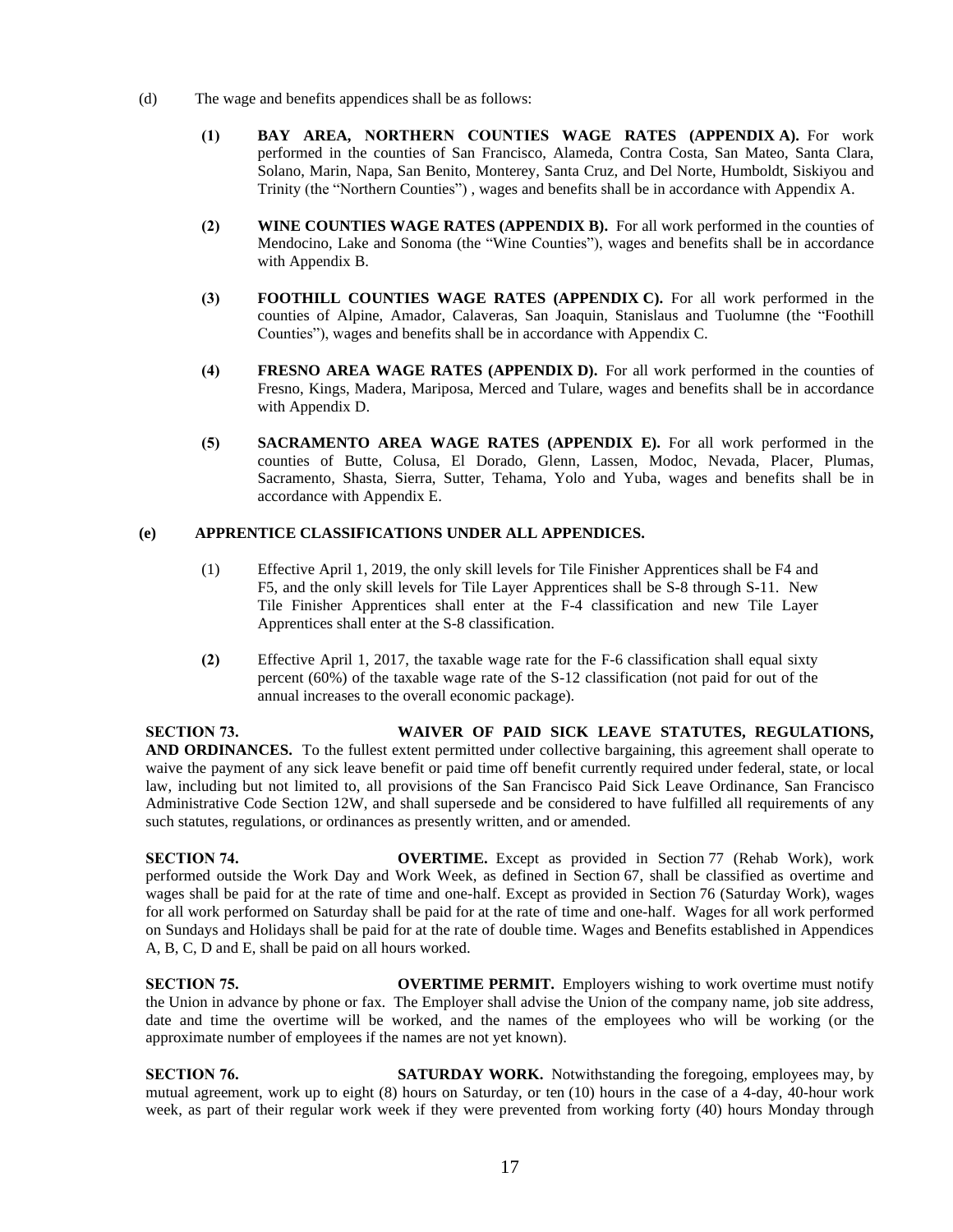Friday due to inclement weather. In addition, if an employee requests a day off during the regular work week, and as a consequence fails to accumulate forty (40) hours, the employee may voluntarily agree to work Saturday at straight-time rates, upon Union approval, which shall not be unreasonably withheld. Employee must clear through Union Office, Union Office to issue permit to contractor.

**SECTION 77. PREMIUM PAY FOR NIGHT SHIFT WORK.** Notwithstanding the foregoing, all night shift work performed outside the normal Work Day or Work Week, as defined in Section 67, shall be compensated at a premium rate of \$5.00 per hour above the regular straight-time rate for Tile Finishers and \$6.00 per hour above the regular straight-time rate for Tile Layers. The night shift rate applies only if the employee has not worked a regular straight-time shift that day. Any employee who works more than a normal workday, Monday through Friday, is entitled to overtime pay at the rate of time and one-half. On all projects where a swing shift or a night shift work is implemented for less than one calendar week the pay rate shall be 1 ½ times the total taxable hourly rate.

**SECTION 78. PREMIUM PAY FOR UNDERGROUND WORK.** Any employee working underground shall receive \$1.00 per hour in addition to regular wages. The foregoing underground rate shall be applicable solely to tunnels beneath the surface of the ground, specifically including subsurface transit stations. The foregoing underground rate shall not be applicable to work performed in the basements of commercial buildings or residences.

**SECTION 79. FOREMAN PAY.** When more than one Journeyperson is employed on a job, the Employer may designate a foreman who shall be a Journeyperson Tile Layer, unless the job consists solely of Finishers' work. If a foreman is so designated, the foreman shall receive, in addition to Journeyperson wages, an additional \$2.00 per hour to \$5.00 per hour, as agreed by the Employer and the foreman.

When more than 10 BAC-represented employees are employed on each project shift, the Employer shall designate a foreman for each project shift who shall be a Journeyperson Tile Layer, unless the job consists solely of Finishers' work. The labor ratios for the employer shall be in compliance with DIR Division of Apprenticeship Standards. The foreman shall receive, in addition to journeyperson wages, an additional \$5.00 to \$10.00 per hour, as agreed to by the employer and the foreman.

**SECTION 80. SHOW-UP PAY.** Except as provided in Sections 14, 39, 40 and 41, employees ordered to report for work for which no employment is provided shall be paid two (2) hours pay at the straight-time rate. Show-up pay shall be waived in the event no work is provided due to causes beyond the Employer's control, such as inclement weather, labor disputes or power failures. However, when an employee shows up for work and no work is provided due to inclement weather, the Employer shall pay fifty (50) percent of the employee's documented out-of-pocket travel expenses and allowance that would have been paid under Sections 82 and 86 had work been provided that day. Show-up pay shall also be waived if the employee or applicant appears to be under the influence of drugs or alcohol.

**SECTION 81. PARTIAL DAYS.** In the event an employee shall report to work and is given less than two (2) hours work, the employee shall be paid for two (2) hours minimum. In the event that a tile job is completed after two (2) hours but in less than eight hours, and no other work is provided, the employee shall be paid for hours worked.

**SECTION 82. TOLLS AND PARKING.** Where an employee in traveling to or from work for an Individual Employer incurs a bridge or any other kind of toll or fare, or is required to park in a parking lot in a metropolitan area, the employee shall be reimbursed by the Individual Employer upon presentation of the receipt with the employee's current time card. The maximum reimbursement for parking expenses is \$40.00 per day, unless prior written approval is obtained for a higher amount. Mass transportation, such as BART, or Public transportation expenses shall be reimbursed to a maximum of fifteen (\$15.00) per day upon production of receipts.

## **SECTION 83. PAYCHECKS**

(a) Each employee shall be paid in full, on the job site or at the Employer's shop, unless otherwise arranged, for hours worked to within four (4) working days of the end of the weekly payroll period not later than 4:30 p.m. on Friday of the same week, unless earlier payment is required by Sections 201 or 202 of the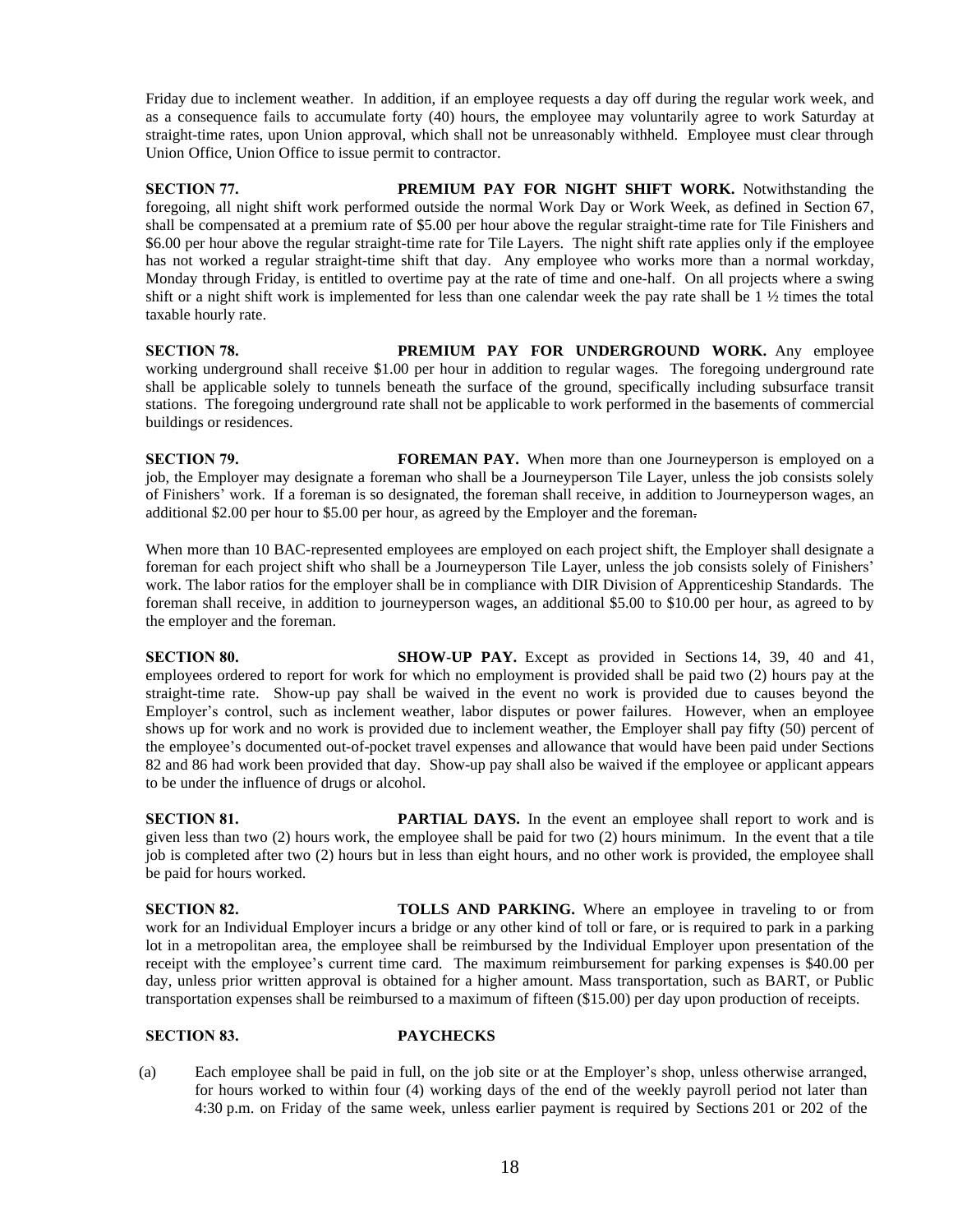Labor Code. At the time of payment, each employee shall be furnished a statement in writing and dated showing all payments made by the Employer and all deductions from the employee's wages, including all amounts deducted and allocated to dues check off. When checks are mailed, they shall be mailed postdated not later than Wednesday of the same week or in sufficient time that employees will receive their check at their residence on Friday of the same week. In cases where checks have not been received by the following Saturday, the employee may contact the shop on Monday morning and a new check will be made available for the employee at the shop by the end of that day. Any employee may be requested to provide a weekly time card. For the purpose of determining compliance with this Agreement, the Union may inspect payroll check stubs.

- (b) Any Employee who does not receive full payment of all wages due upon layoff or discharge as required under Section 201 of the Labor Code, or does not receive full payment of all wages due within 72 hours of voluntary resignation of employment as required under Section 202 of the Labor Code, or whose paycheck is dishonored as prohibited by Section 203.1 of the Labor Code, shall receive additional waiting time pay, per the scheduled rate of wages, not to exceed 8 hours per day, for each 24 hour period until the Employee is paid in full, not to exceed 30 days as provided in Sections 203 and 203.1 of the Labor Code. Wage payment for layoff with reasonable expectation of recall within one week may be made on the regular payday cycle.
- (c) Any Employee who does not receive full payment of all wages due upon the regular payday as required by Sections 204 and 204b of the Labor Code, shall receive a penalty of \$100 for each initial violation, and \$200 for each subsequent violation, as provided in Section 210 of the Labor Code.
- (d) In cases where checks are mailed, it is the employee's responsibility to notify his employer immediately of any address change. In the event the employee fails to give timely notice, no violation of this Section 83 shall be recognized. In cases where an employee reports not receiving a paycheck on time, requests a replacement check, and subsequently cashes the original and the replacement check the union will assist the employer in obtaining reimbursement from employee.
- (e) Any employee who is aggrieved by the actions of the individual employer believed to be in violation of this Section 81, may submit such grievance to the Joint Arbitration Board. Such grievances must be submitted in writing within 15 days of the occurrence or when the employee knew or reasonably should have known of the occurrence, failing which the grievance shall be deemed waived.

## **ARTICLE IX. TRAVEL ALLOWANCES, TRAVEL TIME, MILEAGE AND SUBSISTENCE**

### **SECTION 84. MILEAGE DETERMINATION**

- (a) For the purpose of determining travel allowances, travel time, mileage and subsistence, distance shall be measured from the Individual Employer's principal place of business or the employee's residence; whichever is closer to the job site.
- (b) The Individual Employer's principal place of business is the city or town recognized as such by the California State Contractor's Licensing Division. Each Employer may have a number of shops on the condition that it has a license which is currently valid under the California Contractor's License Law; provided, however, that each shop must be a bona fide place of business which is permanent, used for both the transaction of business and the storage of materials, from which vouchers are dispatched and where day-to-day operations are carried out. Temporary offices or other places of business established at or near the job site after bid opening date shall not be recognized as principal places of business for purposes of this Article.
- (c) Any Individual Employer, which has no principal place of business within the area covered by this Agreement, shall use only the employee's residence for the purposes of this Article.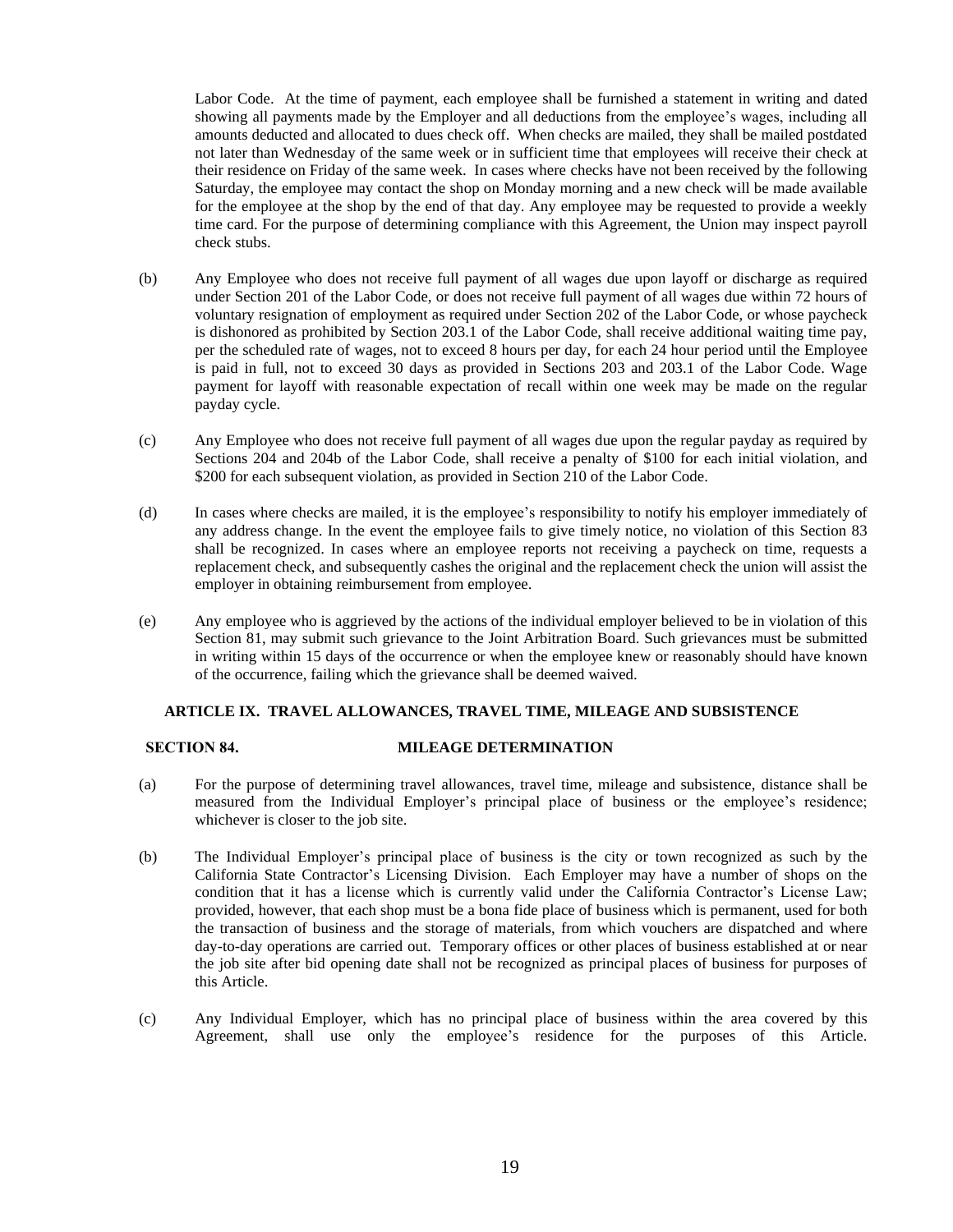**SECTION 85. UNCOMPENSATED TRAVEL.** As determined in accordance with Section 84, on all jobs forty (40) miles or less from the Individual Employer's principal place of business, travel to and from the job site, unless within the regular workday, shall be on the employee's own time and expense, regardless of the actual distance traveled.

## **SECTION 86. TRAVEL ALLOWANCES**

(a) Zones:

40 miles or less………………..........Free Zone

41 to 50 miles………………………\$30.00 per day

51 to 60 miles………………………\$35.00 per day

61 to 80 miles………………………\$45.00 per day

(or any portion of a day worked on all jobs.)

- (b) Travel allowances shall be included and shown as such on the employee's regular paycheck. No travel allowance will be paid pursuant to this section for any day on which subsistence is paid pursuant to Section 85.
- (c) Employees traveling in the Employer's vehicles, or to whom Employer offers in writing the option of traveling in the Employer's vehicles, shall not be entitled to the travel allowances provided in this Section. Any employee traveling to and from the job at the beginning and end of the workday in an Employerprovided vehicle, or any employee who was provided such an option in writing, shall travel on his own time and shall not be entitled to the travel allowance provided in this Section.
- (d) An employee required to transfer from one job location to another during the workday shall do so on the Employer's time.

## **SECTION 87. SUBSISTENCE, TRAVEL TIME AND MILEAGE**

- (a) On all jobs eighty- one (81) miles or more from the Individual Employer's principal place of business or the employee's residence, whichever is closer to the job site, any employee who chooses to remain at the job site overnight shall receive a subsistence allowance for food, laundry and lodging equal to the amount for which receipts are provided, not to exceed \$125.00 per day and shall not receive any travel allowance except as provided below. If no receipts are provided for jobs which would otherwise qualify for a subsistence allowance, the employee shall be paid the travel allowance of \$70.00 for each day of work in lieu of the subsistence allowance.
- (b) Regardless of the distance actually traveled, on all jobs eighty-one (81) miles or more from the Individual Employer's principal place of business or the employee's residence, whichever is closer to the job site, as defined in Section 82, employees shall be entitled to travel time and mileage, once at the start and once at the conclusion of the job. Travel time and mileage allowances shall be computed without regard to the forty-one to fifty (41-50), fifty-one to sixty (51-60), and sixty-one to eighty (61-80) mile limits stated in Section 86.
- (c) Travel time shall be computed by dividing the mileage from the Individual Employer's principal place of business or the employee's residence, whichever is closer to the job site by fifty (50) and multiplying the result by the employee's regular straight-time hourly wage rate.
- (d) Travel Mileage shall be computed at the standard business mileage rate established by the IRS, per mile based on the mileage from the job site to Individual Employer's principal place of business or the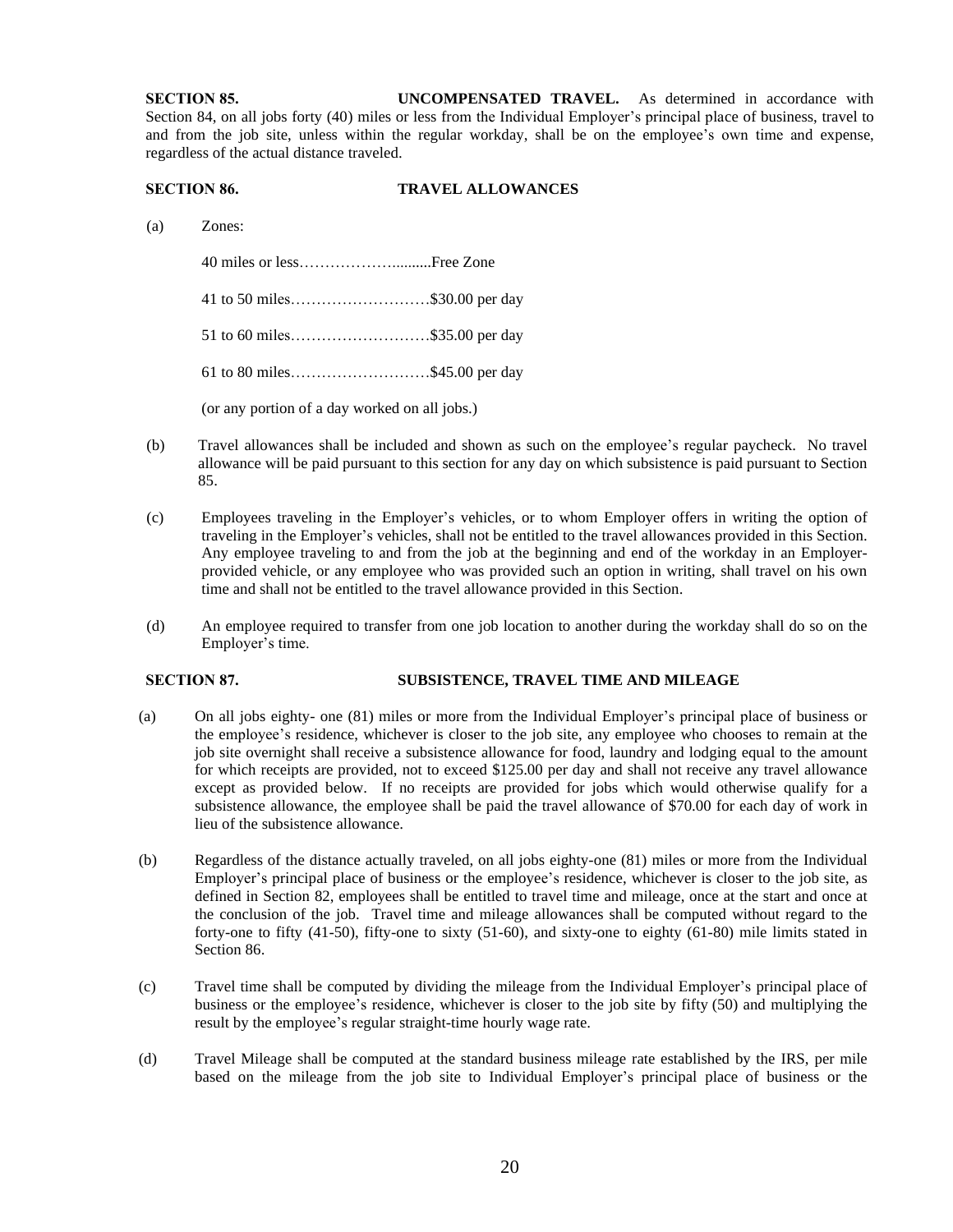Employee's residence whichever is closer to the job site. Employees traveling in Employer-provided vehicles, or employees given such option in writing, shall not be entitled to a mileage allowance.

- (e) Travel time and mileage shall be paid once at the beginning of the project and once at the completion of the project.
- (f) The parties shall request the trust funds to add audits for wages, travel, and subsistence, on a sampling basis, to the audits they conduct for trust fund contributions. If any such audit discloses delinquencies in wages, travel, or subsistence that, in the auditor's opinion, could indicate a pattern of such delinquencies (rather than simply *de minimis* errors with regard to a single employee or a small proportion of the employees performing covered work), the auditor shall conduct a full audit for such delinquent payments. The Union's time period for filing a grievance to collect any delinquencies in the payment of wages, travel, or subsistence revealed by the auditors shall commence when the Union receives the full audit. The cost of the additional auditing required under this provision shall be borne by the LMCC.

### **ARTICLE X. TRUST FUNDS AND FRINGE BENEFIT CONTRIBUTIONS**

### **A. General Provisions**

**SECTION 88. TRUST AGREEMENTS.** Each Individual Employer signatory or bound to this Agreement agrees to comply with and be bound by the various Trust Agreements creating the following trust funds and plans: Northern California Tile Industry Health and Welfare Trust Fund, Northern California Tile Industry Pension Trust Fund, Northern California Tile Industry Defined Benefit Pension Plan, Northern California Tile Industry Apprenticeship and Training Trust Fund, Tile Employers Contract Administration Fund, Northern California Tile Industry Labor Management Cooperation Committee and Tile Industry Promotion Fund of Northern California, Inc. Each Individual Employer hereby acknowledges receipt of the various Trust Agreements, as amended, or has been advised of the right to request copies of the Trust Agreements from the Trust Fund Administrator.

**SECTION 89. CONTRIBUTIONS.** On or before the 15th day of each month, the Individual Employer shall pay to the various Trust Funds and to the administrator appointed by the Union and the Association for the receipt of vacation pay and dues check-off, the amounts specified in Appendices A, B, C, D, and E and such further amounts as may be allocated in accordance with Section 70 (Wage and Benefit Package), for each hour worked by each of its employees in the preceding month, or for which such employees became entitled to be paid in the preceding month. The payments described in this section shall be made by one check sent to the administrator designated by the Union and the Association and must be postmarked no later than by the 15th day of the month following the month in which the work was performed. On or before the 15th day of each month, the Individual Employer shall submit to the Trusts, on a form provided by the Trusts, a contribution report for hours worked during the prior calendar month, signed by the employer, regardless of whether that employer had any employees for that particular month. Effective September 1, 2012, the contribution to the International Masonry Institute ("IMI") will be reduced to one percent (1%) of the wage and benefit package applicable to each classification (exclusive of the contribution to IMI), and the dues check-off amount will be increased to three percent (3%) of the wage and benefit package applicable to each classification (exclusive of the contribution to dues check-off, as set forth in the Appendices attached hereto. When the wage and benefit packages are increased, IMI and dues check-off will be recalculated to remain at one percent (1%) and three percent (3%), respectively, of the wage and benefit package applicable to each classification (exclusive of the contributions to IMI and dues checkoff).

### **Partial Recovery Procedure:**

In the event any employer does not pay the full contribution amount required or contended to be required under this Agreement, this section shall determine how any partial payment of contributions is to be allocated.

First, monies paid will be used reimburse the Trust Funds for out-of-pocket expenses incurred for collection efforts taken. Out-of-pocket expenses include but are not limited to professional fees and/or litigation fees incurred.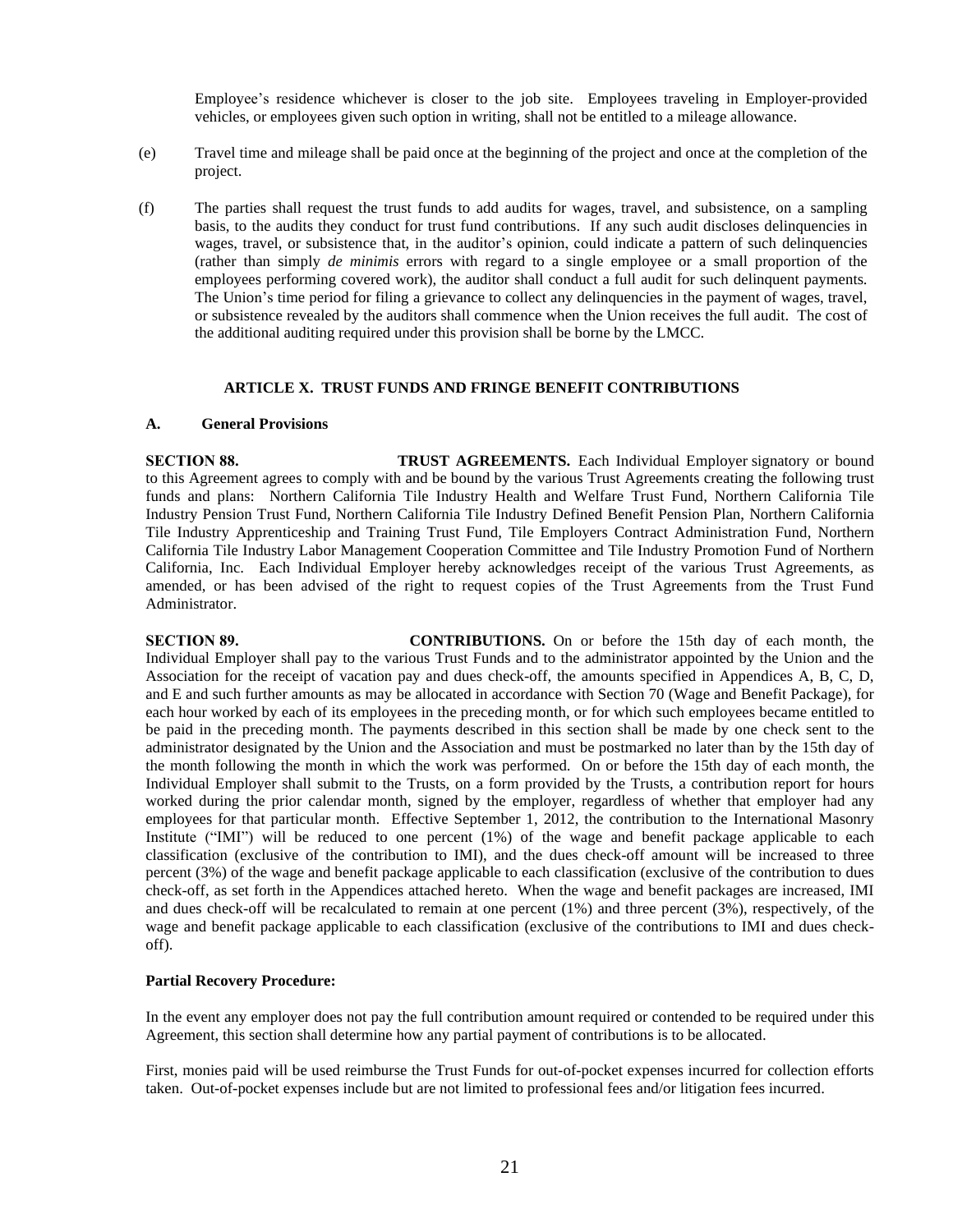Second, monies paid shall be applied in the following priority order, each category being paid in full before any money is disbursed to the next category:

Class No. 1: In proportion to each Fund's claim if not enough has been received to pay the full amount of contributions due to the Funds:

- o Northern California Tile Industry Vacation and Holiday Trust Fund
- o BAC Local No. 3 and International Union Dues Checkoff

Class No. 2: In proportion to each Fund's claim if not enough has been received to pay the full amount of contributions due to the Funds:

- o Northern California Tile Industry Pension Trust Fund, Defined Benefit Plan
- o International Union Pension

Class No. 3: In proportion to each Fund's claim if not enough has been received to pay the full amount of the contributions due to the Funds:

- o Northern California Tile Industry Health and Welfare Trust Fund
- o Northern California Tile Industry Pension Trust Fund, Defined Contribution Plan

Class No. 4: In proportion to each Fund's claim if not enough has been received to pay the full amount of the contributions due to the Funds:

- o Northern California Tile Industry Apprenticeship and Training Trust Fund
- o International Masonry Institute

Class No 5: In proportion to each Fund's claim if not enough has been received to pay the full amount of the contributions due to the Funds:

- o Tile Employers Contract Administration Fund
- o Northern California Tile Industry Labor Management Cooperation Committee
- o Tile, Terrazzo, Marble and Restoration Industry Promotion Fund of Northern California, Inc.
- o Bricklayers and Allied Craftworkers Political Action Committee

**SECTION 90. LIQUIDATED DAMAGES.** It is agreed that timely payment to the Trust Funds provided for in this Agreement is essential for the protection of the beneficiaries and that delinquent contributions entail additional trust administration expenses. Since the exact amount of monetary damages to the beneficiaries and the additional cost of trust administration are impossible to measure, liquidated damages for delinquent contributions shall be assessed as follows: for any amount which is delinquent thirty (30) days or less, liquidated damages shall be assessed in the amount of \$200.00 or ten percent (10%) of the amount due, whichever is greater; for amounts which are delinquent more than thirty (30) days, liquidated damages shall be twenty percent (20%) of the amount due or \$300.00, whichever is greater. No liquidated damages will be assessed if the delinquency is caused by a bank's error or the error of the administrator chosen by the Union and the Association to receive payments. It is agreed that timely payment to the Trust Funds provided for in the Collective Bargaining Agreement is essential for the protection of the participants and beneficiaries of the Fund, and that delinquent contributions entail additional trust administration expenses. Since the exact amount of monetary damages to the participants and beneficiaries and the additional cost of trust administration are impossible to measure, there shall be added, as liquidated damages, and not as a penalty, 10% of the contributions due, which amount shall be due and payable on the date that the contributions were due. The Employer shall remain liable for the payment of the liquidated damages and interest, even if it makes late full payment of the required fringe benefit contributions. The parties further agree that if the Trust Fund files a legal action to collect unpaid contributions or unpaid liquidated damages, the liquidated damages for any contributions still unpaid on the date the legal action is filed shall be increased to 20% of the contributions due.

**SECTION 91. LITIGATION COSTS AND ATTORNEYS' FEES.** In the event that it becomes necessary for the Trustees to engage legal counsel or initiate litigation in order to recover unpaid contributions, to compel the production of payroll records and other relevant records for audit, or to receive monthly reporting forms, the Individual Employer shall pay, in addition to the principal amount of fringe benefit contributions and liquidated damages, pre-judgment interest at the rate of ten percent (10%) per annum, attorneys'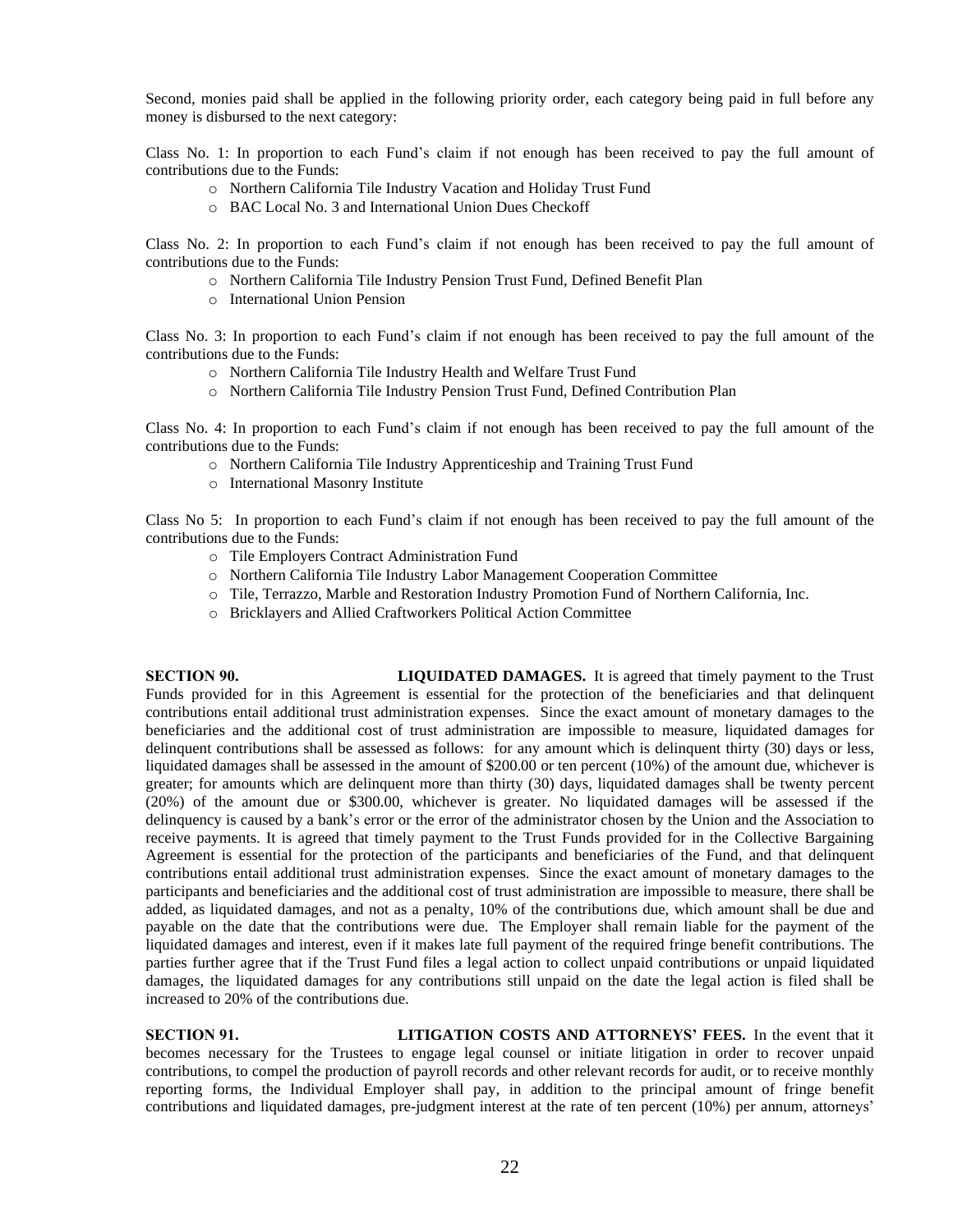fees, court costs, audit costs and any other costs or expenses incurred by the Trust Funds in connection with such suit, claim or demand.

**SECTION 92. AUDITS.** The Trustees of any Trust Fund under this Agreement through a duly-appointed independent auditor, may inspect or audit the payroll and other relevant records of any Employer at any reasonable time for the purpose of ascertaining whether contributions to the Trust Funds have been made as required by this Agreement, and should it be determined by the Trustees that such contributions have not been made, the Employer shall be liable for the cost of such inspection or audit, provided the audit discloses additional contributions exceeding by at least one percent (1%) the contributions actually made by the Employer during any year of the period covered by the audit. The Employer shall, at the Employer's cost, deliver to the office of the Trust Fund's auditor true and correct copies of all such records deemed relevant by the auditor or, at the auditor's option, shall make such records available to the auditor at the Employer's office or at some other location, regardless of what entity is in possession of them. The documents, records, and information provided to the Trustees or their auditor will not be disclosed to third parties, except as necessary to enforce the terms of this Agreement.

**SECTION 93. RECIPROCITY.** In the event the parties enter into a Reciprocity Agreement permitting the payment of certain fringe benefit contributions to the home trust of any employee temporarily working in the geographic or trade jurisdictions covered by this Agreement, payment shall be made in accordance with such Reciprocity Agreements that are agreed to by the Trustees of each home trust, provided further that such trusts are qualified under the provisions of the applicable Internal Revenue Code regulations permitting the payments to be tax deductible by the Employer.

## **B. Health and Welfare Qualification, Restrictions, and Self-Payment of Contributions**

**SECTION 94. QUALIFYING HOURS.** Qualifying hours for continued health and welfare coverage shall be one hundred, twenty (120) per month for all employees who are eligible for health and welfare benefits.

**SECTION 95. HOUR BANK.** Hours worked by each employee in excess of qualifying hours each month will accumulate as the employee's Health and Welfare reserve bank of hours, up to a maximum of 360 hours. Any employee found performing work for a non-signatory, non-contributing employer shall lose coverage for himself/herself and his/her dependents as of the first day of the month in which such employment commences and shall forfeit all hours in his/her Health & Welfare reserve bank of hours, in accordance with the Loss of Coverage provision of the Health & Welfare Trust Agreement.

**SECTION 96. SELF-PAYMENT OF CONTRIBUTIONS.** The self-pay Health & Welfare option in effect on March 31, 2016 shall continue to apply throughout the term of this Agreement as to employees who lose Health & Welfare coverage. That option shall continue not to apply to any employees who engage in conduct that would constitute grounds for loss of coverage for cause (as described in Item 2 of the "Eligibility for Benefits" Section of the Summary Plan Description). The self-pay rate will continue to be \$450.00 per month for up to two (2) months. However, in order to be eligible for the self-pay option at the foregoing rate, an employee must have accrued at least eight (8) months of eligibility in the prior twelve (12) months, or fourteen (14) months of eligibility in the prior twenty-four (24) months, prior to invoking the option.

### **C. Pension Contributions**

**SECTION 97. PENSION CONTRIBUTIONS.** A portion of the pension contributions specified in Appendices A, B, C, D, and E shall be applied by the Trust Fund Administrator to the Bricklayers and Trowel Trades International Pension Fund. The Pension Fund Trustees shall maintain in effect the "Rule of 85" throughout the term of this Agreement, subject to the advice of Pension Fund counsel.

## **D. Vacations, Dues Check-Off, and BACPAC Contributions**

**SECTION 98. VACATION SCHEDULING AND TAX REPORTING**. All vacations (except family emergencies) will be scheduled by mutual agreement between the Individual Employer and the employee. The amounts due each employee for vacation pay and the total amount of taxes deducted shall be entered upon the employee's regular paycheck stub or accompanying voucher.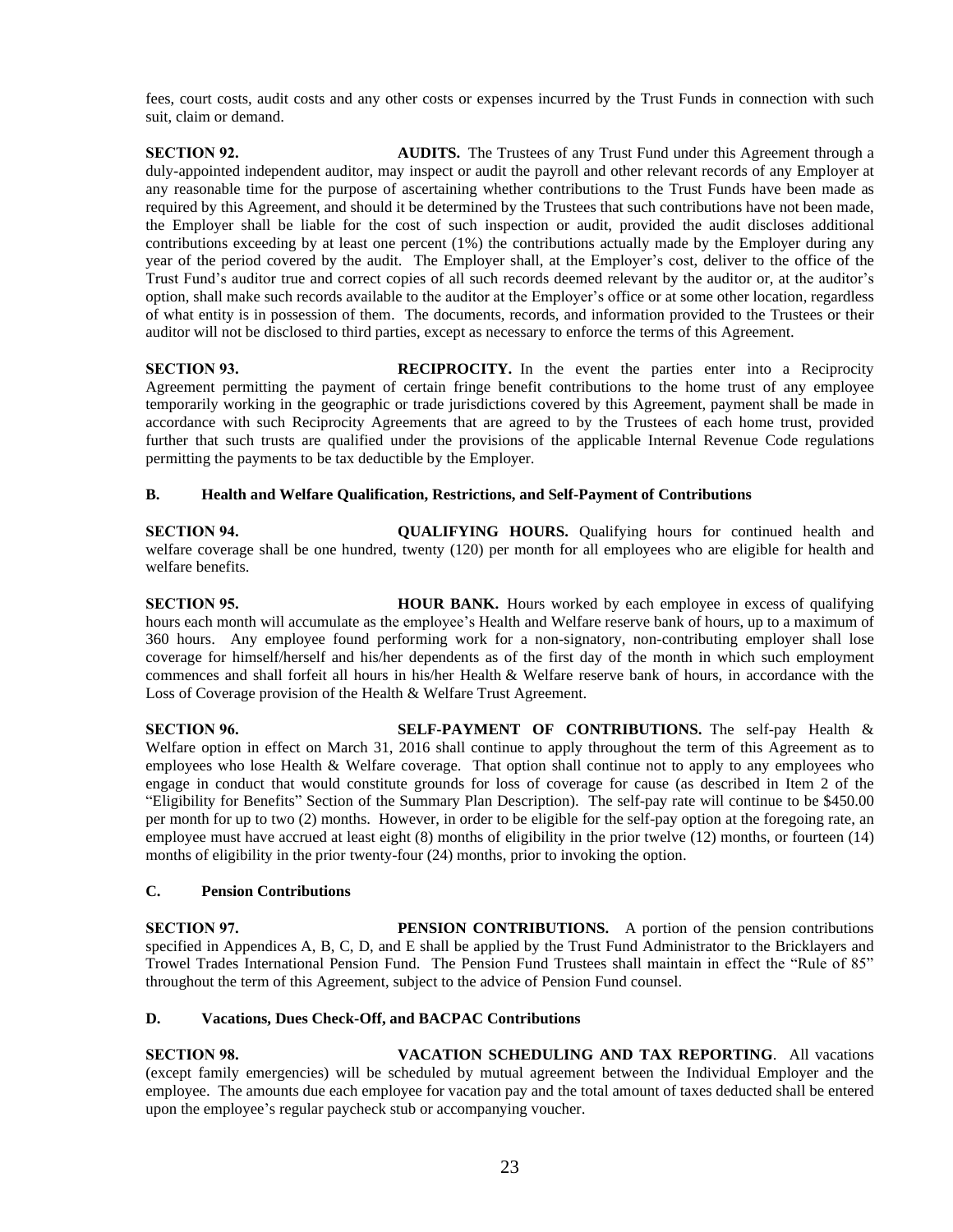## **SECTION 99. DUES CHECKOFF**

- (a) The hourly working dues of each employee covered by this Agreement who has executed an authorization in writing as required by law, shall be checked off and deducted from the employee's pay when and as the same is paid to the administrator or bank designated for that purpose by the Union, and shall forthwith be deposited by the administrator or bank in the Dues Account of the Union. The amount deducted from each employee's pay for purposes of dues check off shall be shown separately on each employee's paycheck stub or accompanying voucher.
- (b) Each employee desiring to have hourly working dues so checked off shall execute the required authorization and lodge the same with the administrator or bank designated by the Union; the authorization shall be irrevocable for a period of not more than one year or until the termination date of this Agreement, whichever first occurs. No employee shall be forced or in any manner required to execute the authorization other than by his own free act and will.
- (c) The Individual Employers do, for the purpose of this Section, authorize the administrator or bank so designated by the Union as their agent, and the agent of each of them, to deduct the working dues of each such employee from his pay, as provided in subparagraph (a), and to deposit the same in the Dues Account of the Union.
- (d) The Union shall, at the end of each calendar year, or more often upon written request by the employee, supply each employee with a statement mailed to the last known address shown on their records, showing the amounts, if any, so checked off and deducted as working dues.
- (e) No employee who has failed to execute the required authorization shall be relieved of his obligation to pay hourly working dues. In each such case, the obligation to pay working dues shall be as provided in the Bylaws of the Union.
- (f) The Union shall hold harmless the Individual Employer and the Association and any designated administrator or bank from any and all claims, which may be made against them, or any of them, by any employee claiming misapplication of the provisions of this Section to himself.

**SECTION 100. BACPAC CONTRIBUTIONS.** The Employer agrees to deduct an amount from the pay of each employee who is a union member and who executes a voluntary check-off authorization form for the Bricklayers and Allied Craftworkers Political Action Committee (BACPAC). Deductions shall be in the amount and at the intervals specified on the check-off authorization form. The Employer agrees to transmit BACPAC deductions to the Treasurer of BACPAC, and shall be accompanied by a list of the names of those employees for whom BACPAC deductions have been made and the amount deducted for each employee.

## **E. Apprenticeship and Training Trust Fund**

**SECTION 101. APPRENTICESHIP CONTRIBUTIONS.** Contributions shall be made as indicated in Appendices A, B, C, D and E to the Northern California Tile Industry Apprenticeship and Training Trust Fund, for each hour worked by all employees.

## **F. Industry Promotion Fund**

**SECTION 102. PURPOSE OF THE PROMOTION FUND.** The Tile, Terrazzo, Marble and Restoration Industry Promotion Fund of Northern California, Inc. shall be used for the purpose of promoting the interests of the Tile Industry in the area covered by this Agreement. The funds collected shall not be used for any purpose inimical to the interests of the Union or of the employees represented by the Union.

**SECTION 103. GOVERNANCE OF THE PROMOTION FUND.** The formation, control, management and determination of the policies of the Promotion Fund shall be the sole responsibility of the Association, and neither the Union nor the employees covered hereby shall have any responsibility, or for the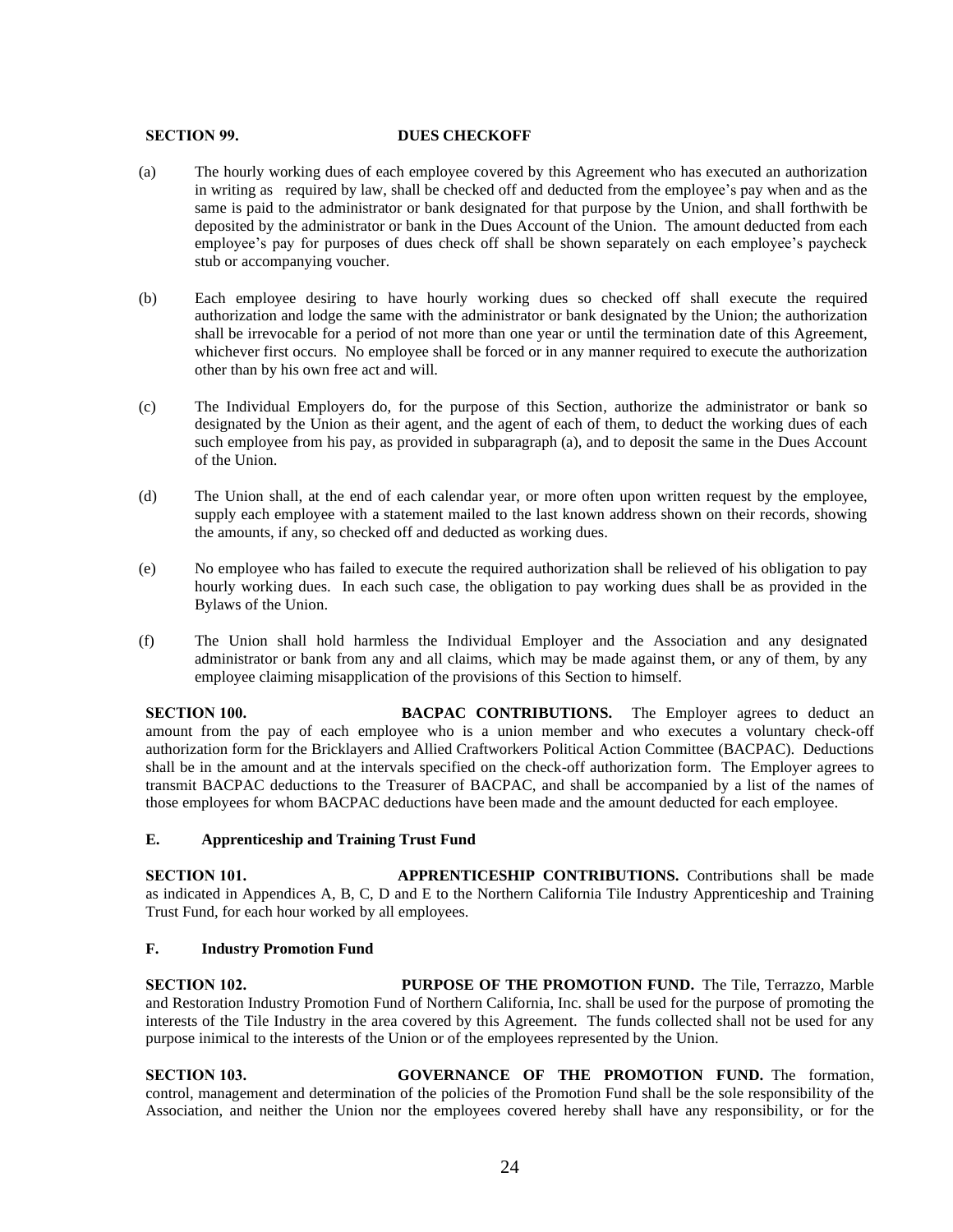collection of monies due the Industry Promotion Fund. The cost of establishing, maintaining and operating the Industry Promotion Fund shall be paid entirely out of the monies contributed to the Fund. The Board of Directors of the Fund shall have the right to direct and control the use of the monies contributed to the Fund.

**SECTION 104. PROMOTION FUND CONTRIBUTIONS.** Effective April 1, 2007, each Employer shall pay to the Industry Promotion Fund the amount, if any, indicated in Appendices A, B, C, D, and E for each hour worked by each of its employees upon work covered by this Agreement, or for which such employees are entitled to be paid, whether worked or not; provided, however, that the Association may unilaterally increase, decrease or eliminate contributions to the Industry Promotion Fund upon notice to the Union and the Trust Fund Administrator; and further provided that the Association may, upon notice to the Union and the Trust Fund Administrator, divert contributions from the Contract Administration Fund to the Industry Promotion Fund. No Employer shall be required to make contributions to the Promotion Fund for more than 100,000 hours in a contract year (April 1 through March 31).

## **G. Contract Administration Fund**

**SECTION 105. PURPOSE AND GOVERNANCE OF THE CONTRACT ADMINISTRATION FUND.** The Tile Employers Contract Administration Fund is a non-profit corporation established for the purpose of negotiating and administering the collective bargaining agreement and the grievance procedure on behalf of all Individual Employers

signatory to this Agreement. The corporation shall be administered by a Board of Directors comprised solely of Employers appointed by the Association, and the Union shall not have any voice in the administration of the Fund.

**SECTION 106. CONTRACT ADMINISTRATION FUND CONTRIBUTIONS.** Effective April 1, 2021, each Employer shall pay to the Contract Administration Fund the amount indicated in Appendices A, B, C, D, and E for each hour worked by each of its employees upon work covered by this Agreement, or for which such employees are entitled to be paid, whether worked or not; provided, however, that the Association may unilaterally increase, decrease or eliminate contributions to the Contract Administration Fund upon notice to the Union and the Trust Fund Administrator.

**SECTION 107. JOINT MASTER TRUST COMMITTEE.** The Joint Trustees of the Northern California Tile Industry Health and Welfare and Pension Trust Funds shall act as the Joint Master Trust Committee. The Committee's duties shall be to negotiate with the Administrator as to its fees, to put the selection of the Administrator out to bid and to select the Administrator.

## **H. International Masonry Institute**

**SECTION 108. INTERNATIONAL MASONRY INSTITUTE CONTIBUTIONS.** The Employer agrees to contribute to the International Masonry Institute for all hours worked by Employees covered by this Agreement the hourly contribution rates set forth in the Appendices A, B, C, D  $\&$  E hereof. The payments required by this Subsection shall be made to the International Masonry Institute, which was established under an Agreement and Declaration of Trust, March 14, 1961, as the successor trust to the predecessor International Masonry Institute (established under an Agreement and Declaration of Trust, July 22, 1970, as amended November 11, 1988) and/or to the predecessor International Masonry Apprenticeship Trust established under an Agreement and Declaration of Trust, November 6, 1974.

## **ARTICLE XI. PROTECTED AND UNPROTECTED ACTIVITIES**

## **SECTION 109. NO CESSATION OF WORK**

**(a) General.** It is mutually agreed that during the term of this Agreement the Union will not initiate, authorize or condone any strikes, slowdowns or work stoppages involving any disputes, complaints or grievances arising under or out of the terms and conditions of this Agreement; provided, however, that if the Union files a grievance against an Employer and either the Joint Arbitration Board or an impartial arbitrator sustains the grievance, the Union may strike the Employer until the Employer complies with the decision of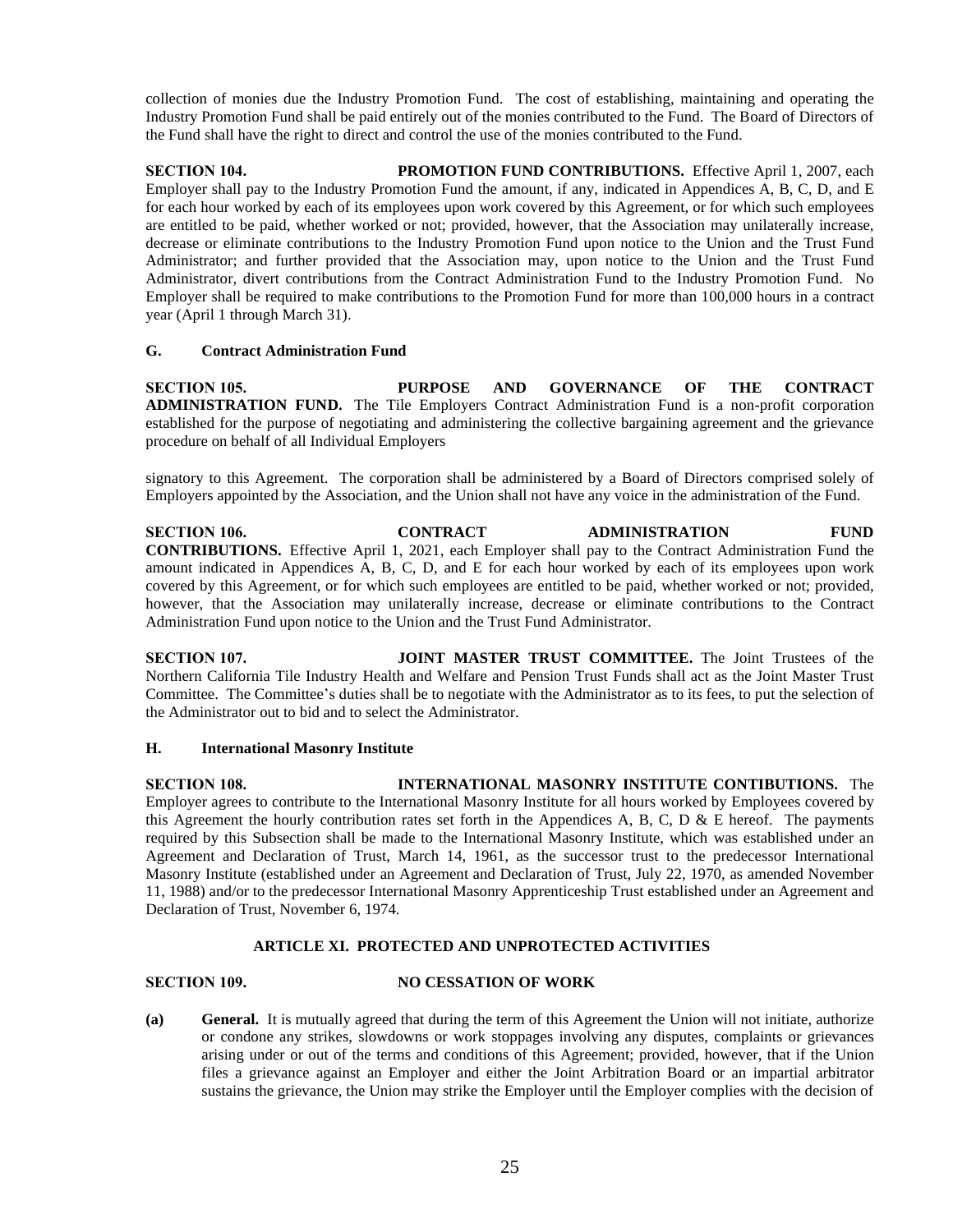the Joint Arbitration Board or the impartial arbitrator. The Joint Arbitration Board or the impartial arbitrator may authorize such action for a period up to six (6) months following the hearing date.

**(b) Withdrawal of Labor for Delinquencies**. Notwithstanding anything to the contrary in this Agreement, the Union may strike (i.e., withdraw labor from) any Employer that is one (1) month delinquent in paying wages, travel, subsistence, and/or fringe benefit contributions owed under the Agreement, and must strike any Employer that is two (2) months delinquent in paying fringe benefit contributions owed under the Agreement, unless and until the Employer cures the delinquency or enters into a bona fide payment plan for curing the delinquency. (The term "delinquent," for the purpose of this provision, shall refer to a wholesale or widespread delinquency, not a failure to pay on one or a small number of employees or a good faith dispute over the amount owed. The length of the delinquency, for the purpose of this provision, shall be measured from the date on which the wages, travel, or subsistence was due to be paid, or the date on which the contributions were due to be postmarked, i.e., in the case of fringe benefit contributions, the 15th day of the month for each hour worked, or for which employees were entitled to have contributions made, in the preceding month, as set forth in Section 87 of this Agreement.) Such a bona fide payment plan shall preclude a strike over delinquent wages, travel, subsistence, or fringe benefit contributions as long as the Employer is abiding thereby. The Association may bring a grievance against the Union for violation of this provision if the Union fails to strike an Employer that is two (2) months delinquent in paying fringe benefit contributions owed under the Agreement and has not entered into a bona fide payment plan for curing the delinquency. Such a grievance shall be subject to resolution through expedited arbitration on 48 hours' notice before Robert Hirsch or, if he is not available, another mutually-agreed neutral arbitrator.

**SECTION 110. PICKET LINES.** Notwithstanding anything in Section 109 to the contrary, it shall not be a violation of this Agreement for an employee to respect a primary picket line, supported, established and sanctioned by the local Building Trades Council or Central Labor Council having jurisdiction over the area where the job is being picketed. Employees may not honor any picket line, including a picket line described in the preceding sentence, if the picket line is both directed at an employer who is bound to this Agreement and if the subject of the picketing is work which is covered by this Agreement including, but not limited to, claims by other unions that such work is within their jurisdiction or claims by other unions that the appropriate wage rates are not being paid to the persons performing that work. In the event that an employer, against whom the picket is directed, claims that the work which is the subject of the picketing is work which is covered by this Agreement, and if the Union disagrees with that claim, that issue, and only that issue, will be subject to binding arbitration to be heard by John Kagel, Chuck Askin, or David Nevins, (first one available) within one (1) working day following such disagreement, or as soon thereafter as the arbitrator's schedule permits.

## **ARTICLE XII. LIABILITY OF THE PARTIES**

**SECTION 111. INDIVIDUAL ACTIONS.** It is mutually understood and agreed that neither the Association, any Individual Employer nor the Union shall be liable for damages caused by the acts or conduct of any individual or group of individuals who are acting or conducting themselves in violation of the terms of this Agreement without authorization of the respective party, provided that such action or conduct has not been specifically authorized, participated in, fomented or condoned by the Association, the Individual Employer or the Union, as the case may be.

**SECTION 112. CORRECTIVE ACTION.** In the event of any violation of the terms of this Article, responsible and authorized representatives of the Union, the Association or the Individual Employer, as the case may be, shall promptly take such affirmative action as is within their power to correct and terminate such violation for the purpose of bringing such unauthorized persons into compliance with the terms of this Agreement. Such individuals acting or conducting themselves in violation of the terms of this Agreement shall be subject to discipline, up to and including discharge.

**SECTION 113. SUB-STANDARD WORK.** All complaints of sub-standard work by Journeyman Tile Layers and Journeyman Tile Finisher/Helpers shall be promptly reported by the Employer to the Union. In all cases of gross negligence or intentional misconduct, an employee may be liable to the Employer to repair all work in question. The Employer shall notify the principal officer, or his designated representative, of BAC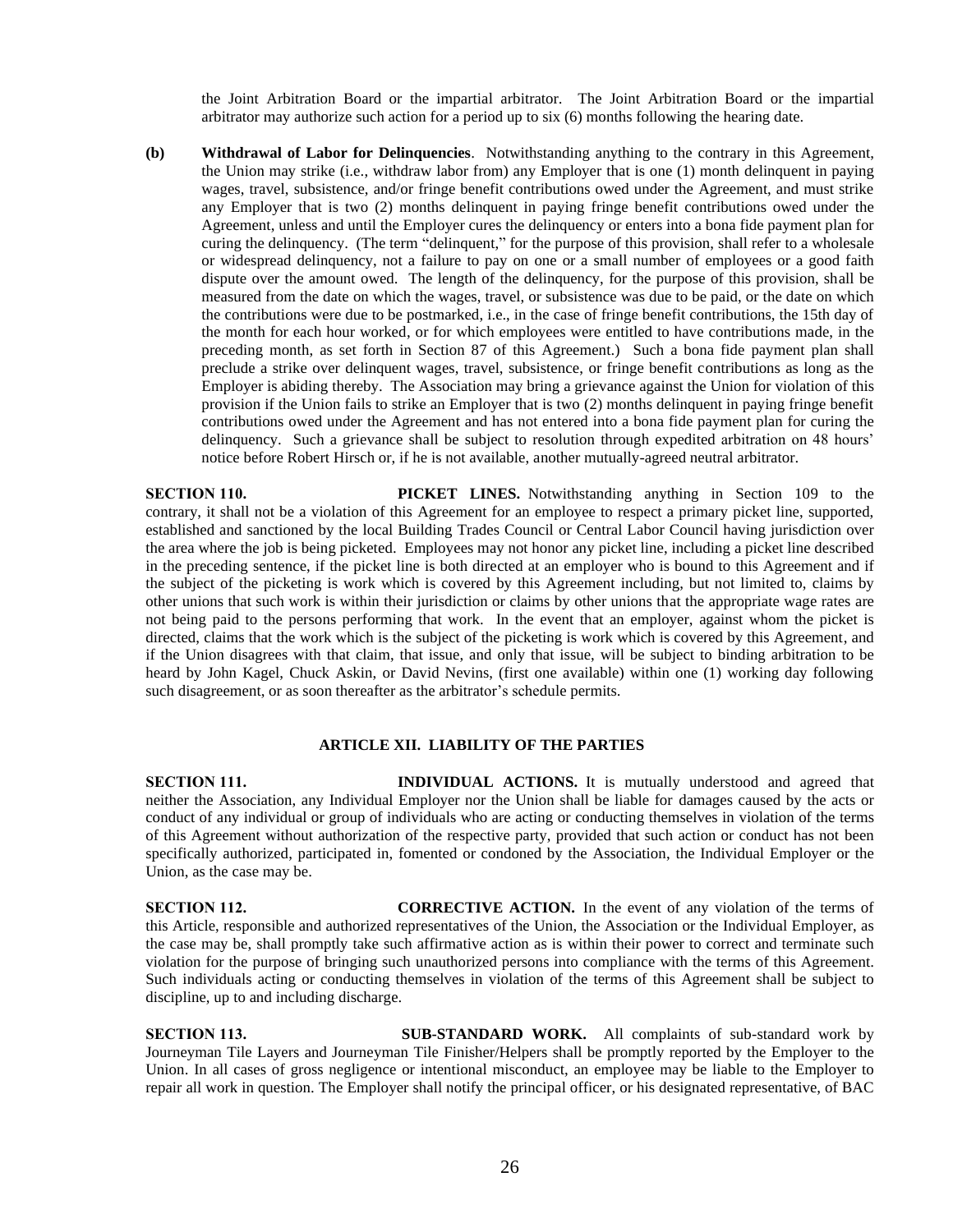Local #3 California while the job is still in progress. If the employee is found negligent, he shall repair his own work at the applicable minimum wage without delay. This section is enforceable only to the extent permissible by law.

**SECTION 114. BOND**. As of October 1, 2012, all new signatory employers must, as a condition of contributing to the Northern California Tile Industry Trust Funds (NCTI Trust Funds"), post a bond in the amount of at least \$25,000 to secure the payment of future fringe benefit contributions. The Union and the Association shall have the authority to agree to set any such new signatory's bond at an amount higher than \$25,000. Further, as of October 1, 2012, the Trustees of the NCTI Trust Funds shall have the discretion to agree to require any signatory employer to post a bond in an amount not less than \$25,000 if such employer becomes delinquent in the payment of fringe benefit contributions or otherwise breaches its obligations to the NCTI Trust Funds. Additionally, the Joint Arbitration Board may require each and every Employer to obtain a bond in an amount not to exceed three times that Employers average fringe benefit payments in the preceding 12 months to guarantee compliance with the collective bargaining agreement and payment of wages and fringe benefits. This bond shall be presented to the Union within ten (10) days of the date of the decision of the Joint Arbitration Board. A cash deposit in the amount determined by the Joint Arbitration Board may be substituted for a bond. Otherwise, all bonds required under this provision shall be evidenced by completion by the Employer and its surety of the bond instrument as set forth in Appendix G to this Agreement. A bond containing terms different in any manner from that set forth in Appendix G to this Agreement is not acceptable. The Third Party Administrator for the trust funds shall administer the contractor bonds required under this provision. The Union shall notify the Association and the Employer Trustees of the Defined Benefit Pension and Health & Welfare Trust Funds when it signs a new Employer to this Agreement.

## **ARTICLE XIII. SUBSTANCE ABUSE**

**SECTION 115. COMMITMENT.** The Individual Employers and the Union are committed to providing a safe and productive work environment. Substance abuse decreases efficiency, increases the risk of property loss or damage, and increases the risk of injury to employees.

**SECTION 116. POLICY.** Accordingly, the Union and the signatory Employers agree that:

- (a) Employees shall not use, possess, dispense or receive alcohol or controlled substances (other than prescription drugs which do not impair job performance) during working hours, on company property, at a job site, or in Company vehicles. For purposes of this policy, marijuana is a controlled substance.
- (b) Employees will not report for work while impaired by alcohol or controlled substances. Otherwise, nothing in this Section shall regulate employees' use of alcohol or controlled substances off the job.
- (c) Employees who violate the above work rules are subject to disciplinary action up to and including discharge.

### **SECTION 117. TESTING.**

(a) **Reasonable Suspicion Testing.** Where the Individual Employer has "reasonable suspicion" to believe that an employee is under the influence of alcohol or a controlled substance, the Employer may require the employee to submit to a urine, blood or breathalyzer test to determine the presence of alcohol or drugs, subject to the following conditions:

- **(1)** Reasonable suspicion means suspicion based on specific personal observations, such as abnormal coordination, appearance, behavior, speech or breath odor of the employee. It can also include work performance, safety or attendance problems.
- **(2)** Employers who choose to compel an employee to submit to a drug/alcohol test must make a contemporaneous written record of the personal observations which amount to reasonable suspicion.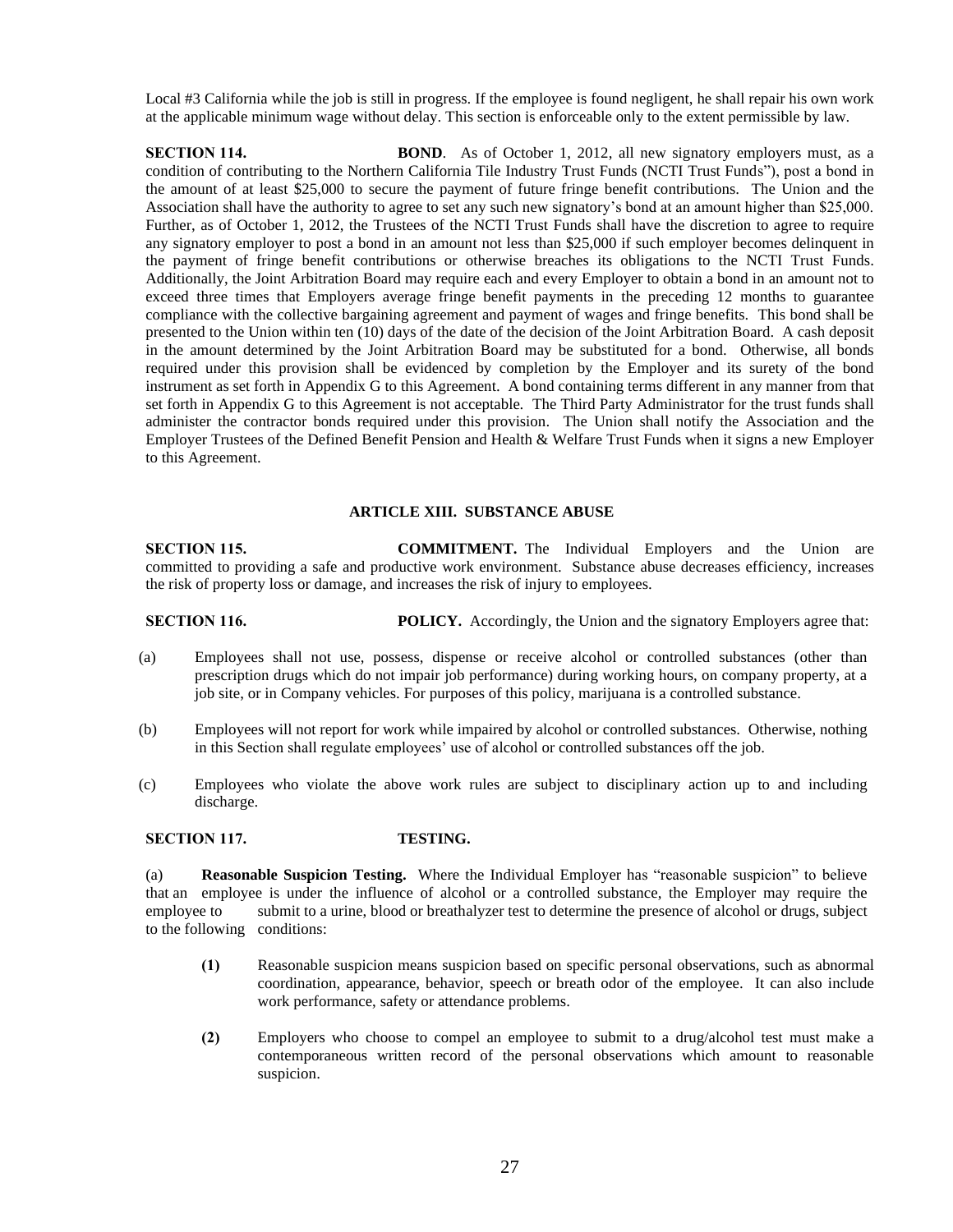- **(3)** Employees asked to submit to a drug/alcohol test must be informed of the basis for the Employer's reasonable suspicion and be given the opportunity to explain their conduct.
- **(4)** Employees required to take a drug/alcohol test will be placed on unpaid leave of absence pending receipt of the test results. If the test results are negative, the employee will be reinstated with back pay, unless there was an independent reason for the Employer's actions, which reason was contemporaneously documented by the Employer.
- **(5)** Failure to submit to a drug/alcohol test will be grounds for termination. Employees who believe there was not reasonable suspicion to require them to submit to a drug/alcohol test must still submit to the test and then file a grievance in accordance with this Agreement.

## (b) **Other Testing.**

- **(1)** Individual Employers may require an employee to submit to a urine, blood or breathalyzer test to determine the presence of alcohol or drugs, at the Employer's expense, in the following situations:
	- a. If a prime contractor, project owner or customer requires it;
	- b. If the employee drives or operates a Company-owned vehicle; or
	- c. If such testing is required by state, federal or local law, regulation or ordinance.
- **(2)** Such other testing in the foregoing situations can include random, reasonable suspicion, postaccident, follow-up and/or return-to-duty testing; provided, however, that if such other testing is based on the fact that an employee drives or operates a Company-owned vehicle, random testing will not be used.
- **(3)** When an Employer learns that such other testing will be required by a prime contractor, project owner or customer, the Employer will promptly notify the Union, but not sooner than the contract award. Employees asked to work on a job where such other testing is required by the prime contractor, project owner or customer will be so informed before the project starts.
- **(4)** Employees required to submit to such other testing will be compensated for the time required to complete the testing. Failure to submit to a drug/alcohol test in any of the foregoing situations will be grounds for termination. Employees who believe they are not required to submit to a drug/alcohol test must still submit to the test and then file a grievance in accordance with this Agreement.

## (c) **Testing Procedures.**

- (1) The drug/alcohol test will be performed at the Employer's expense by PharmChem Laboratories, Inc. or another laboratory mutually agreeable to the Union and the Association.
- **(2)** The employee shall be given a reasonable opportunity to contact a Union representative by telephone prior to submitting to the drug/alcohol test. A Union representative may accompany the employee to the laboratory or medical facility where the test will be conducted.
- **(3)** If the employee tests positive, the employee may request that the blood or urine sample be tested by another independent laboratory or medical facility at the Employer's expense.
- **(4)** All laboratory reports and test results shall be treated as confidential medical information and shall be maintained in a medical file separate from the employee's personnel file. Access to the medical file containing laboratory reports and test results shall be on a need-to-know basis.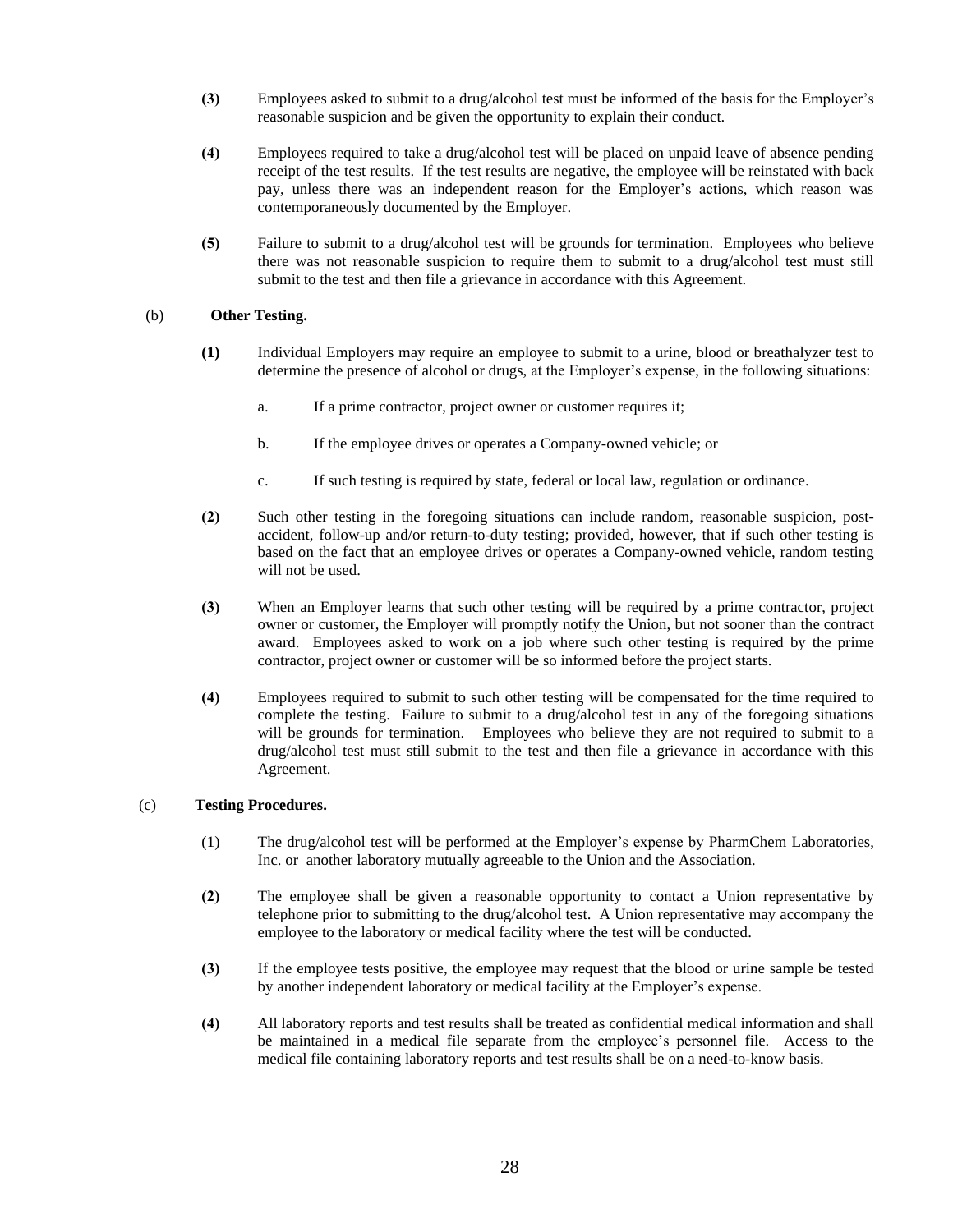**(5)** Notwithstanding subsection (4) above, at the request of the employee, copies of the laboratory reports and test results will be provided to the Union.

## **ARTICLE XIV. UNFAIR COMPETITION AND WORK PRESERVATION**

## **SECTION 118. UNFAIR COMPETITION**

- (a) It is agreed that the Union's Field Representatives, officers and members will work with the Association and Individual Employers in gaining help from state and federal authorities and local building trades councils to curb any non-licensed, nonunion tile contracting.
- (b) **Labor Management Cooperation Committee.** The parties hereby form the Tile Industry Labor Management Cooperation Committee (the "Committee" or the "LMCC"). This Committee is established pursuant to 29 U.S.C. Section 186(c)(9). The purpose of the Committee shall be to foster cooperation between labor and management of the Tile Industry for the advancement of the Tile Industry, for the purpose of furthering employment opportunities in the tile industry, and any and all other purposes permitted by the provisions of Section  $302(c)(9)$  of the Labor-Management Relations Act of 1947, as amended, 29 U.S.C. Section 186(c)(9) and Section 6 of the Labor-Management Cooperation Act of 1978. The Committee shall be jointly administered by an equal number of Union representatives and Association representatives, each of whom shall have not less than five (5) years' experience working directly in the Tile Industry; provided, however, that the President of the Union or his/her designee may represent the Union and the President of the Association or his/her designee may represent the Association without regard to their years of experience in the Tile Industry. The Committee shall be organized in the form of a Trust or similar type of structure. The parties will cooperate in the establishment of the Committee. Sections 86 through 90 of this Agreement shall apply to this Committee. As of April 1, 2014, the Committee shall be funded solely from the employee contributions set forth in the wage and benefit Appendices to this Agreement, until such time as those employee contributions equal the total of the Employer contributions made prior to April 1, 2014. At that time the employee hourly contributions to the LMCC shall revert to wages, unless the parties to this Agreement agree otherwise.

**SECTION 119. WORK PRESERVATION COMMITTEE.** In order to combat competition from nonunion employers, the parties to this Agreement have established the Tile Industry Work Preservation Committee. The Committee is composed of four (4) members appointed by the Association and four (4) members appointed by the Union. The Committee is authorized to approve such changes in the wages, fringe benefits and working conditions of this Agreement on a project or area basis, as are needed to preserve work opportunities for employees and Employers covered by this Agreement. The most favored nations clause of this Agreement (Section 6) will not apply beyond the project or area for which the Committee has granted more favorable terms and conditions. Pursuant to this section, the Work Preservation Committee has adopted the Memorandum of Agreement dated April 28, 1995.

## **ARTICLE XV. EFFECT OF AGREEMENT**

**SECTION 120. ASSOCIATION EMPLOYER MEMBERSHIP.** This Agreement is made by the Association for and on behalf of its members and other Individual Employers who have authorized it to represent them, and the Association warrants and represents that upon the date of execution of this Agreement, its membership included those individual Employers whose names are listed on Appendix F attached hereto.

**SECTION 121. SUCCESSORS AND ASSIGNS.** This Agreement shall be binding upon the successors, purchasers and assigns of the Individual Employers and the Union. Each employer bound by the terms of this Agreement agrees to promptly notify the Union in writing by registered or certified mail of the addition of new members to a partnership, or the creation of any new company or corporation that will perform work described in Section 4 of this Agreement for which the employer or any of the employer's owners are owners in whole or part. In the event of failure to notify the Union, the individual, partnership or corporation executing this Agreement shall continue to be individually responsible and liable for the observance of the terms and conditions of this Agreement, to the full extent permitted by law, by such firm, partnership, joint venture, corporation, individual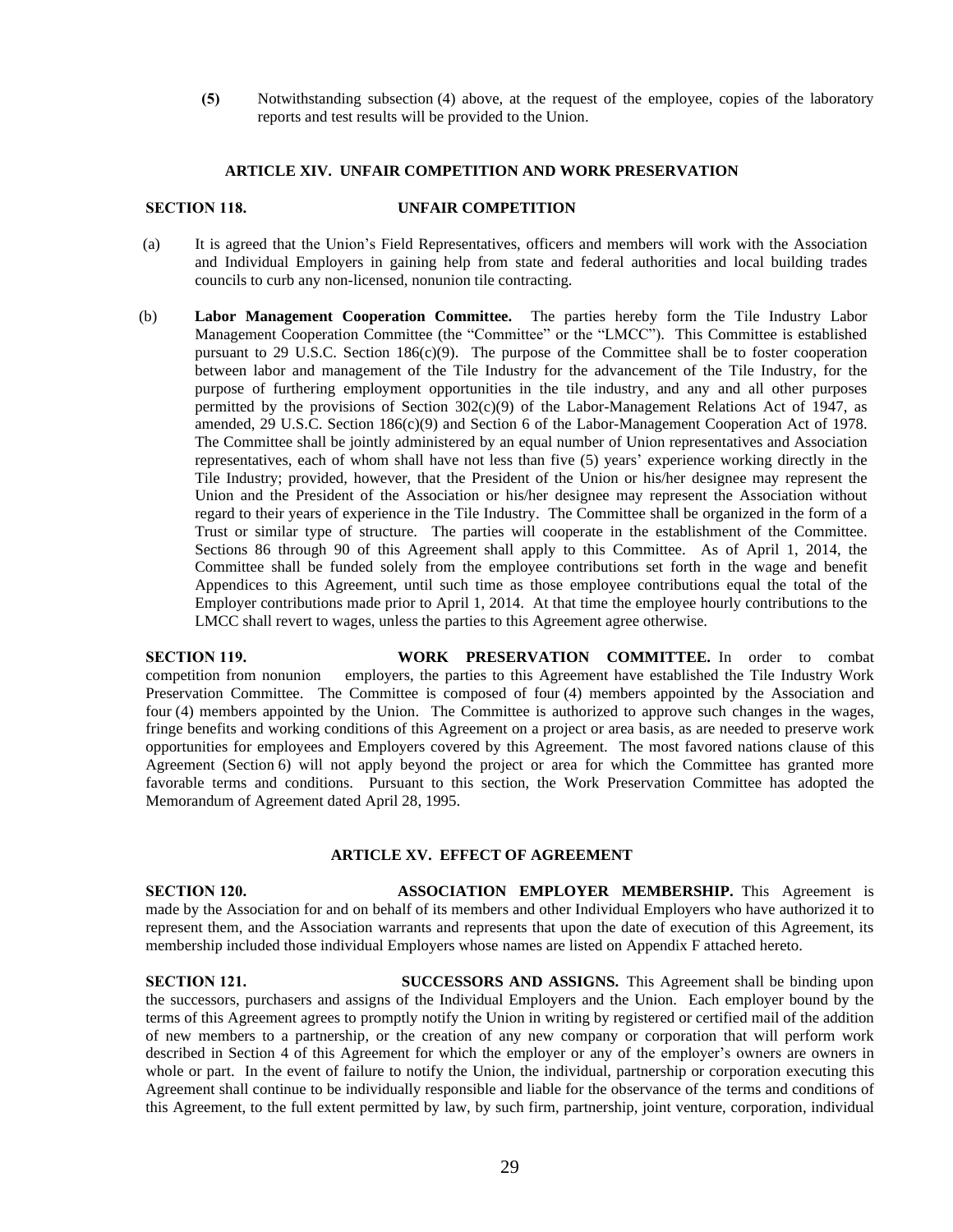or affiliate, until the required notices are given to the Union. Such notices may not be retroactive in effect. In interpreting the above clause, the purpose and spirit is to preclude the employer from circumventing this Agreement by the formation of joint ventures, new corporations, firms, partnerships, or any other paper transaction; provided, however, that this provision shall be interpreted and applied consistent with and no broader than the broadest interpretation permitted by federal case labor law or any applicable federal labor statute.

**SECTION 122. GENERAL SAVINGS CLAUSE.** It is not the intent of either party hereto to violate any laws, rulings or regulations of any governmental authority or agency having jurisdiction of the subject matter of this Agreement, and the parties hereto agree that in the event that any provisions of this Agreement are finally held or determined to be illegal or void as being in contravention of any such laws, rulings or regulations, the remainder of this Agreement shall remain in full force and effect, unless the parts so found to be void are wholly inseparable from the remaining portions of this Agreement. The clauses relating to Employment (Article II), No Cessation of Work (Section 109) and Picket Lines (Section 110) are intended to be inseparable and mutually interdependent. Should any of such provisions be held or determined to be illegal or void for any reason, then all of said provisions shall forthwith become of no further force or effect and neither party shall by implication be bound thereby. The parties agree that if and when any provision of this Agreement is finally held or determined to be illegal or void, they will then promptly enter into lawful negotiations concerning the substance thereof.

## **ARTICLE XVI. TERM OF AGREEMENT**

### **SECTION 123. DURATION AND TERMINATION**

- (a) This Agreement shall become effective on April 1, 2021, for the Association, its members and all other Individual Employers (except that, for newly-organized Individual Employers who become signatory to this Agreement after the effective date of this Agreement, it shall become effective on the date agreed to by the Union and such Individual Employer). The Agreement shall remain in effect, for the Association, its members and all other Individual Employers, up to and including midnight of March 31, 2022, and from year to year thereafter, unless the Association or the Union shall, not less than sixty (60) days nor more than ninety (90) days prior to the expiration date, serve upon the other notice in writing by Registered or Certified Mail of its desire to terminate or modify this Agreement. If such notice is not given, the Agreement shall continue from year to year thereafter, unless the Association or the Union shall give the other written notice not less than sixty (60) days nor more than ninety (90) days prior to the anniversary of the expiration date of their intention to amend or modify this agreement.
- (b) An Individual Employer may terminate this Agreement, or any successor Agreement negotiated by the Union and the Association, only by written notice to both the Union and the Northern California Tile Industry Trusts, sent by certified mail at least sixty (60) days but not earlier than ninety (90) days prior March 31, 2022 or the termination date of a successor agreement. Notice given to only the Union or to only the Northern California Tile Industry Trusts shall not be effective to terminate this Agreement or any successor Agreement. Notice to the Northern California Tile Industry Trusts should be addressed to "Northern California Tile Industry Trusts, Notice of Contract Termination, c/o Benesys Administrators, 7180 Koll Center Parkway, Suite 200, Pleasanton, CA 94566." If notice of termination is not sent as described above, the Individual Employer shall remain bound to any successor Agreement negotiated by the Union and the Association or to this Agreement if no successor Agreement has been negotiated, and to any amendments to such Agreements which may be negotiated from time-to-time by the Union and the Association.

**SECTION 124. NOTICE TO AND BY THE ASSOCIATION.** For the purpose of this Article only, notice by the Union to the Association shall be deemed notice to all Association members listed on Appendix F, and to those Individual Employers who subsequently become members of the Association. Similarly, notice by the Association to the Union shall be deemed notice on behalf of all such Association members and Individual Employers who subsequently become members of the Association.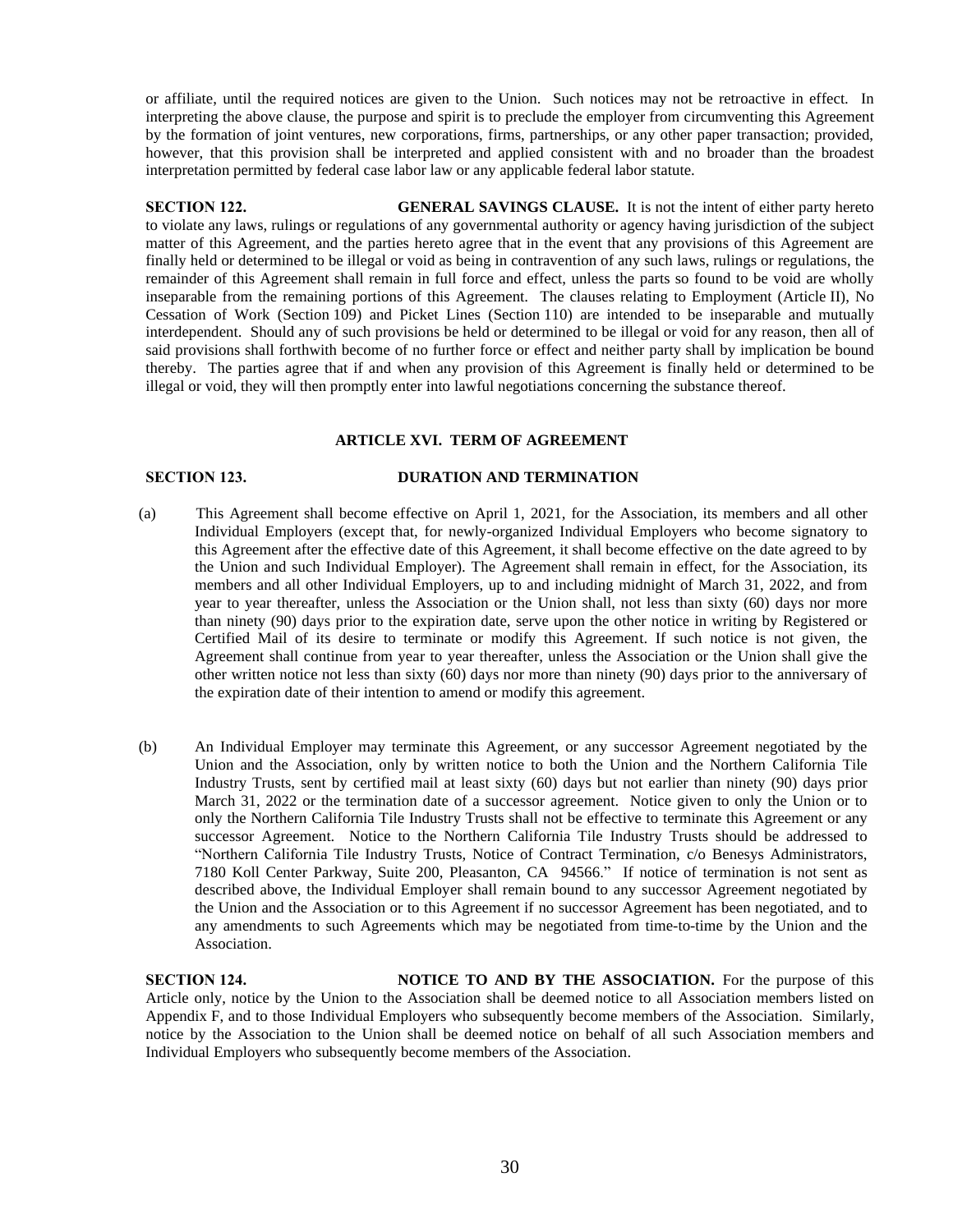**SECTION 125. ECONOMIC ACTION.** In the event satisfactory agreement has not been reached prior to midnight March 31, 2022, the provisions of Section 109 (No Cessation of Work) and Article IV (Arbitration) shall be suspended and the parties shall be entitled to engage in economic action, as permitted by law, until such time as satisfactory agreement shall have been reached between them.

**IN WITNESS WHEREOF,** the parties hereto, through their duly authorized officers or representatives, have executed this Agreement on the day and year first hereinbefore mentioned.

## **BRICKLAYERS AND ALLIED CRAFTWORKERS LOCAL UNION NO. 3, CA, IUBAC, AFL-CIO**

Dave Jackson X\_\_\_\_\_\_\_\_\_\_\_\_\_\_\_\_\_\_\_\_\_\_\_\_\_\_\_\_\_\_\_\_\_\_\_\_\_\_\_\_\_

President Chair, Negotiating Committee

Troy Garland Dave Tafoya Darin Compton Steve Vogel Hugo Marquez Ernie Romero Jared Varney Javier Casillas

## **TILE, TERRAZZO, MARBLE & RESTORATION CONTRACTORS ASSOCIATION OF NORTHERN CALIFORNIA, INC.**

Dave Newman (D&J Tile Company) President X\_\_\_\_\_\_\_\_\_\_\_\_\_\_\_\_\_\_\_\_\_\_\_\_\_\_\_\_\_\_\_\_\_\_\_\_\_\_\_\_\_\_\_\_\_\_ Chair, Negotiating Committee

Rich Della Maggiore (Della Maggiore Tile Inc.) Richard Papapietro (De Anza Tile) Ben DeAlba (De Alba Brothers Tile) Cliff Jacobson & Wayne Jackson (Tile West Inc.) Rick Rinaldi (Rinaldi Tile & Marble) Jack O'Brien (California Tile Installers) Mike Wright/Scott Berg (Ballard Tile) Ray Roberts (Roberts Tile) T.J. Rigney (Rigney Tile) Brian Deason (Deason Tile)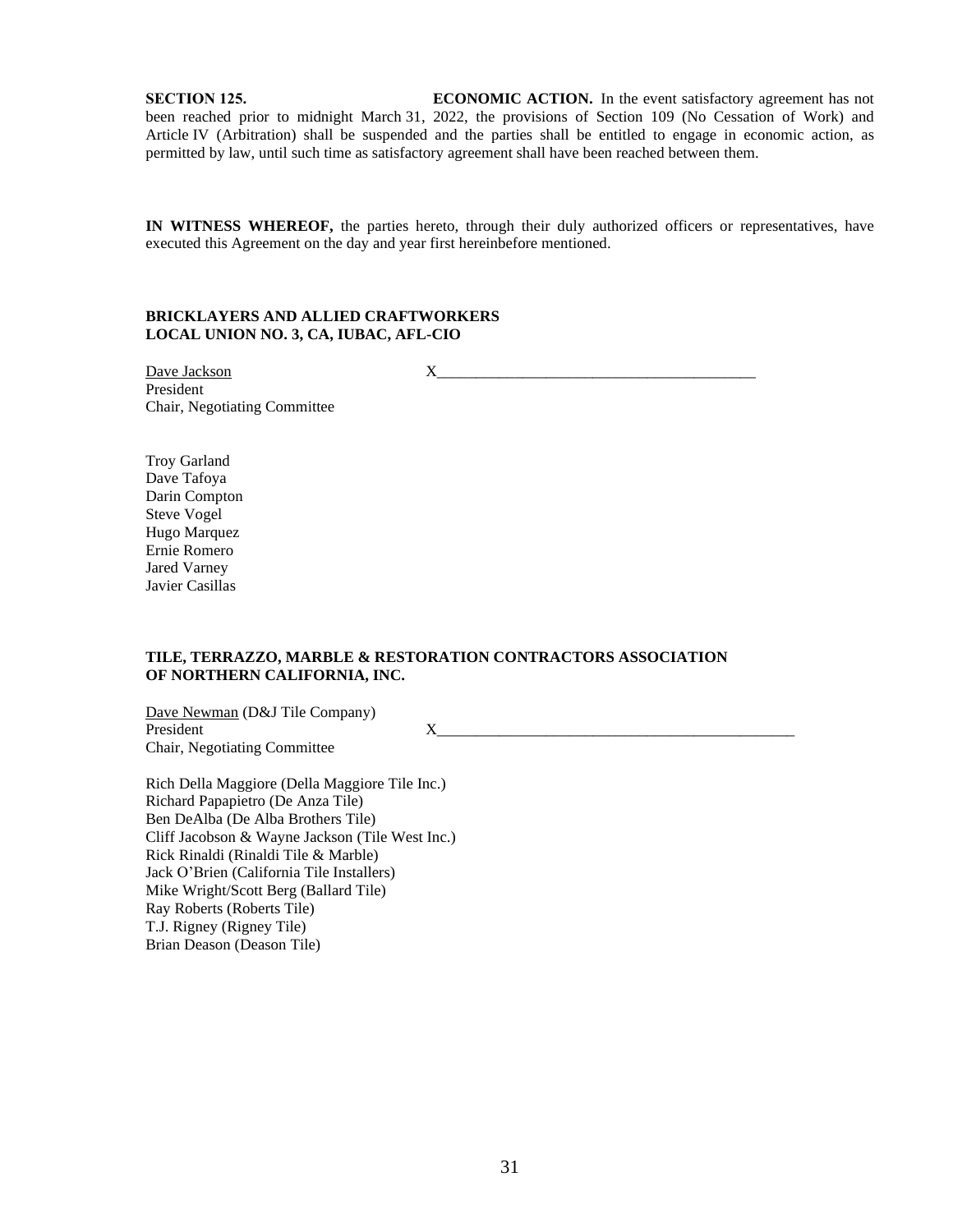## MEMORANDUM AGREEMENT FOR INDIVIDUAL EMPLOYER

IT IS AGREED between the undersigned Contractor and BAC Local 3, California ("Union") in consideration of services performed and to be performed by Tile employees for the Contractor as follows:

1. The Contractor agrees to comply with all of the terms, including wages, hours, and working conditions, as set forth in the agreement between the Union and the Tile, Terrazzo, Marble & Restoration Contractors Association of Northern California Association, Inc. Effective April 1, 2021 through March 31, 2022 (which Agreement is incorporated herein by reference and a copy of which has been delivered to me and receipt of which is hereby expressly acknowledged).

2. The term "Master Agreement" referred to in this Memorandum Agreement shall be the Master Agreement referred to above or any other agreement designated in writing by BAC Local 3, California as the "Master Agreement" for a term or period subsequent to April 1, 2021 or any subsequent modification, changes, amendments, supplements, extensions or renewals of or to said designated Master Agreement.

3. The Contractor agrees to comply with all of the terms, including wages, hours, and working conditions of the Master Agreement and to any future modifications, changes, amendments, supplements, extensions or renewals of or to said Master Agreement which may be negotiated between the parties thereto for the term thereof.

4. The Contractor agrees that he or it does irrevocably designate and appoint the employer members of said Trust Funds and Plans mentioned in the Master Agreement as his or its attorneys in fact for the selection, removal and substitution of Trustees or Board members as provided in the Trust Agreements or Plans as may be hereinafter provided by or pursuant to said Trust Agreements or Plans.

5. Each Contractor signatory hereto specifically waives any right that he or it may have to terminate, abrogate, repudiate or cancel this Agreement during its term or during the term of any future modifications, changes, amendments, supplements, extensions or renewals of or to said Master Agreement, or to file any petition before the National Labor Relations Board seeking to accomplish such termination, abrogation, cancellation or repudiation or to file a petition seeking clarification or redefinition of the bargaining unit covered by this Agreement.

6. This Agreement shall remain in full force and effect for the period of the term of the Master Agreement between the Tile, Terrazzo, Marble & Restoration Contractors Association of Northern California Association, Inc. (the "Association") and BAC Local 3, California for the period April 1, 2021 through March 31, 2022 and for the term of any successor Master Agreement and the Contractor does hereby authorize the Association to represent the Contractor, unless the Union or the Contractor shall give written notice by certified mail to the other of desire to change or cancel this Memorandum Agreement at least sixty (60) days, but not earlier than ninety (90) days prior to the termination date of a successor Master Agreement. All notices given by BAC Local 3, California to the Association shall constitute sufficient notice to the Contractor by BAC Local 3, California, provided that a notice to the Association by the Contractor shall not constitute sufficient notice of intent not to be bound by a new Master Agreement or renewal or extension of the Master Agreement and Trust Agreements.

| <b>Company Name</b> |      |
|---------------------|------|
| <b>Print Name</b>   |      |
| Signature           |      |
| <b>Title</b>        | Date |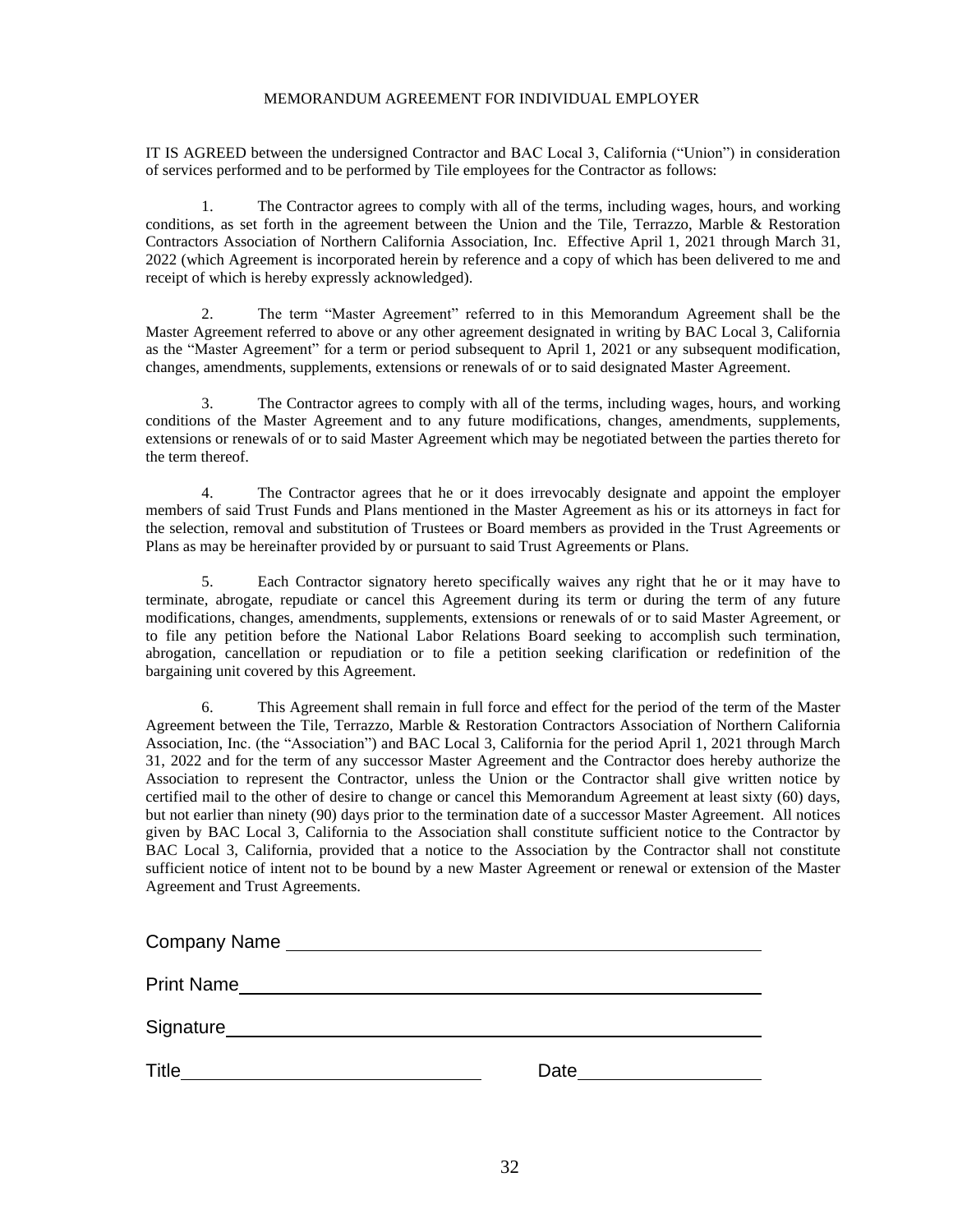| City and State and ZIP                           |  |
|--------------------------------------------------|--|
|                                                  |  |
|                                                  |  |
|                                                  |  |
|                                                  |  |
|                                                  |  |
| BAC Local 3, California<br>Union Representative: |  |
|                                                  |  |
|                                                  |  |
|                                                  |  |
|                                                  |  |
|                                                  |  |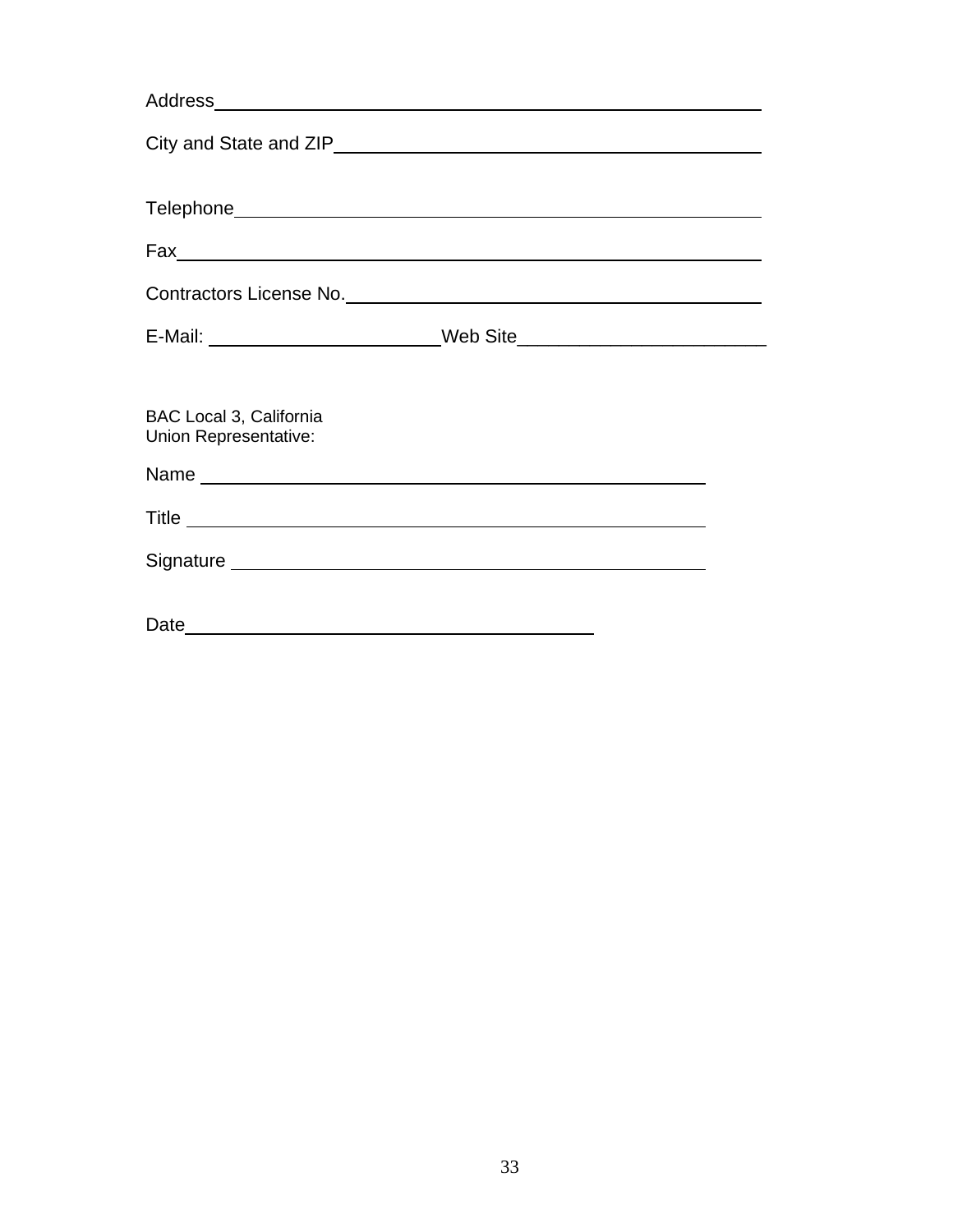## **APPENDIX F**

## TILE, TERRAZZO, MARBLE & RESTORATION CONTRACTORS

## ASSOCIATION OF NORTHERN CALIFORNIA, INC.

*MEMBERS April 1, 2021*

California Tile Installers

De Anza Tile

De Alba Brothers Tile

D & J Tile Company

Deason Tile

Della Maggiore Tile Inc.

Rinaldi Tile & Marble

Roberts Tile

Tile West Inc.

J. Dean Ballard & Sons Tile

Rigney Tile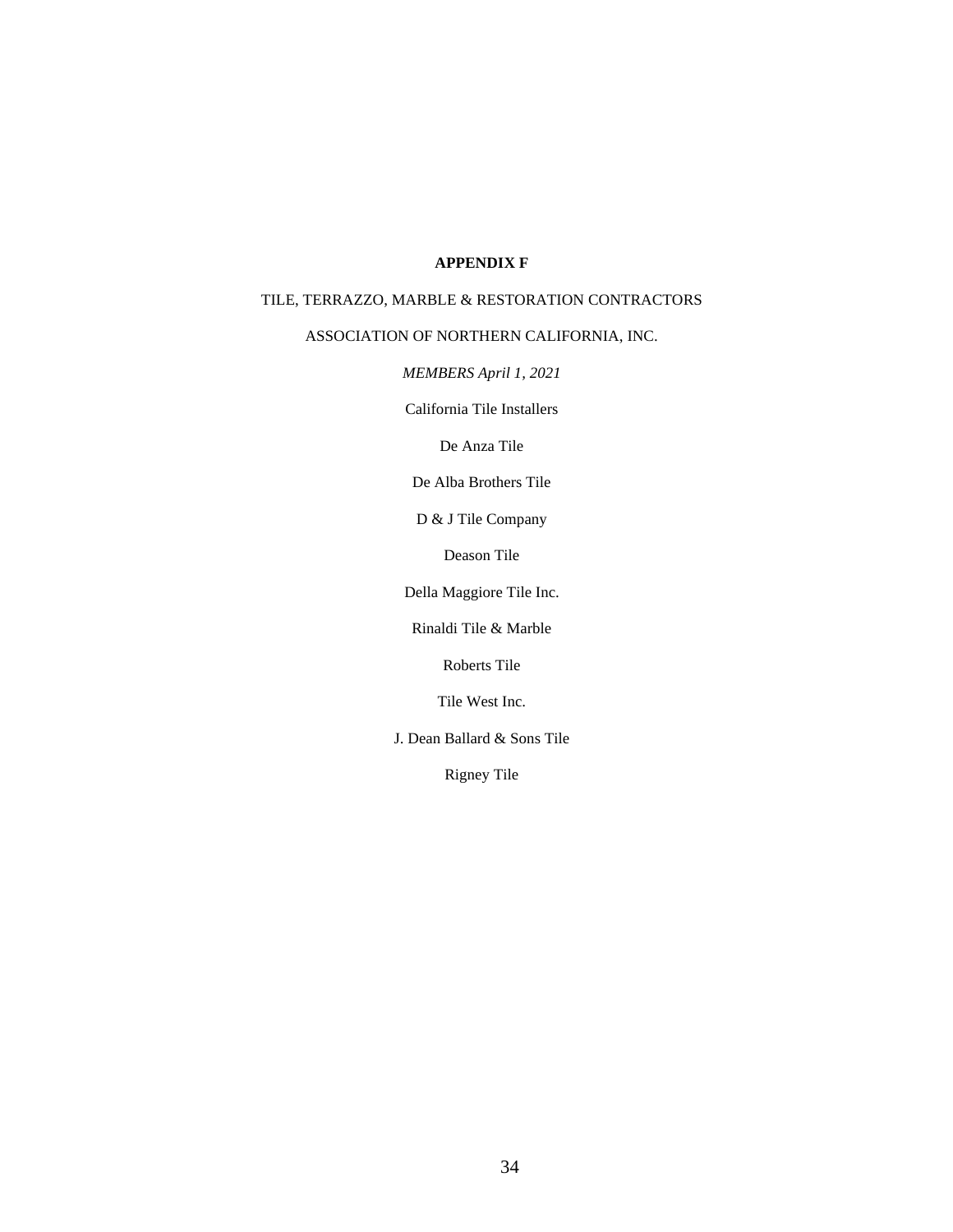## **Appendix G**

BOND NO.

Premium

Effective Date

**BOND**

Know all men by these presents:

That we,  $\frac{1}{\sqrt{1-\frac{1}{2}}\left(1-\frac{1}{2}\right)}$ 

Contractor's Firm Name

Address

Hereinafter referred to as "Principal" and

Surety Firm Name

hereinafter referred to as the "Surety", a corporation created, organized and existing under and by virtue of the laws of the State of **Example 20** are held and firmly bound into International Union of Bricklayers and Allied Craftworkers, AFL-CIO, Local Union No. 3 and its successors and assigns (hereafter "Bricklayers Local 3") in the sum of \_\_\_\_\_\_\_\_\_\_\_\_\_\_\_ Dollars (\$\_\_\_\_\_\_\_\_\_\_), lawful money of the United States of America, to be paid to Bricklayers Local 3, for which payment, well and truly to be made, we bind ourselves, our heirs, executors and successors jointly and severally firmly by these presents.

The condition of the above obligation is such that:

Whereas, the Collective Bargaining Agreement between the Tile, Terrazzo, Marble and Restoration Contractors' Association of Northern California Inc., on behalf of individual contractors, and Bricklayers Local 3, requires that each contractor post a surety bond executed by a Surety Company in the amount of \_\_\_\_\_\_\_\_\_\_\_\_\_\_\_\_\_\_\_\_\_ Dollars against a Contractor for violations of this Agreement, (\$\_\_\_\_\_\_\_\_\_\_\_\_) to guarantee compliance by the Contractor to all the terms and conditions of the Collective Bargaining Agreement, and shall guarantee payments by the Contractor of wages and/or or all fringe benefit amounts (herein defined as Health and Welfare, Pension, Dental, Vacation, Union Administration ("Dues"), Apprenticeship Training, and Promotion payments) on a local or national plan, including costs of collection, liquidated damages, audit fees and charges, attorney's fees, and all other charges.

Now, therefore, if said Contractor shall pay all damages and all fringe benefit contributions or deductions, as defined above, including cost of collection, liquidated damages, audit fees and charges, attorney's fees, and all other charges, then this obligation shall be null and void; otherwise, to remain in full force and effect.

Provided that this bond is conditioned upon the following conditions and limitations:

- 1. In the event, after thirty (30) days written notice by certified mail to the last known address of the contractor, the contractor fails to pay, in full, all amounts due under the provisions of preceding paragraphs, whether by virtue of bankruptcy or any other reason, the Surety shall guarantee under this Bond payment of all damages, wage and/or fringe benefit amounts previously set forth, including costs of the collection, liquidated damages, audit fees and charges, attorney's fees, and all other charges.
- 2. Payment shall be made by the Surety Company under this Bond within thirty (30) days of the date of notification to the Surety that the Contractor, notwithstanding the written notice set forth herein in paragraph 1, has neglected, failed or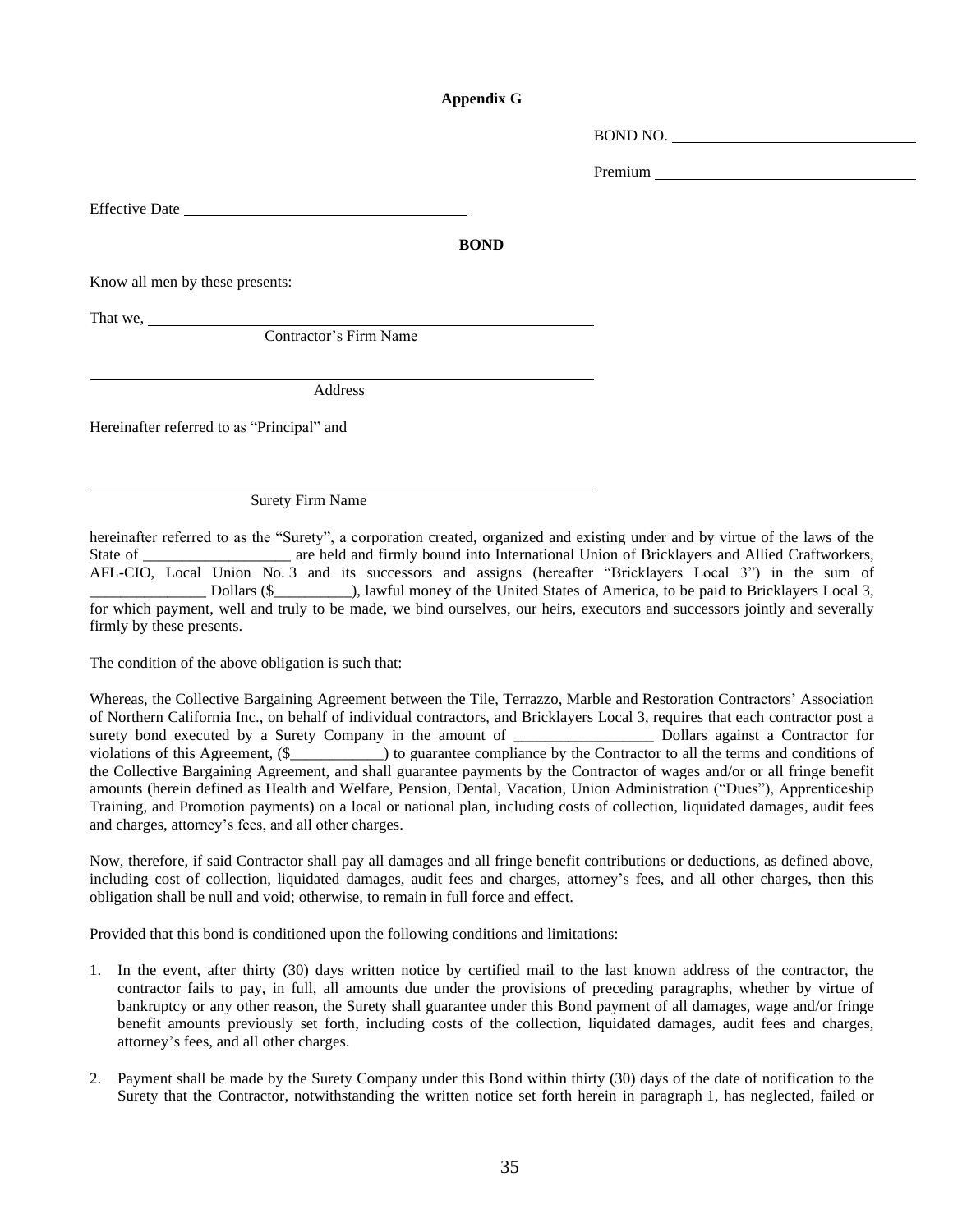refused to pay the amounts claimed to be due. The Contractor consents to any payment made by the Surety Company in reliance upon notification of the Surety.

- 3. The aggregate liability of the Surety hereunder for all causes of action arising under this Bond shall not exceed the total sum of \_\_\_\_\_\_\_\_\_\_\_\_\_\_\_ Dollars (\$\_\_\_\_\_\_\_\_), plus all reasonable attorney's fees and costs incurred by Bricklayers Local 3 and its affiliated trust funds in enforcing this Bond agreement.
- 4. This Bond shall not apply to any debt of the Contractor existing prior to the effective date of this Bond.
- 5. The Surety named herein may cancel this Bond and be relieved of any further liability hereunder at any time after one year from the effective date of this Bond, except as to any liability incurred or accrued, and any damages or delinquencies committed, prior to the giving of sixty (60) days' notice in writing to Bricklayers Local No. 3, and upon the giving of at least sixty (60) days' notice in writing by certified mail, return receipt requested, to Bricklayers Local No. 3.
- 6. No right of action shall accrue under this Bond to or for the use of any person other than the obligee, Bricklayers Local 3, its successor Unions and their affiliated trust funds.

In Witness Whereof, the seal and signature of the Surety and the Principal is hereto affixed, and the corporate seal and name of said Surety is hereto affixed and attested by its duly authorized attorney-in fact,

|                                                  |                        | this $\overline{\phantom{a}}$ |
|--------------------------------------------------|------------------------|-------------------------------|
|                                                  |                        |                               |
| <b>State Contractor's License Classification</b> | Company Name           |                               |
| Contractor's Address                             | Principal (Contractor) |                               |
| State Contractor's License No.                   | Surety                 |                               |
|                                                  | Attorney               |                               |

All communications relative to the Bond shall be mailed to:

Bricklayers Local No. 3 10806 Bigge Street San Leandro, CA 94577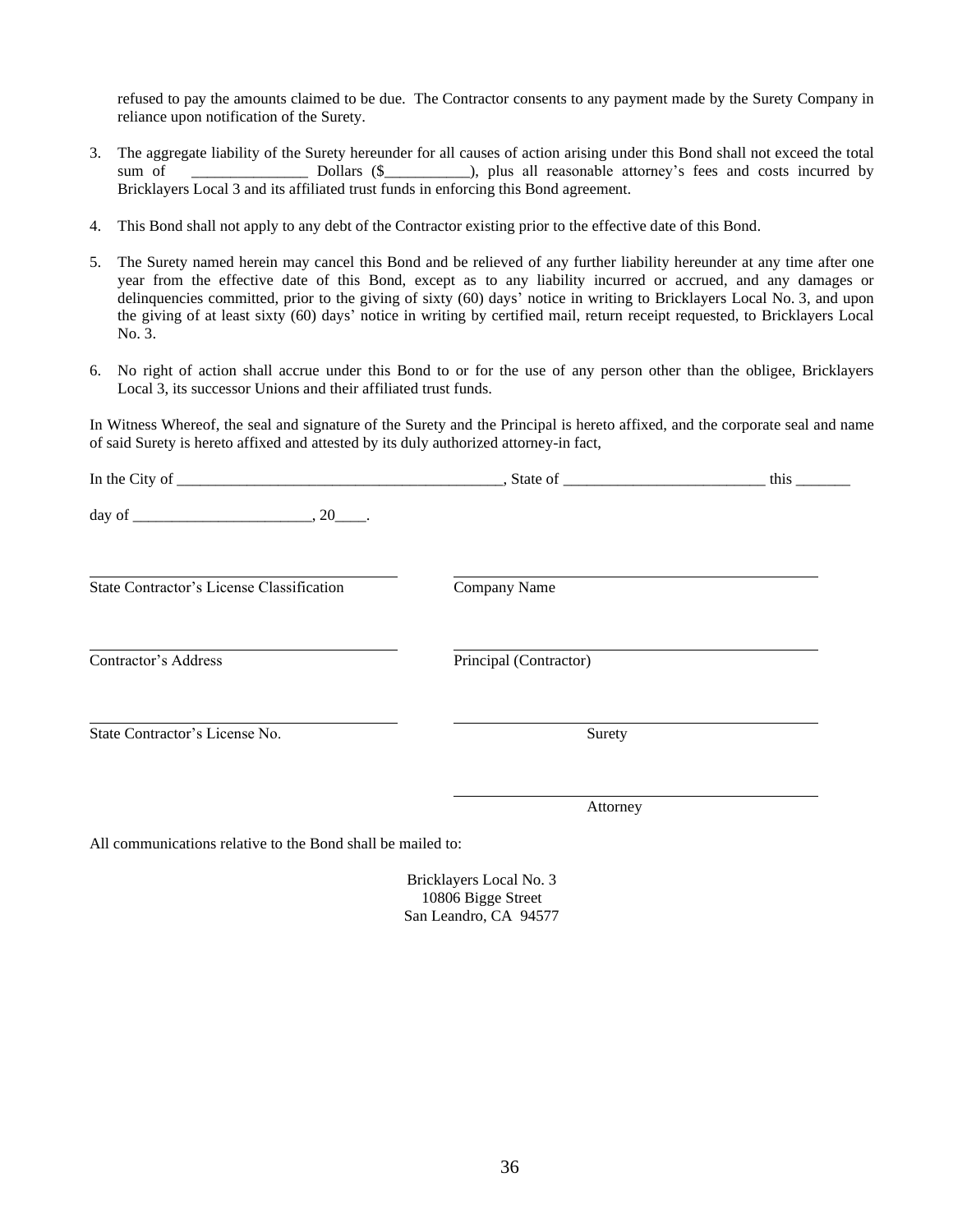**Appendices A through E**

**to** 

## **COLLECTIVE BARGAINING AGREEMENT**

**by and between**

## **TILE, TERRAZZO, MARBLE AND RESTORATION CONTRACTORS ASSOCIATION OF NORTHERN CALIFORNIA, INC.**

**and**

## **INDEPENDENT TILE CONTRACTORS**

**and**

**BRICKLAYERS AND ALLIED CRAFTWORKERS LOCAL UNION NO. 3CA IUBAC, AFL-CIO**

**TILE RATES**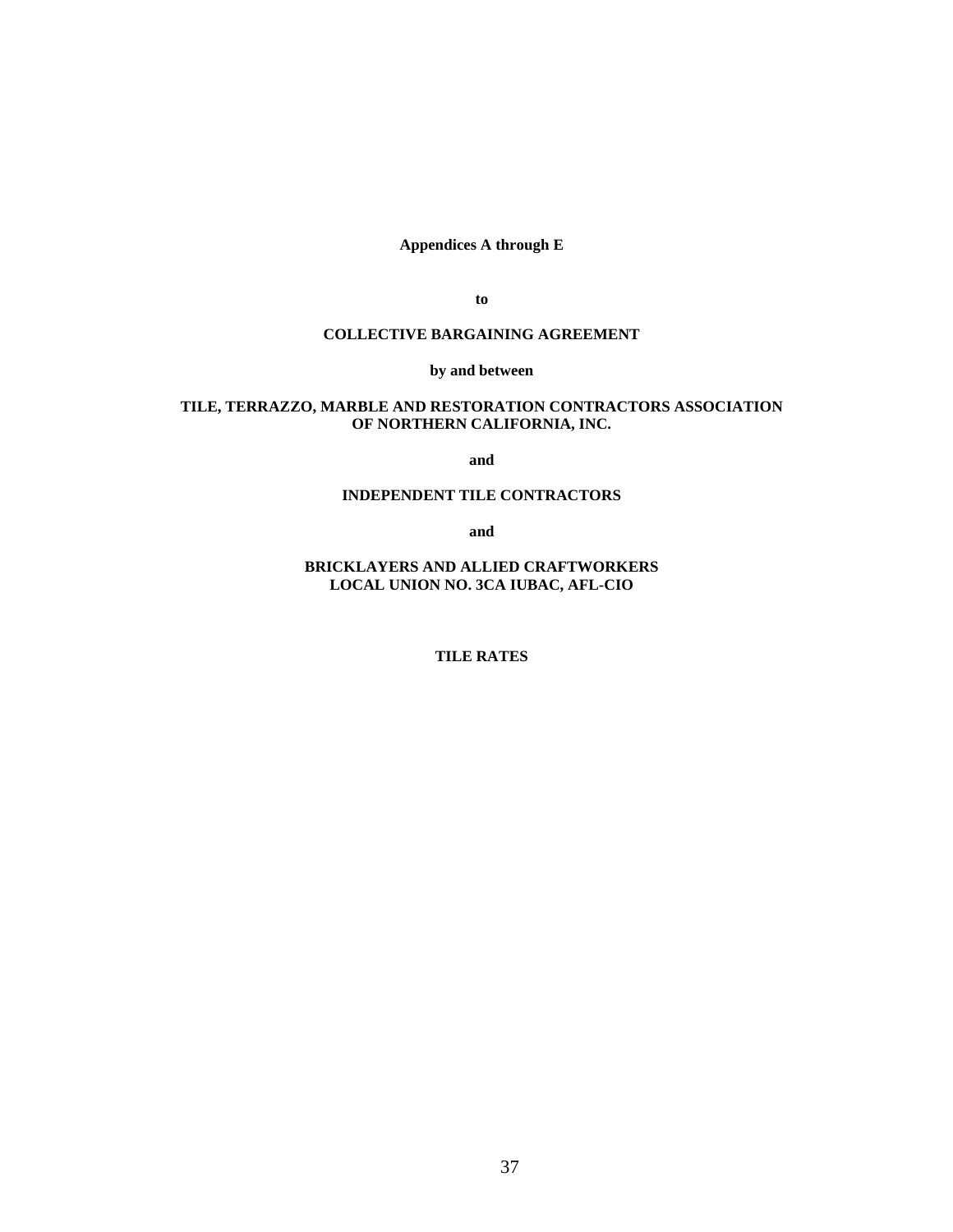## TILE WAGE/BENEFIT SCHEDULE 04/01/2021 - 03/31/2022

| Appendix A                                                                                                          |       |                            |      |      | San Francisco, Alameda, Santa Clara, San Mateo, Solano, Contra Costa, Marin, Napa, San Benito, |       |      |      |                                       |             |            |       |             |        |     |                     |  |
|---------------------------------------------------------------------------------------------------------------------|-------|----------------------------|------|------|------------------------------------------------------------------------------------------------|-------|------|------|---------------------------------------|-------------|------------|-------|-------------|--------|-----|---------------------|--|
|                                                                                                                     |       |                            |      |      | Monterey, Santa Cruz, Del Norte, Humboldt, Siskiyou, and Trinity.                              |       |      |      |                                       |             |            |       |             |        |     |                     |  |
| <b>Skill Level</b>                                                                                                  | Hours | Wage                       | Vac  |      | Dues Taxable Health Def Ber I.U.                                                               |       |      |      | Def Cont JATC                         |             | <b>IMI</b> |       | Vac LMCC    | Cntrct |     | Total               |  |
|                                                                                                                     |       | Rate                       |      |      |                                                                                                |       |      |      | Wages Welfare Pension Pension Pension | Trng        |            | Contr |             |        |     | Admin Promo Package |  |
|                                                                                                                     |       |                            |      |      |                                                                                                |       |      |      |                                       |             |            |       |             |        |     |                     |  |
| $F-4$<br>Apprentice                                                                                                 | 1050  | 24.18                      | .00  | 1.30 | 25.48                                                                                          | 10.51 | 2.83 | .72  | .00                                   | .66         | .42        | .00   | .39         | .07    | .16 | 41.24               |  |
| $F-5$                                                                                                               | 1050  | 26.66                      | .70  | 1.30 | 28.66                                                                                          | 10.51 | 2.83 | .72  | .00                                   | .66         | .46        | .03   | .41         | .07    | .18 | 44.53               |  |
| F-6 Certified Journey Finisher                                                                                      |       | 29.17                      | 1.00 | 1.67 | 31.84                                                                                          | 10.51 | 4.08 | .72  | .75                                   | .82         | .52        | .03   | .45         | .07    | .20 | 49.99               |  |
| <b>Red Circled Finisher</b>                                                                                         |       | 34.81                      | 1.50 | 1.91 | 38.22                                                                                          | 10.51 | 4.08 | .72  | 1.53                                  | .82         | .59        | .03   | .45         | .07    | .20 | 57.22               |  |
|                                                                                                                     |       |                            |      |      |                                                                                                |       |      |      |                                       |             |            |       |             |        |     |                     |  |
| $S-8$<br>Apprentice                                                                                                 | 1250  | 29.58                      | 1.10 | 1.65 | 32.33                                                                                          | 10.51 | 4.08 | .72  | .75                                   | .92         | .52        | .03   | .53         | .07    | .16 | 50.62               |  |
| $S-9$                                                                                                               | 1250  | 32.23                      | 1.10 | 1.65 | 34.98                                                                                          | 10.51 | 4.08 | .72  | .75                                   | .92         | .54        | .03   | .54         | .07    | .18 | 53.32               |  |
| $\blacksquare$<br>$S-10$                                                                                            | 1250  | 36.69                      | 1.50 | 2.00 | 40.19                                                                                          | 10.51 | 4.08 | .72  | 2.10                                  | .92         | .61        | .03   | .59         | .07    | .21 | 60.03               |  |
| $S-11$                                                                                                              | 1250  | 42.79                      | 1.50 | 2.00 | 46.29                                                                                          | 10.51 | 4.08 | .72  | 2.10                                  | .92         | .67        | .03   | .63         | .07    | .23 | 66.25               |  |
| S-12 Certified Journey Layer                                                                                        |       | 47.96                      | 2.50 | 2.60 | 53.06                                                                                          | 10.51 | 4.08 | .72  | 3.25                                  | 1.17        | .77        | .03   | .75         | .22    | .25 | 74.81               |  |
| * PROMOTION CONTRIBUTIONS SHALL BE "ONLY" ON THE FIRST 100,000 HOURS PER CONTRACT YEAR.                             |       |                            |      |      |                                                                                                |       |      |      |                                       |             |            |       |             |        |     |                     |  |
| The above Appendix reflected an increase \$1.75 for tile layers, \$1.28 for tile finisher (F-6), and (red-circled); |       |                            |      |      |                                                                                                |       |      |      |                                       |             |            |       |             |        |     |                     |  |
| Apprentices increase based on percentage.                                                                           |       |                            |      |      |                                                                                                |       |      |      |                                       |             |            |       |             |        |     |                     |  |
|                                                                                                                     |       |                            |      |      |                                                                                                |       |      |      |                                       |             |            |       |             |        |     |                     |  |
|                                                                                                                     |       |                            |      |      |                                                                                                |       |      |      |                                       |             |            |       |             |        |     |                     |  |
|                                                                                                                     |       |                            |      |      |                                                                                                |       |      |      |                                       |             |            |       |             |        |     |                     |  |
|                                                                                                                     |       |                            |      |      |                                                                                                |       |      |      |                                       |             |            |       |             |        |     |                     |  |
|                                                                                                                     |       |                            |      |      |                                                                                                |       |      |      |                                       |             |            |       |             |        |     |                     |  |
| Appendix B                                                                                                          |       | Mendocino, Lake and Sonoma |      |      |                                                                                                |       |      |      |                                       |             |            |       |             |        |     |                     |  |
| <b>Skill Level</b>                                                                                                  | Hours | Wage                       | Vac  |      | Dues Taxable Health Def Ber                                                                    |       |      | I.U. | Def Cont                              | <b>JATC</b> | IMI        | Vac   | <b>LMCC</b> | Cntrct |     | Total               |  |
|                                                                                                                     |       | Rate                       |      |      | Wages Welfare Pension Pension Pension                                                          |       |      |      |                                       | Trng        |            | Contr |             |        |     | Admin Promo Package |  |
|                                                                                                                     |       |                            |      |      |                                                                                                |       |      |      |                                       |             |            |       |             |        |     |                     |  |
| $F-4$<br>Apprentice                                                                                                 | 1050  | 22.72                      | .00  | 1.25 | 23.97                                                                                          | 10.51 | 2.83 | .00  | .00                                   | .64         | .40        | .00   | .39         | .07    | .16 | 38.97               |  |
| $F-5$                                                                                                               | 1050  | 25.01                      | .70  | 1.25 | 26.96                                                                                          | 10.51 | 2.83 | .00  | .00                                   | .64         | .43        | .03   | .41         | .07    | .18 | 42.06               |  |
| F-6 Certified Journey Finisher                                                                                      |       | 27.35                      | 1.00 | 1.61 | 29.96                                                                                          | 10.51 | 4.08 | .72  | .25                                   | .79         | .49        | .03   | .45         | .07    | .20 | 47.55               |  |
| <b>Red Circled Finishers</b>                                                                                        |       | 30.62                      | 1.50 | 1.77 | 33.89                                                                                          | 10.51 | 4.08 | .72  | 1.53                                  | .79         | .55        | .03   | .45         | .07    | .20 | 52.82               |  |
|                                                                                                                     |       |                            |      |      |                                                                                                |       |      |      |                                       |             |            |       |             |        |     |                     |  |
| $S-8$<br>Apprentice                                                                                                 | 1250  | 29.31                      | 1.10 | 1.62 | 32.03                                                                                          | 10.51 | 4.08 | .72  | .75                                   | .88         | .51        | .03   | .53         | .07    | .16 | 50.27               |  |
| $S-9$                                                                                                               | 1250  | 31.95                      | 1.10 | 1.62 | 34.67                                                                                          | 10.51 | 4.08 | .72  | .75                                   | .88         | .54        | .03   | .54         | .07    | .18 | 52.97               |  |
|                                                                                                                     |       |                            |      |      |                                                                                                |       |      |      |                                       |             |            |       |             |        |     |                     |  |

S-12 Certified Journey Layer **45.01** 2.50 **2.42 49.93 10.51** 4.08 .72 **3.25** 1.12 **.74** .03 .75 .22 **.25 71.60** \* PROMOTION CONTRIBUTIONS SHALL BE "ONLY" ON THE FIRST 100,000 HOURS PER CONTRACT YEAR.

S-10 " 1250 **36.09** 1.50 1.92 **39.51 10.51** 4.08 .72 2.10 .88 .60 .03 .59 .07 **.21 59.30** S-11 " 1250 **41.52** 1.50 1.92 **44.94 10.51** 4.08 .72 2.10 .88 .65 .03 .63 .07 **.23 64.84**

The above Appendix reflected an increase \$1.75 for tile layers, \$1.28 for tile finisher (F-6), and (red-circled); Apprentices increase based on percentage.